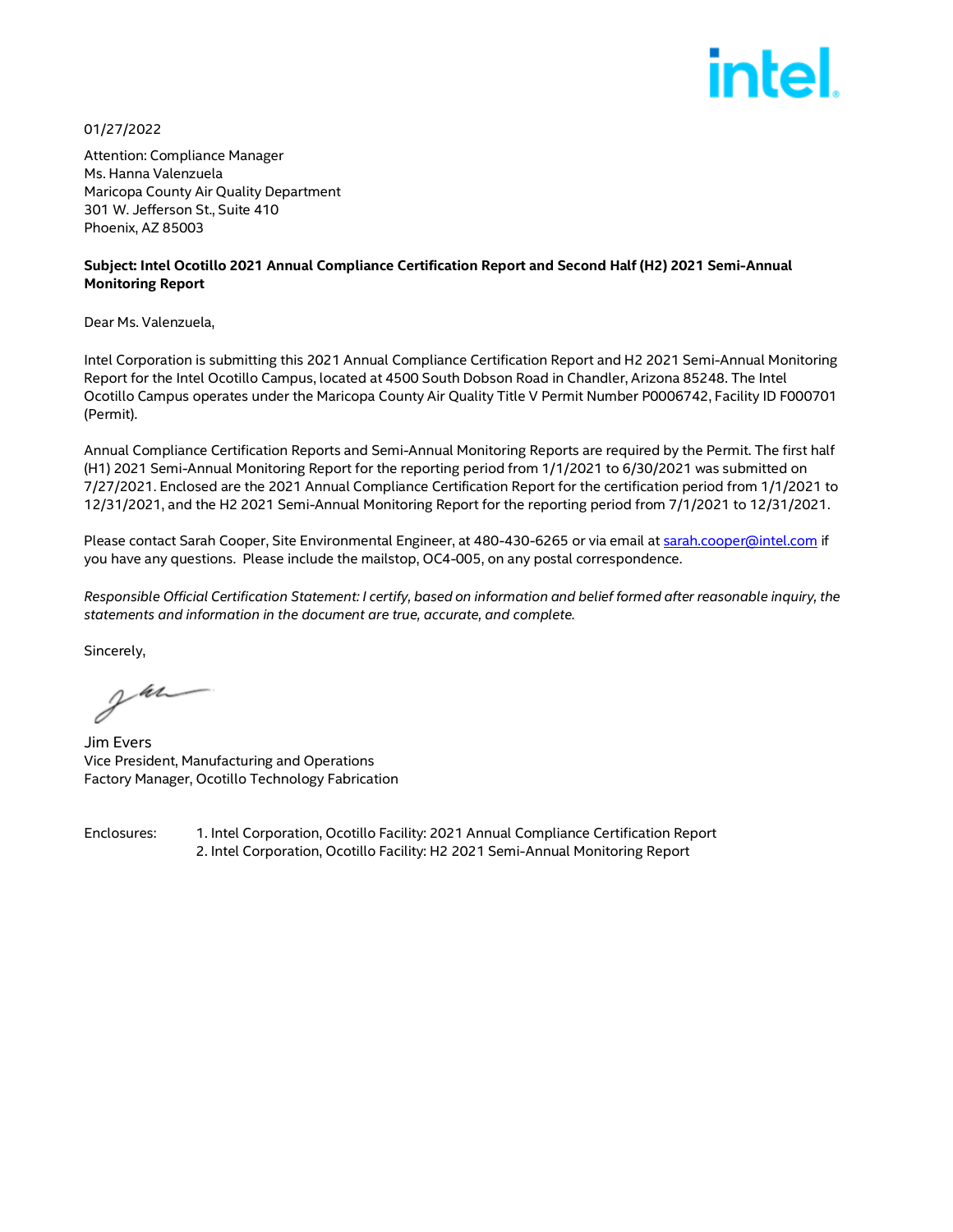# intel.



## **Intel Corporation Ocotillo Facility 2021 Annual Compliance Certification Report**

MCAQD Title V Permit Number P0006742, Facility ID F000701 Submitted: January 2022

> To: Maricopa County Air Quality Department 301 W. Jefferson St., Suite 410 Phoenix, AZ 85003

> > Intel Corporation 4500 S. Dobson Road Chandler, AZ 85248 1.480.554.8080

> > > www.intel.com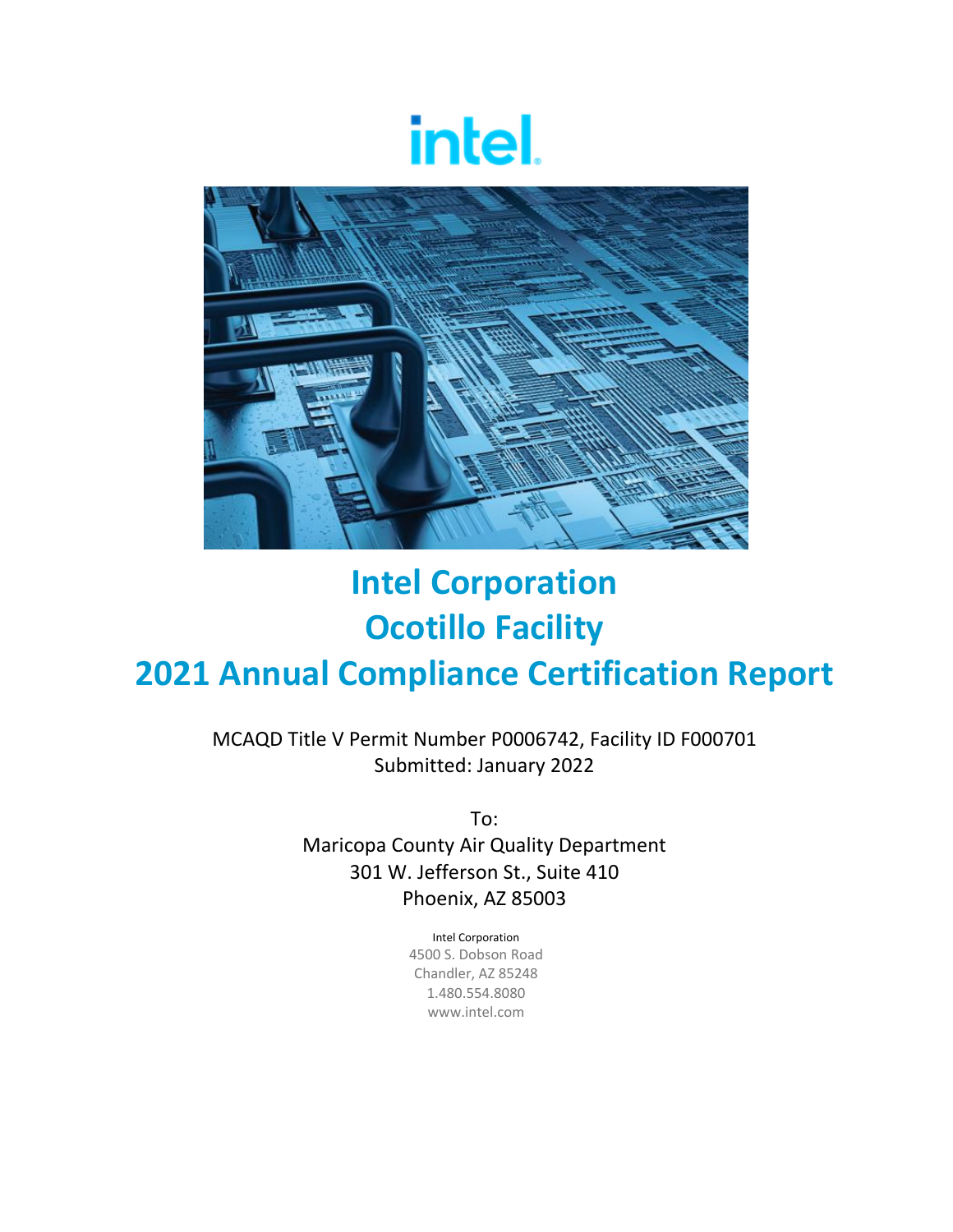### **1. Introduction**

The Intel Ocotillo Facility (Ocotillo Facility) located at 4500 South Dobson Road in Chandler, Arizona 85248 operates under the Maricopa County Air Quality Title V Permit Number P0006742, Facility ID F000701 (Permit). In accordance with the requirements of the Permit, Intel Corporation has prepared this 2021 Annual Compliance Certification Report (Report) for the certification period from January 1, 2021 through December 31, 2021. The supporting first half (H1) and second half (H2) 2021 Semi‐Annual Monitoring Reports have been submitted under separate cover. The H1 2021 Semi‐Annual Compliance Report was submitted on July 27, 2021, and the H2 2021 Semi‐Annual Compliance Report has been submitted along with this Report.

## **2. Annual Compliance Certification**

The following table lists the conditions of the Permit and indicates the Ocotillo Facility's compliance status with each condition, whether compliance was continuous or intermittent over the certification period, and the method(s) used for determining the compliance status.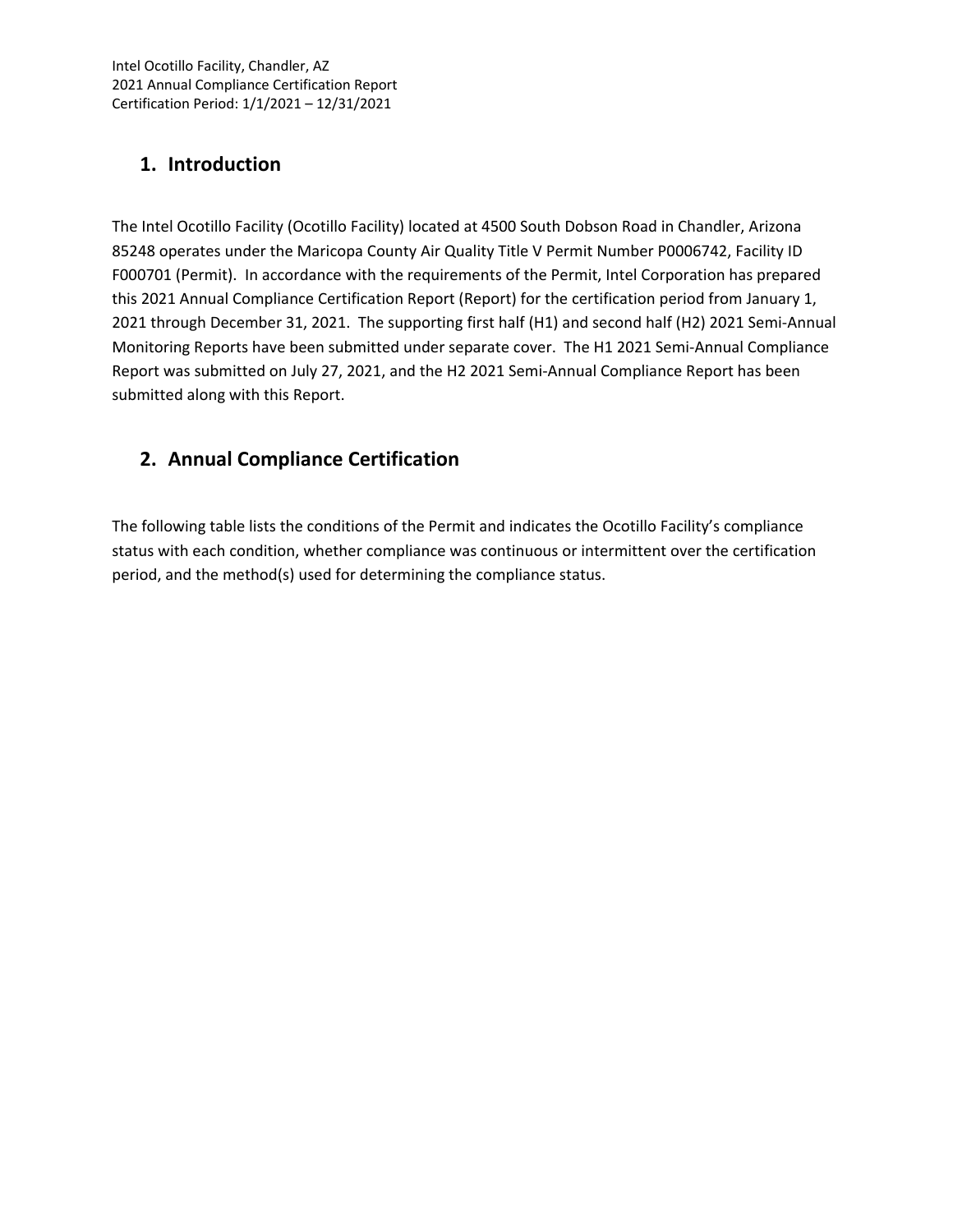|                                                   |                         |                                                                                                                                              |                          | 2021 Annual Compliance Certification Report       |                                                                                                                                                                                                                                                                                                                                                                                                                                                                                                                          |
|---------------------------------------------------|-------------------------|----------------------------------------------------------------------------------------------------------------------------------------------|--------------------------|---------------------------------------------------|--------------------------------------------------------------------------------------------------------------------------------------------------------------------------------------------------------------------------------------------------------------------------------------------------------------------------------------------------------------------------------------------------------------------------------------------------------------------------------------------------------------------------|
| <b>Identification of Permittee</b>                |                         | Intel Corporation, 4500 South Dobson Road, Chandler, Arizona 85248<br>Permit #P0006742/ #P0006213/ #P0007815/ #P0008152, Facility ID F000701 |                          |                                                   |                                                                                                                                                                                                                                                                                                                                                                                                                                                                                                                          |
|                                                   | certification           | The identification of each term or condition of the permit that is the basis of                                                              | <b>Compliance Status</b> | <b>Compliance: Continuous</b><br>or Intermittent? | The method(s) used for determining the compliance status of the source,<br>currently and over the reporting period                                                                                                                                                                                                                                                                                                                                                                                                       |
| <b>Section</b>                                    | <b>Condition Number</b> | Description                                                                                                                                  |                          |                                                   | <b>Task</b>                                                                                                                                                                                                                                                                                                                                                                                                                                                                                                              |
|                                                   | $\mathbf{1}$            | Allowable Source-Wide HAP Emissions Compliant<br>Limitations                                                                                 |                          | Continuous                                        | 12 month rolling emissions calculations                                                                                                                                                                                                                                                                                                                                                                                                                                                                                  |
| <b>Specific Conditions</b>                        | $\overline{2}$          | Plantwide Applicability Limits (PALs)                                                                                                        | Compliant                | Continuous                                        | 12 month rolling emissions calculations                                                                                                                                                                                                                                                                                                                                                                                                                                                                                  |
|                                                   | 3                       | <b>PAL General Requirements</b>                                                                                                              | Compliant                | Continuous                                        | Site Record Retention Program;<br>Site PAL Monitoring Plan;                                                                                                                                                                                                                                                                                                                                                                                                                                                              |
|                                                   | $\overline{4}$          | <b>Solvent Cleaning Stations</b>                                                                                                             | Compliant                | Continuous                                        | Submitted Semi Annual Monitoring Report.<br>Site inspections;<br>ESO (Equipment Sign Off) Program;<br>Ventilation Program                                                                                                                                                                                                                                                                                                                                                                                                |
|                                                   | 5                       | Solvent Storage and Disposal                                                                                                                 | Compliant                | Continuous                                        | Site inspections;<br>Site waste disposal specifications;<br>Site Hazardous Waste Program                                                                                                                                                                                                                                                                                                                                                                                                                                 |
| Semiconductor<br>Manufacturing                    | 6<br>$\overline{7}$     | Semiconductor Systems<br>Control Requirements                                                                                                | Compliant<br>Compliant   | Continuous<br>Continuous                          | SCADA Data documentation of BSSW TO Function<br>Performance Testing;<br>12 month rolling emissions calculations;<br>SCADA Data documentation of BSSW TO temperature and RCTO main<br>header Negative Pressure;<br>Maintain Site O&Ms                                                                                                                                                                                                                                                                                     |
|                                                   | 8                       | Operations and Maintenance (O&M)<br>Plans                                                                                                    | Compliant                | Intermittent                                      | Daily rounds and readings to check RCTO oxidizer temperature<br>Follow site system specifications;<br>Document completion of PMs in Maximo database;<br>Training Program;<br>Maintain and submit site O&M Plans;<br>Daily rounds and readings to check RCTO oxidizer temperature;<br>Daily rounds and readings to check Scrubber recirculation flow, pH, and<br>differential pressure;<br>SCADA Data documentation of BSSW TO temperature<br>Deviation reporting for the duration of intermittent compliance is provided |
|                                                   | 9                       | Operational Limitations - All Engines                                                                                                        | Compliant                | Continuous                                        | in the H1 2021 Semi-Annual Monitoring Report.<br>Maintain Engine Run Hours;                                                                                                                                                                                                                                                                                                                                                                                                                                              |
|                                                   | 10                      | Fuel Limitations - All Engines                                                                                                               | Compliant                | Continuous                                        | Corporate Self Assessment Program implemented by site<br>Maintain Fuel certification;                                                                                                                                                                                                                                                                                                                                                                                                                                    |
|                                                   | 11                      | Emissions Limitations/Standards - IIII                                                                                                       | Compliant                | Continuous                                        | Corporate Self Assessment Program implemented by site<br>Maintain Fuel certification;                                                                                                                                                                                                                                                                                                                                                                                                                                    |
|                                                   | 12                      | <b>Operating Requirements - IIII</b>                                                                                                         | Compliant                | Continuous                                        | Corporate Self Assessment Program implemented by site<br>Maintain engine manufacturer specifications;<br>Maintain engine EPA certifications;<br>Maintain engine manufacturer O&M Manuals;<br>Maintain PM Procedures based on Manufacturer's O&Ms<br>Document completion of PMs in Maximo database;<br>Audit PM PAS (Performance Against Schedule);<br>Corporate Self Assessment Program implemented by site                                                                                                              |
|                                                   | 13                      | <b>Fuel Limitations - IIII</b>                                                                                                               | Compliant                | Continuous                                        | Maintain Fuel certification from supplier;<br>Corporate Self Assessment Program implemented by site                                                                                                                                                                                                                                                                                                                                                                                                                      |
| <b>Emergency Engines</b>                          | 14                      | Monitoring - IIII                                                                                                                            | Compliant                | Continuous                                        | Maintain Non resettable meters;<br>Corporate Self Assessment Program implemented by site                                                                                                                                                                                                                                                                                                                                                                                                                                 |
|                                                   | 15                      | General Compliance Requirements -<br><b>ZZZZ</b>                                                                                             | Compliant                | Continuous                                        | Maintain PM Procedures based on Manufacturer's O&Ms<br>Document completion of PMs in Maximo database;<br>Corporate Self Assessment Program implemented by site                                                                                                                                                                                                                                                                                                                                                           |
|                                                   | 16                      | <b>Operating Requirements - ZZZZ</b>                                                                                                         | Compliant                | Intermittent                                      | Maintain PM Procedures based on Manufacturer's O&Ms<br>Document completion of PMs in Maximo database;<br>Audit PM PAS (Performance Against Schedule);<br>Corporate Self Assessment Program implemented by site<br>Deviation reporting for the duration of intermittent compliance is provided                                                                                                                                                                                                                            |
|                                                   | 17                      | Work and Management Practices -<br>ZZZZ                                                                                                      | Compliant                | Continuous                                        | in the H2 2021 Semi-Annual Monitoring Report.<br>Maintain PM Procedures based on Manufacturer's O&Ms<br>Document completion of PMs in Maximo database;                                                                                                                                                                                                                                                                                                                                                                   |
|                                                   | 18                      | Operational Limitations                                                                                                                      | Compliant                | Continuous                                        | Corporate Self Assessment Program implemented by site<br>Ensure Natural Gas Meters are installed on boilers, RCTOs, and TRMX<br>systems;                                                                                                                                                                                                                                                                                                                                                                                 |
| <b>External Combustion</b><br><b>Sources</b>      | 19                      | Emission Limitations - Nitrogen Oxides Compliant                                                                                             |                          | Continuous                                        | Corporate Self Assessment Program implemented by site<br>Performance Testing;                                                                                                                                                                                                                                                                                                                                                                                                                                            |
|                                                   | 20                      | and Carbon Monoxide<br>New Source Performance Standard<br>(NSPS)                                                                             | Not applicable           | Not applicable                                    | Corporate Self Assessment Program implemented by site<br>No new boilers started up during this certification period                                                                                                                                                                                                                                                                                                                                                                                                      |
| <b>Cooling Tower</b><br><b>Operations</b>         | 21                      | <b>Operating Limitations</b>                                                                                                                 | Compliant                | Continuous                                        | 12 month rolling emissions calculations;<br>Maintain Drift Eliminator Manufacturer Specifications;<br>Review monthly TDS limits                                                                                                                                                                                                                                                                                                                                                                                          |
| <b>Architectural Coating</b><br><b>Operations</b> | 22                      | Operational Limitations / Standards                                                                                                          | Compliant                | Continuous                                        | Site inspections;<br>Site Contractor Chemical Approval Program;<br>Corporate MREP Chemical Approval Program                                                                                                                                                                                                                                                                                                                                                                                                              |
| <b>Surface Coating</b>                            | 23                      | Rule 336 Applicability                                                                                                                       | Compliant                | Continuous                                        | Site inspections;<br>Site Contractor Chemical Approval Program                                                                                                                                                                                                                                                                                                                                                                                                                                                           |
| <b>Operations</b>                                 | 24                      | 40 CFR 63 Subpart HHHHHH<br>Applicability                                                                                                    | Not applicable           | Not applicable                                    | No 40 CFR 63 Subpart HHHHHH applicability during this certification period                                                                                                                                                                                                                                                                                                                                                                                                                                               |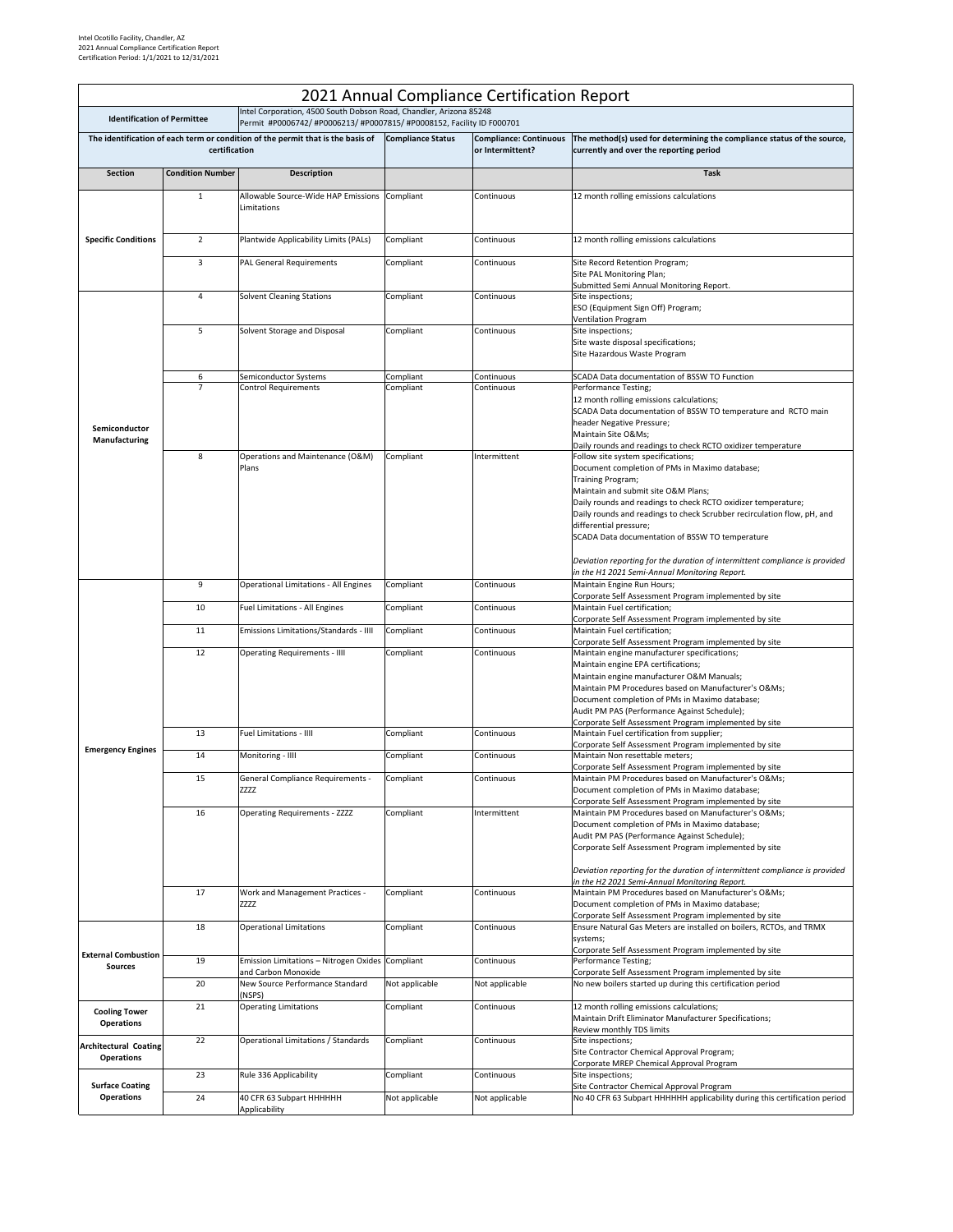|                                         |                         |                                                                                                                                              |                          | 2021 Annual Compliance Certification Report |                                                                                                                                                                                                                                                                                                                                                                                                                                                                                                                                                                                                                                                                                                                                                                                                                                                                                                                                                                                               |
|-----------------------------------------|-------------------------|----------------------------------------------------------------------------------------------------------------------------------------------|--------------------------|---------------------------------------------|-----------------------------------------------------------------------------------------------------------------------------------------------------------------------------------------------------------------------------------------------------------------------------------------------------------------------------------------------------------------------------------------------------------------------------------------------------------------------------------------------------------------------------------------------------------------------------------------------------------------------------------------------------------------------------------------------------------------------------------------------------------------------------------------------------------------------------------------------------------------------------------------------------------------------------------------------------------------------------------------------|
| <b>Identification of Permittee</b>      |                         | Intel Corporation, 4500 South Dobson Road, Chandler, Arizona 85248<br>Permit #P0006742/ #P0006213/ #P0007815/ #P0008152, Facility ID F000701 |                          |                                             |                                                                                                                                                                                                                                                                                                                                                                                                                                                                                                                                                                                                                                                                                                                                                                                                                                                                                                                                                                                               |
|                                         |                         | The identification of each term or condition of the permit that is the basis of                                                              | <b>Compliance Status</b> | <b>Compliance: Continuous</b>               | The method(s) used for determining the compliance status of the source,                                                                                                                                                                                                                                                                                                                                                                                                                                                                                                                                                                                                                                                                                                                                                                                                                                                                                                                       |
|                                         | certification           |                                                                                                                                              |                          | or Intermittent?                            | currently and over the reporting period                                                                                                                                                                                                                                                                                                                                                                                                                                                                                                                                                                                                                                                                                                                                                                                                                                                                                                                                                       |
| Section                                 | <b>Condition Number</b> | Description                                                                                                                                  |                          |                                             | <b>Task</b>                                                                                                                                                                                                                                                                                                                                                                                                                                                                                                                                                                                                                                                                                                                                                                                                                                                                                                                                                                                   |
|                                         | 25                      | Process Emission Limitations and                                                                                                             | Compliant                | Continuous                                  | Operational overflow warning system designed to alert and allow operator                                                                                                                                                                                                                                                                                                                                                                                                                                                                                                                                                                                                                                                                                                                                                                                                                                                                                                                      |
| <b>Storage Silos</b>                    |                         | Controls                                                                                                                                     |                          |                                             | to stop loading operation installed on all lime silos;<br>Properly sized baghouse designed to meet maximum outlet grain loading of<br>0.01 gr/dscf installed on all lime silos;<br>Maintain maintenance records for baghouses                                                                                                                                                                                                                                                                                                                                                                                                                                                                                                                                                                                                                                                                                                                                                                 |
| Industrial                              | 26                      | Standards                                                                                                                                    | Compliant                | Continuous                                  | Odor Log;<br>Site inspections;<br>Site waste disposal specifications;<br>Site Hazardous Waste Program                                                                                                                                                                                                                                                                                                                                                                                                                                                                                                                                                                                                                                                                                                                                                                                                                                                                                         |
| Wastewater (IWW)<br>Plant               | 27                      | Limitation - Hydrogen Sulfide (H <sub>2</sub> S)                                                                                             | Compliant                | Intermittent                                | Odor Log;<br>Maintain compliance demonstration records<br>Deviation reporting for the duration of intermittent compliance is provided                                                                                                                                                                                                                                                                                                                                                                                                                                                                                                                                                                                                                                                                                                                                                                                                                                                         |
|                                         | 28                      | General Requirements for Dust<br><b>Generating Operations</b>                                                                                | Compliant                | Continuous                                  | in the H2 2021 Semi-Annual Monitoring Report.<br>Multiple EHS employees maintain Rule 310 Comprehensive Certification;<br>Daily Dust Inspections;<br>Annual review site Dust Control Plan;<br>Ad-hoc review and revision (if needed) of site Dust Control Plan prior to<br>commencing new routine dust-generating operations                                                                                                                                                                                                                                                                                                                                                                                                                                                                                                                                                                                                                                                                  |
|                                         | 29                      | Exemptions                                                                                                                                   | Compliant                | Continuous                                  | Daily Dust Inspection                                                                                                                                                                                                                                                                                                                                                                                                                                                                                                                                                                                                                                                                                                                                                                                                                                                                                                                                                                         |
| <b>Fugitive Dust From</b>               | 30                      | Dust Control Plan Requirements                                                                                                               | Compliant                | Continuous                                  | Site Dust Control Plan is kept onsite at all times;<br>Annual review of site Dust Control Plan;<br>Ad-hoc review and revision (if needed) of site Dust Control Plan prior to<br>commencing new routine dust-generating operations;<br><b>Daily Dust Inspections</b>                                                                                                                                                                                                                                                                                                                                                                                                                                                                                                                                                                                                                                                                                                                           |
| <b>Dust Generating</b>                  | 31                      | Visible Emission Requirements for Dust-Compliant                                                                                             |                          | Continuous                                  | Daily Dust Inspection;                                                                                                                                                                                                                                                                                                                                                                                                                                                                                                                                                                                                                                                                                                                                                                                                                                                                                                                                                                        |
| <b>Operations</b>                       | 32                      | <b>Generating Operations</b><br><b>Exemptions from Dust-Generating</b><br>Operation Opacity Limitation<br>Requirement                        | Compliant                | Continuous                                  | Review of EPA Method 22<br>Daily Dust Inspection and corresponding Logs                                                                                                                                                                                                                                                                                                                                                                                                                                                                                                                                                                                                                                                                                                                                                                                                                                                                                                                       |
|                                         | 33                      | Stabilization Requirements for Dust-<br><b>Generating Operations</b>                                                                         | Compliant                | Continuous                                  | Stabilization methods employed for each area are outlined in site Dust<br>Control Plan;<br>Daily Dust Inspection                                                                                                                                                                                                                                                                                                                                                                                                                                                                                                                                                                                                                                                                                                                                                                                                                                                                              |
|                                         | 34                      | Soil Moisture                                                                                                                                | Compliant                | Continuous                                  | Daily Dust Inspection                                                                                                                                                                                                                                                                                                                                                                                                                                                                                                                                                                                                                                                                                                                                                                                                                                                                                                                                                                         |
|                                         | 35                      | Dust Control Training Classes for Dust-<br><b>Generating Operations</b>                                                                      | Compliant                | Continuous                                  | Maintain Dust Control training records for EHS and Drivers;<br>Multiple EHS employees maintain Rule 310 Comprehensive Certification                                                                                                                                                                                                                                                                                                                                                                                                                                                                                                                                                                                                                                                                                                                                                                                                                                                           |
|                                         | 36<br>37                | Dust Control Plan Revisions<br><b>Records Retention</b>                                                                                      | Compliant<br>Compliant   | Continuous<br>Continuous                    | Dust Control Plan revision submitted June 2021<br>Daily Dust Inspection Logs                                                                                                                                                                                                                                                                                                                                                                                                                                                                                                                                                                                                                                                                                                                                                                                                                                                                                                                  |
|                                         | 38                      | Opacity                                                                                                                                      | Compliant                | Continuous                                  | Site inspections                                                                                                                                                                                                                                                                                                                                                                                                                                                                                                                                                                                                                                                                                                                                                                                                                                                                                                                                                                              |
| <b>Site Wide</b><br><b>Requirements</b> | 39                      | Record Keeping                                                                                                                               | Compliant                | Continuous                                  | Maintain the following onsite:<br>Monthly Purchase Inventory Review;<br>Annual Emission Factor Report submission to MCAQD;<br>12 month rolling emissions calculations;<br>Maintain and follow site system specifications;<br>Document completion of PMs in Maximo database;<br>Training Program;<br>Site O&M Plans maintenance and submission records;<br>Maintain Site Rounds and Readings;<br>Maintain Engine Run Hours;<br>Maintain Engine Manufacturer Specifications;<br>Maintain Engine Manufacturer O&M Manuals;<br>Maintain PM Procedures based on Engine Manufacturer's O&Ms<br>Audit PM PAS (Performance Against Schedule);<br>Monthly review of site Natural Gas Usage;<br>Maintain site Odor Log;<br>Maintain site BSSW TO temperature and RCTO Negative Pressure performance<br>date from SCADA portal;<br>Maintain daily dust inspection records;<br>Maintain maintenance records for storage silo baghouses;<br>Corporate Self Assessment Program implemented by site Results. |
|                                         | 40                      | Reporting                                                                                                                                    | Compliant                | Continuous                                  | Submitted Quarterly Emissions Reports;<br>Submitted Semi Annual Monitoring Report;<br>Corporate Self Assessment Program implemented by site                                                                                                                                                                                                                                                                                                                                                                                                                                                                                                                                                                                                                                                                                                                                                                                                                                                   |
|                                         | 41                      | <b>Performance Testing</b>                                                                                                                   | Compliant                | Continuous                                  | Site Performance Testing Program;<br>Site Self Assessment;<br>Site Peer Review of documents submitted to MCAQD;<br>Maintain MCAQD protocol and report approval letters                                                                                                                                                                                                                                                                                                                                                                                                                                                                                                                                                                                                                                                                                                                                                                                                                        |
|                                         | 42<br>43                | Air Pollution Prohibited<br>Circumvention                                                                                                    | Compliant<br>Compliant   | Continuous<br>Continuous                    | Compliance to site Title V Air Permit allowable emissions conditions<br>Annual Applicability Review;                                                                                                                                                                                                                                                                                                                                                                                                                                                                                                                                                                                                                                                                                                                                                                                                                                                                                          |
|                                         |                         |                                                                                                                                              |                          |                                             | Site Technology Transfer Process;<br>Site ESO (Equipment Sign Off) Program;<br>Title V Compliance Certification Process;<br>Corporate Self Assessment Program implemented by site;<br>Corporate Audit Program                                                                                                                                                                                                                                                                                                                                                                                                                                                                                                                                                                                                                                                                                                                                                                                 |
|                                         | 44                      | Certification of Truth, Accuracy, and<br>Completeness                                                                                        | Compliant                | Continuous                                  | Include certification in Semi-Annual Monitoring Report and Annual<br><b>Certification Report</b>                                                                                                                                                                                                                                                                                                                                                                                                                                                                                                                                                                                                                                                                                                                                                                                                                                                                                              |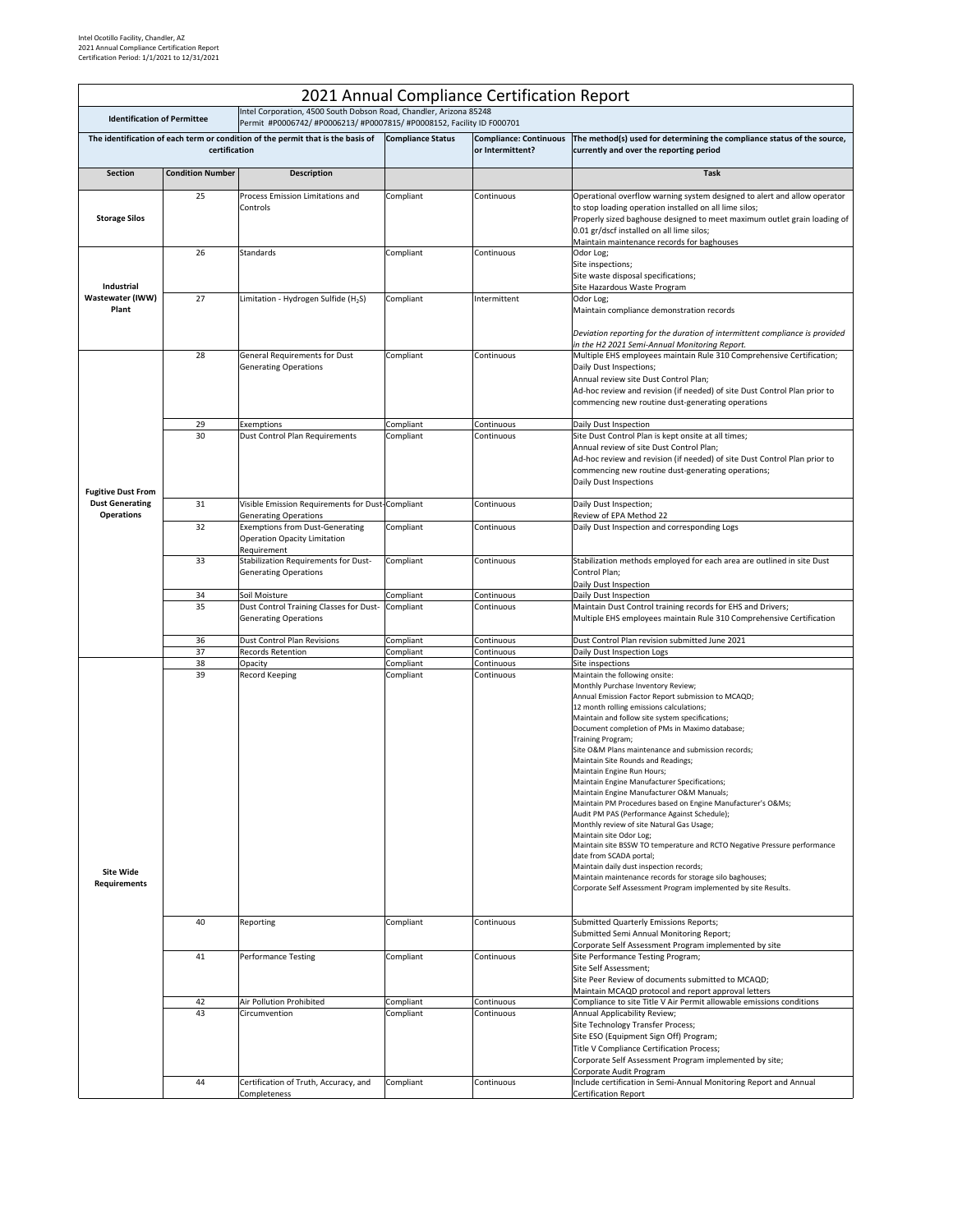|                                    |                         |                                                                                                                                              |                          | 2021 Annual Compliance Certification Report       |                                                                                                                                                                                                                                                                                                                                                                                                                                         |
|------------------------------------|-------------------------|----------------------------------------------------------------------------------------------------------------------------------------------|--------------------------|---------------------------------------------------|-----------------------------------------------------------------------------------------------------------------------------------------------------------------------------------------------------------------------------------------------------------------------------------------------------------------------------------------------------------------------------------------------------------------------------------------|
| <b>Identification of Permittee</b> |                         | Intel Corporation, 4500 South Dobson Road, Chandler, Arizona 85248<br>Permit #P0006742/ #P0006213/ #P0007815/ #P0008152, Facility ID F000701 |                          |                                                   |                                                                                                                                                                                                                                                                                                                                                                                                                                         |
|                                    | certification           | The identification of each term or condition of the permit that is the basis of                                                              | <b>Compliance Status</b> | <b>Compliance: Continuous</b><br>or Intermittent? | The method(s) used for determining the compliance status of the source,<br>currently and over the reporting period                                                                                                                                                                                                                                                                                                                      |
| <b>Section</b>                     | <b>Condition Number</b> | <b>Description</b>                                                                                                                           |                          |                                                   | <b>Task</b>                                                                                                                                                                                                                                                                                                                                                                                                                             |
|                                    | 45                      | Compliance required                                                                                                                          | Compliant                | Continuous                                        | Annual Applicability Review;<br>Title V Compliance Certification Process;<br>Corporate Self Assessment Program implemented by site;<br>Site inspections                                                                                                                                                                                                                                                                                 |
|                                    | 46                      | <b>Confidentiality Claims</b>                                                                                                                | Compliant                | Continuous                                        | Specify as needed in reports submitted to MCAQD                                                                                                                                                                                                                                                                                                                                                                                         |
|                                    | 47                      | Contingent Requirements (Asbestos)                                                                                                           | Compliant                | Intermittent                                      | EHS employee is certified AHERA Building Inspector;<br>Site Disturbance of Material Form process;<br>SIPP (Site Incident Prevention Process);<br>Submitted demolition notifications to MCAQD;<br>Corporate Self Assessment Program implemented by site;<br>Corporate Audit Program;<br>Site inspections;<br>Deviation reporting for the duration of intermittent compliance is provided<br>in the H1 2021 Semi-Annual Monitoring Report |
|                                    |                         | Contingent Requirements (RMP)                                                                                                                | Compliant                | Continuous                                        | RMP submissions on file;<br>Corporate Self Assessment Program implemented by site;<br>Corporate Audit Program;<br>Site inspections                                                                                                                                                                                                                                                                                                      |
| <b>Site Wide</b>                   |                         | <b>Contingent Requirements</b><br>(Stratospheric Ozone Protection)                                                                           | Compliant                | Continuous                                        | Site Refrigerant Program;<br>Site refrigerant specifications;<br>Corporate Self Assessment Program implemented by site;<br>Corporate Audit Program;<br>Site inspections                                                                                                                                                                                                                                                                 |
| <b>Requirements</b><br>(continued) | 48                      | Duty to Supplement or Correct<br>Application                                                                                                 | Compliant                | Continuous                                        | Follow documented peer review process for permit applications                                                                                                                                                                                                                                                                                                                                                                           |
|                                    | 49                      | <b>Emergency Episodes</b>                                                                                                                    | Not applicable           | Not applicable                                    | No Emergency Episodes occurred during this certification period                                                                                                                                                                                                                                                                                                                                                                         |
|                                    | 50                      | <b>Emergency Provisions</b>                                                                                                                  | Not applicable           | Not applicable                                    | No emergency occurred during this certification period resulting in<br>exceedance of emission limits under this permit                                                                                                                                                                                                                                                                                                                  |
|                                    | 51                      | <b>Excess Emissions</b>                                                                                                                      | Not applicable           | Not applicable                                    | No excess emissions during this certification period                                                                                                                                                                                                                                                                                                                                                                                    |
|                                    | 52                      | Fees                                                                                                                                         | Compliant                | Continuous                                        | MCAQD verified check was submitted and received for fees                                                                                                                                                                                                                                                                                                                                                                                |
|                                    | 53                      | Modeling                                                                                                                                     | Compliant                | Continuous                                        | Air quality modeling was performed as required for Intel's significant permit<br>revision                                                                                                                                                                                                                                                                                                                                               |
|                                    | 54                      | Monitoring and Testing                                                                                                                       | Compliant                | Continuous                                        | 12 month rolling emissions calculations;<br>Site Performance Testing Program                                                                                                                                                                                                                                                                                                                                                            |
|                                    | 55                      | Permits                                                                                                                                      | Compliant                | Continuous                                        | Administrative permit revision completed successfully during this<br>certification period;<br>Site Self Assessment Programs;<br>Title V Compliance Certification Process;<br>Permit continuously posted onsite in bulletin board                                                                                                                                                                                                        |
|                                    | 56                      | Recordkeeping                                                                                                                                | Compliant                | Continuous                                        | Site Record Retention Program                                                                                                                                                                                                                                                                                                                                                                                                           |
|                                    | 57                      | Reporting                                                                                                                                    | Compliant                | Continuous                                        | Annual Emissions Inventory submitted to MCAQD;<br>Logged any deviations identified;<br>Site Peer Review of documents that were submitted to MCAQD;<br>Site Self Assessment Programs;<br><b>Title V Compliance Certification Process</b>                                                                                                                                                                                                 |
|                                    | 58                      | Right to Entry and Inspection of<br>Premises                                                                                                 | Compliant                | Continuous                                        | MCAQD Annual Inspection occurred December 2021                                                                                                                                                                                                                                                                                                                                                                                          |

## Intel Ocotillo Facility, Chandler, AZ 2021 Annual Compliance Certification Report Certification Period: 1/1/2021 to 12/31/2021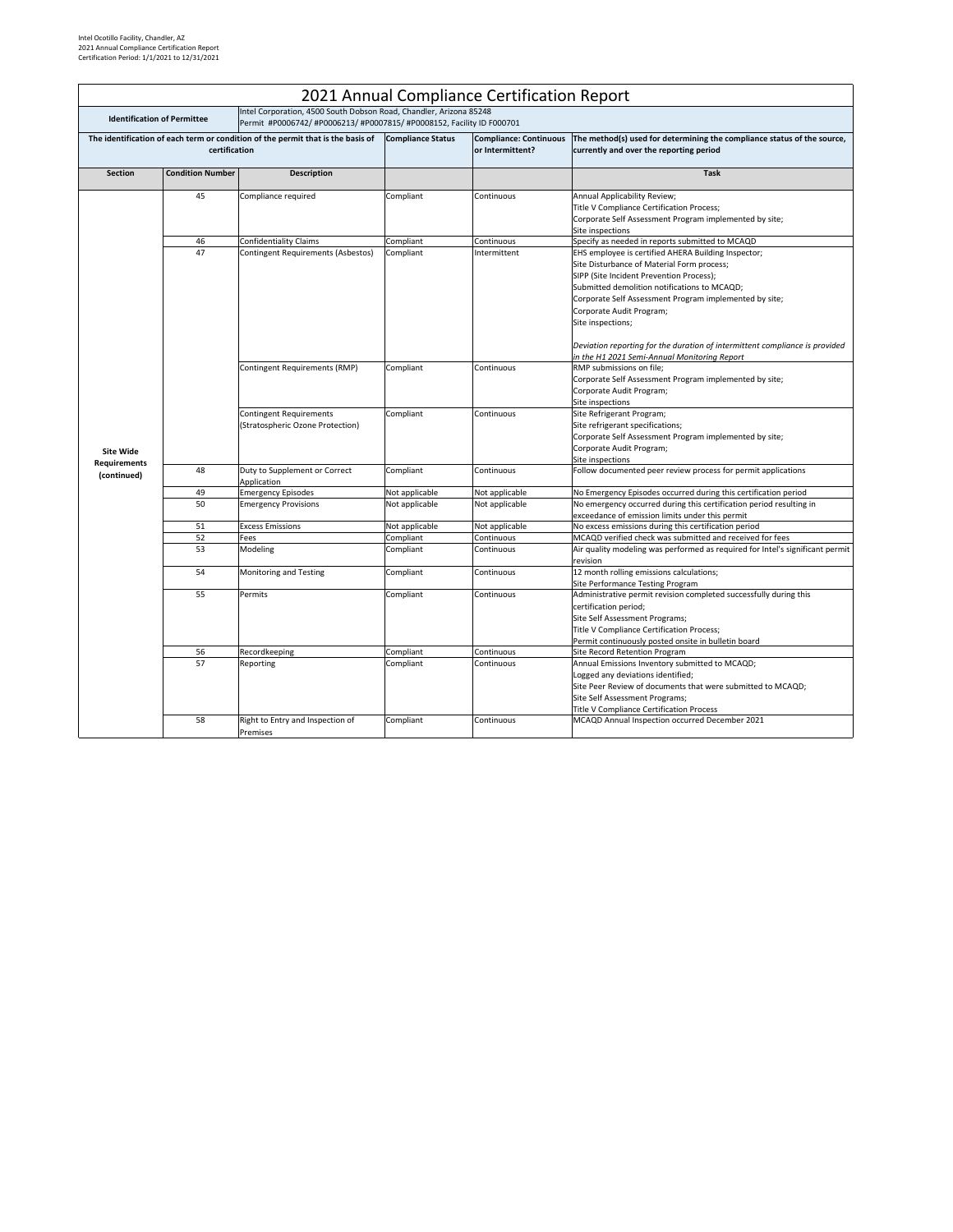# intel.



## **Intel Corporation Ocotillo Facility H2 2021 Semi‐Annual Monitoring Report**

MCAQD Title V Permit Number P0006742, Facility ID F000701 Submitted: January 2022

> To: Maricopa County Air Quality Department 301 W. Jefferson St., Suite 410 Phoenix, AZ 85003

> > Intel Corporation 4500 S. Dobson Road Chandler, AZ 85248 1.480.554.8080

> > > www.intel.com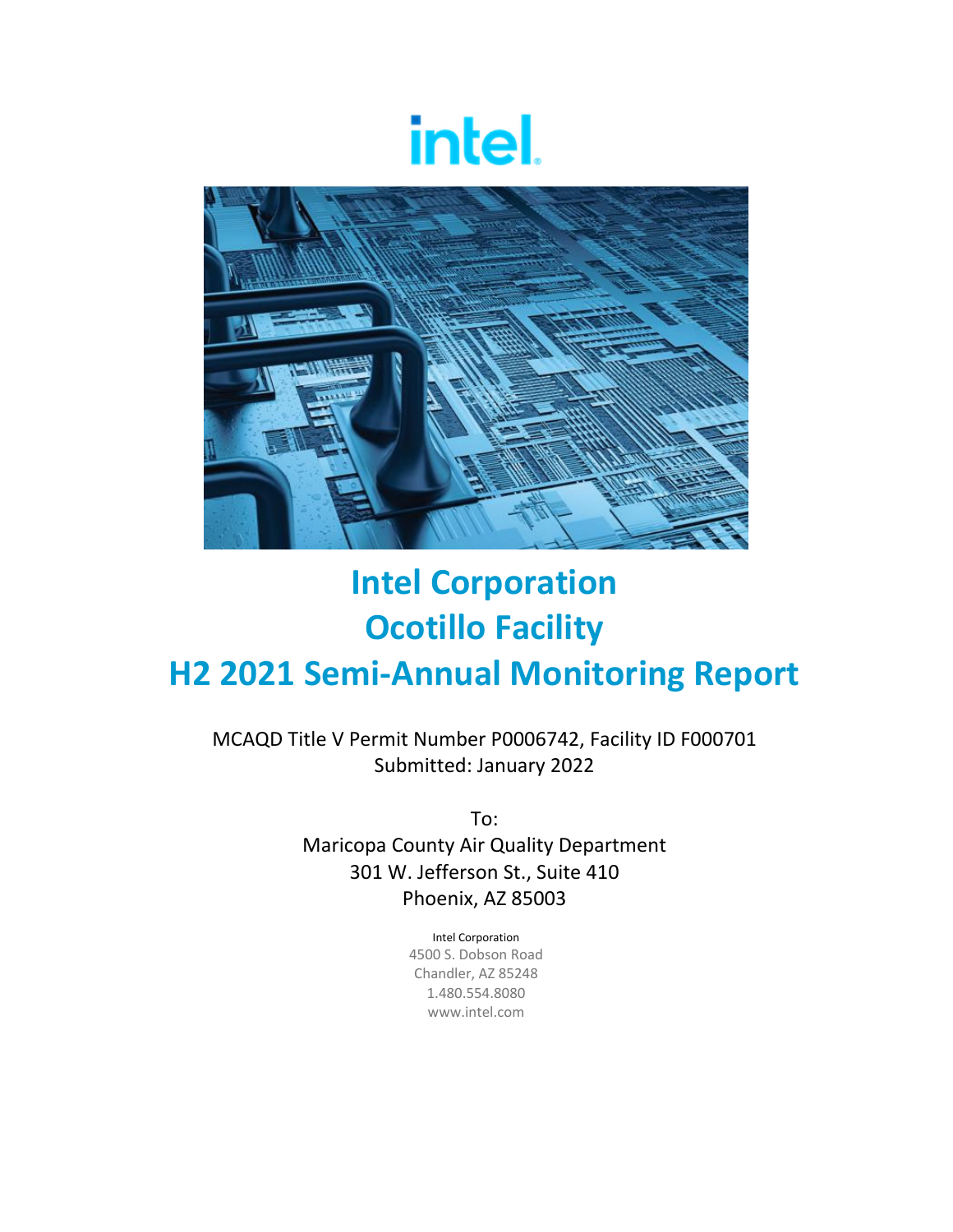## **1. Introduction**

The Intel Ocotillo Facility (Ocotillo Facility) located at 4500 South Dobson Road in Chandler, Arizona 85248 operates under the Maricopa County Air Quality Title V Permit Number P0006742, Facility ID F000701 (Permit). In accordance with the requirements of the Permit, Intel Corporation has prepared this second half (H2) 2021 Semi‐Annual Monitoring Report (Report) for the reporting period from July 1, 2021 through December 31, 2021.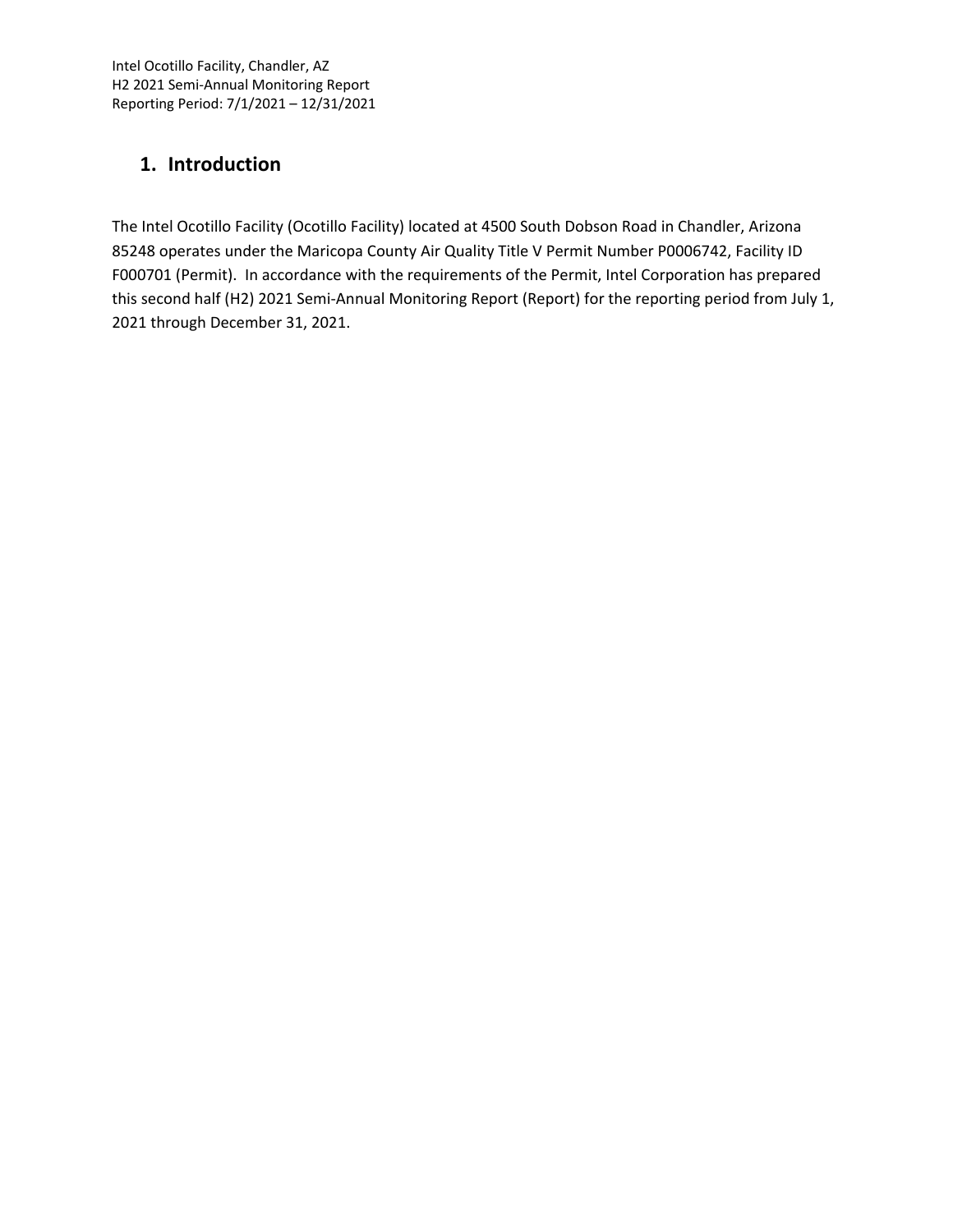Intel Ocotillo Facility, Chandler, AZ H2 2021 Semi‐Annual Monitoring Report Reporting Period: 7/1/2021 – 12/31/2021

## **2. Emissions Calculations**

Intel Corporation calculates and maintains a record of the Ocotillo Facility's rolling 12‐month emissions as required by the Permit. The rolling 12-month emissions calculations for each month in this reporting period are provided below.

|                                             |       |                 | <b>INTEL OCOTILLO EMISSION SUMMARY</b>             |          |          |                 |          |              |  |
|---------------------------------------------|-------|-----------------|----------------------------------------------------|----------|----------|-----------------|----------|--------------|--|
| 12-Month<br><b>Rolling</b><br><b>Totals</b> |       |                 | <b>Table 1: 12 Month Period for PAL Pollutants</b> |          |          |                 |          |              |  |
| Pollutant                                   | Units | <b>Jul-2021</b> | Aug-2021                                           | Sep-2021 | Oct-2021 | <b>Nov-2021</b> | Dec-2021 | <b>Limit</b> |  |
| <b>VOCs</b>                                 | Tons  | 95.91           | 96.29                                              | 98.86    | 101.89   | 103.97          | 105.83   | 175          |  |
|                                             |       |                 |                                                    |          |          |                 |          |              |  |
| <b>NOx</b>                                  | Tons  | 123.53          | 128.16                                             | 132.25   | 136.26   | 139.40          | 143.40   | 198          |  |
|                                             |       |                 |                                                    |          |          |                 |          |              |  |
| CO                                          | Tons  | 143.46          | 145.71                                             | 146.35   | 148.47   | 149.44          | 151.50   | 388          |  |
|                                             |       |                 |                                                    |          |          |                 |          |              |  |
| <b>PM10</b>                                 | Tons  | 43.47           | 44.57                                              | 45.31    | 45.85    | 45.99           | 46.40    | 125          |  |
|                                             |       |                 |                                                    |          |          |                 |          |              |  |
| <b>PM2.5</b>                                | Tons  | 35.49           | 36.60                                              | 37.36    | 38.37    | 39.13           | 40.13    | 119          |  |
|                                             |       |                 |                                                    |          |          |                 |          |              |  |
| <b>PM TOT</b>                               | Tons  | 62.46           | 63.47                                              | 64.10    | 64.96    | 65.57           | 66.43    | 159          |  |
|                                             |       |                 |                                                    |          |          |                 |          |              |  |
| <b>SO2</b>                                  | Tons  | 4.81            | 4.87                                               | 4.83     | 4.68     | 4.61            | 4.45     | 61           |  |
|                                             |       |                 |                                                    |          |          |                 |          |              |  |
| <b>Fluorides</b>                            | Tons  | 5.30            | 5.33                                               | 5.35     | 5.33     | 5.31            | 5.11     | 24           |  |

|             |      |      | Table 2: 12 Month Period for HAPs |      |      |      |      |    |
|-------------|------|------|-----------------------------------|------|------|------|------|----|
| <b>HF</b>   | Tons | 4.83 | 4.78                              | 4.65 | 4.63 | 4.54 | 4.49 | 9  |
|             |      |      |                                   |      |      |      |      |    |
| <b>HAPS</b> | Tons | 8.07 | 8.06                              | 7.94 | 7.99 | 7.94 | 7.93 | 22 |

*Note: HF is the single largest HAP*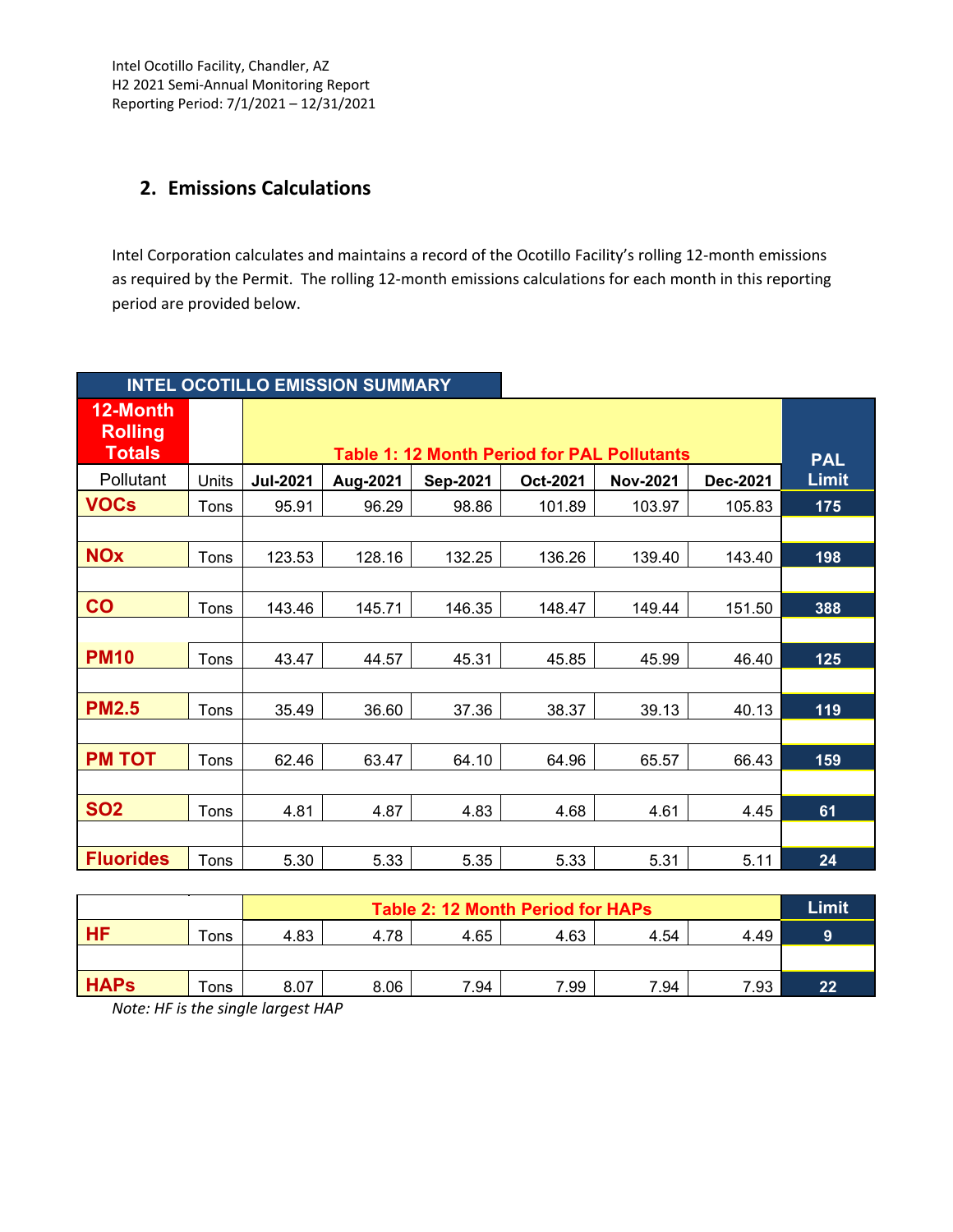## **3. Data Relied Upon for PAL Pollutant Emissions Calculations**

The data relied upon to calculate the monthly and 12‐month rolling PAL pollutant emissions during the reporting period are provided in Tables 3‐1 through 3‐23.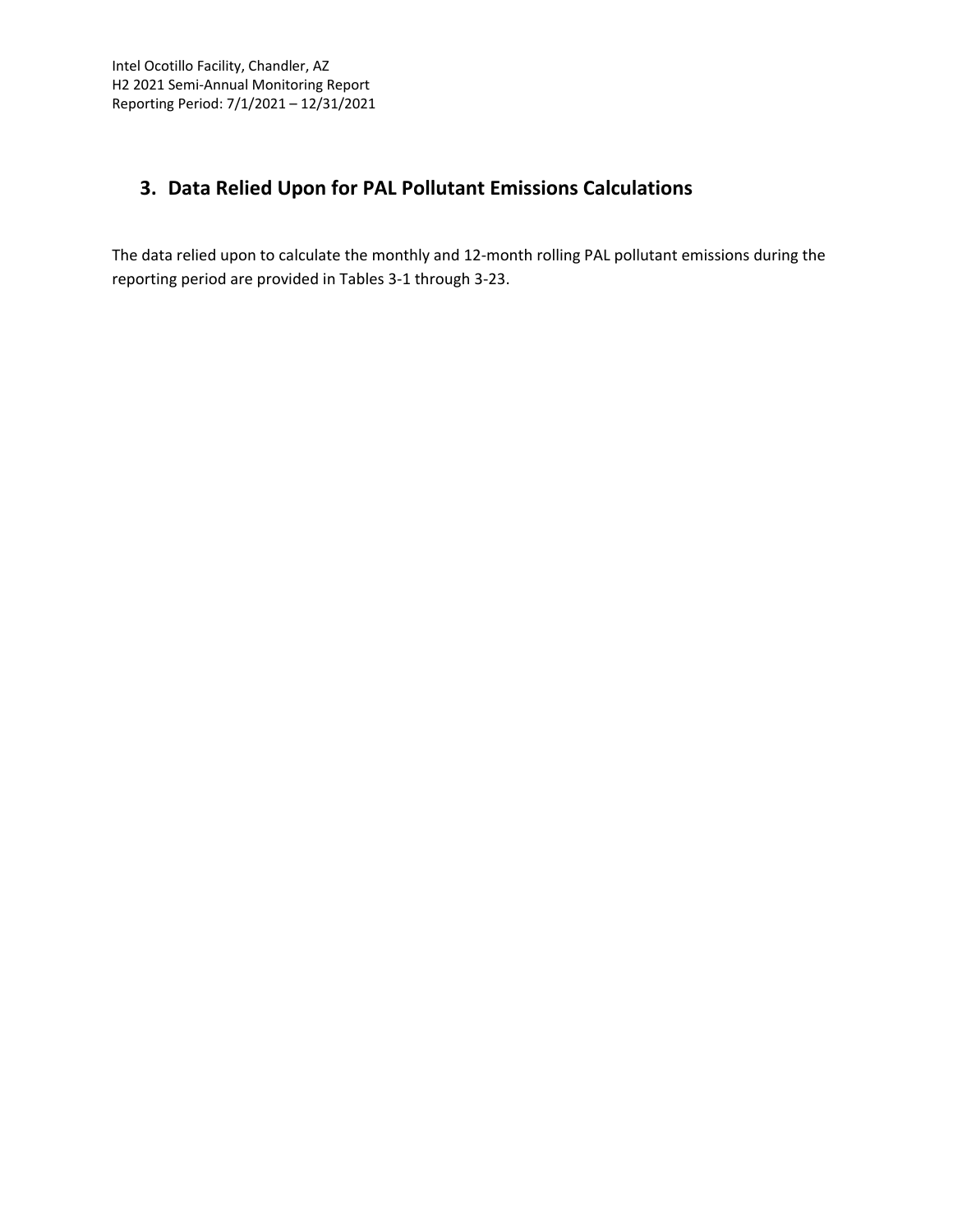#### Intel Ocotillo Facility, Chandler AZ H2 2021 Semi-Annual Monitoring Report Reporting Period: 7/1/2021 – 12/31/2021 **P0006742 Appendix B Section A. Emergency Engines and Fire Pumps: NOx, CO, PM, VOCs, and SO2**

| ID                     | <b>Emissions Unit</b>              | Fab                  | <b>NO<sub>x</sub></b> | <b>CO</b> | <b>PM/PM10/PM2.5</b> | <b>VOC</b> | SO <sub>2</sub> |
|------------------------|------------------------------------|----------------------|-----------------------|-----------|----------------------|------------|-----------------|
|                        |                                    |                      | lb/hr                 | lb/hr     | lb/hr                | lb/hr      | lb/hr           |
| F12-03-EGEN-1          | 3516 D1TA / #11147-01 (gen 1)      | Fab 12               | 58.40                 | 7.83      | 0.45                 | 0.22       | 0.03            |
| F12-03-EGEN-2          | 3516 D1TA / #11147-02 (gen 2)      | Fab 12               | 58.40                 | 7.83      | 0.45                 | 0.22       | 0.03            |
| F12-03-EGEN-3          | 3516 D1TA / #11147-03 (gen 3)      | Fab 12               | 58.40                 | 7.83      | 0.45                 | 0.22       | 0.03            |
| F12-03-EGEN-4          | 3516 D1TA / #11976 (gen 4)         | Fab 12               | 58.40                 | 7.83      | 0.45                 | 0.22       | 0.03            |
| F12-03-EGEN-5          | 3516 D1TA / #16894 (gen 5)         | $\overline{F}$ ab 12 | 58.40                 | 7.83      | 0.45                 | 0.22       | 0.03            |
| F12-ASH1-EGEN604-1A-01 | 3412C D1TA / #3FZ08267 (Litho)     | Fab 12               | 12.22                 | 0.30      | 0.56                 | 0.07       | 0.01            |
| F12-03-LSCGEN-1        | F12 Litho Gen 1A 3516 - HD (Litho) | Fab 12               | 50.59                 | 6.01      | 0.41                 | 1.10       | 0.04            |
| F12-03-LSCGEN-2        | F12 Litho Gen 2A 3516 - HD (Litho) | Fab 12               | 50.59                 | 6.01      | 0.41                 | 1.10       | 0.04            |
| F12-03-LSCGEN-3        | F12 Litho Gen 3A 3516 - HD (Litho) | Fab 12               | 50.59                 | 6.01      | 0.41                 | 1.10       | 0.04            |
| F22-10-CPS-GEN-1       | 3516 D1TA / 24Z09816 (CPS gen 1)   | <b>Fab 32S</b>       | 58.40                 | 7.83      | 0.45                 | 0.22       | 0.03            |
| F22-10-CPS-GEN-2       | 3516 D1TA / 24Z09825 (CPS gen 2)   | Fab 32S              | 58.40                 | 7.83      | 0.45                 | 0.22       | 0.03            |
| F22-10-CPS-GEN-3       | 3516 D1TA / 24Z09820 (CPS gen 3)   | Fab 32S              | 58.40                 | 7.83      | 0.45                 | 0.22       | 0.03            |
| F22-10-CPS-GEN-4       | 3516 D1TA / 24Z09814 (CPS Gen 4)   | Fab 32S              | 58.40                 | 7.83      | 0.45                 | 0.22       | 0.03            |
| F22-10-EGEN-1          | DQKB / 1000148784 (Gen 1 regular)  | Fab 32S              | 45.09                 | 5.80      | 0.67                 | 1.29       | 0.04            |
| F22-10-EGEN-2          | DQKB / 1000148786 (Gen 2 regular)  | Fab 32S              | 45.09                 | 5.80      | 0.67                 | 1.29       | 0.04            |
| F22-10-EGEN-3          | DQKB / 1000148785 (Gen 3 regular)  | Fab 32S              | 45.09                 | 5.80      | 0.67                 | 1.29       | 0.04            |
| F22-10-EGEN-4          | DQKB / 1000146278 (Gen 4 regular)  | Fab 32S              | 45.09                 | 5.80      | 0.67                 | 1.29       | 0.04            |
| F32-13-EGEN-1          | DQKC / E060920878 (gen 1)          | Fab 32               | 45.09                 | 5.80      | 0.67                 | 1.29       | 0.04            |
| F32-13-EGEN-2          | DQKC / E060920879 (gen 2)          | Fab 32               | 45.09                 | 5.80      | 0.67                 | 1.29       | 0.04            |
| F32-13-EGEN-3          | DQKC / E060920877 (gen 3)          | Fab 32               | 45.09                 | 5.80      | 0.67                 | 1.29       | 0.04            |
| F32-13-EGEN-4          | DQKAB / 1080208703 (gen 4)         | Fab 32               | 34.11                 | 1.35      | 0.27                 | 1.48       | 0.04            |
| F32-09-LCSGEN-1        | 3516C D1TA / G5J00197              | Fab 32               | 34.89                 | 1.91      | 0.17                 | 0.69       | 0.04            |
| F32-09-LCSGEN-2        | 3516C D1TA / G5J00191              | Fab 32               | 34.89                 | 1.91      | 0.17                 | 0.69       | 0.04            |
| F22-EC2-LCSGEN-3       | 2000-XC6DT2 / New - Litho 3        | Fab 32S              | 35.53                 | 4.04      | 0.42                 | 1.28       | 0.04            |
| F22-EC2-LCSGEN-4       | 2000-XC6DT2 / New - Litho 4        | Fab 32S              | 35.53                 | 4.04      | 0.42                 | 1.28       | 0.04            |
| F42-BRW-GEN1           | C15-D1TA BRW Tank                  | Fab 42               | 4.01                  | 0.64      | 0.06                 | 0.05       | 0.01            |
| F42-17-EGEN-1A         | <b>DQLE-1 (1A)</b>                 | Fab 42               | 46.41                 | 1.54      | 0.76                 | 1.05       | 0.04            |
| F42-17-EGEN-1B         | DQLE-2 (1B)                        | Fab 42               | 46.41                 | 1.54      | 0.76                 | 1.05       | 0.04            |
| F42-GEN-1C             | DQLE-3 (1C)                        | Fab 42               | 46.41                 | 1.54      | 0.76                 | 1.05       | 0.04            |
| F42-17-EGEN-2A         | <b>DQLE-4 (2A)</b>                 | Fab 42               | 46.41                 | 1.54      | 0.76                 | 1.05       | 0.04            |
| F42-17-EGEN-2B         | DQLE-5 (2B)                        | Fab 42               | 46.41                 | 1.54      | 0.76                 | 1.05       | 0.04            |
| F42-GEN-2C             | DQLE-6 (2C)                        | Fab 42               | 46.41                 | 1.54      | 0.76                 | 1.05       | 0.04            |
| F42-GEN-3A             | DQLE-7 (3A)                        | Fab 42               | 46.41                 | 1.54      | 0.76                 | 1.05       | 0.04            |
| F42-GEN-3B             | DQLE-8 (3B)                        | Fab 42               | 46.41                 | 1.54      | 0.76                 | 1.05       | 0.04            |
| F42-GEN-3C             | DQLE-9 (3C)                        | Fab 42               | 46.41                 | 1.54      | 0.76                 | 1.05       | 0.04            |
| F42-GEN-1D             | DQLE-10 (1D)                       | Fab 42               | 46.41                 | 1.54      | 0.76                 | 1.05       | 0.04            |
| F42-GEN-2D             | DQLE-11 (2D)                       | Fab 42               | 46.41                 | 1.54      | 0.76                 | 1.05       | 0.04            |
| F42-GEN-3D             | DQLE-12 (3D)                       | Fab 42               | 46.41                 | 1.54      | 0.76                 | 1.05       | 0.04            |
| F12-CAP-X72AGENOCCA    | <b>DQCA CAP Water Engine</b>       | Fab 12               | 12.08                 | 0.56      | 0.14                 | 0.48       | 0.01            |
| OW1-XWTG1X23A          | C3000 D6e IWW (gen 1)              | Fab 42/WATR          | 46.36                 | 1.86      | 0.42                 | 0.62       | 0.05            |
| F12-FPHS-GEN-01        | 3306BT Fire Pump 1                 | Fab12                | 8.53                  | 1.84      | 0.61                 | 0.68       | 0.56            |
| F12-FPHS-GEN-02        | 3306BT Fire Pump 2                 | Fab 12               | 8.53                  | 1.84      | 0.61                 | 0.68       | 0.56            |

|  | Table 3-1. NOx, CO, PM, PM10, PM2.5, VOC, SO2 Emission Factors for Emergency Generator Engines and Fire Pump Engines |
|--|----------------------------------------------------------------------------------------------------------------------|
|  |                                                                                                                      |

*Notes:*

*PM emissions ≤ 2.5µm in size, therefore emission factors represent total PM, PM10, and PM2.5.*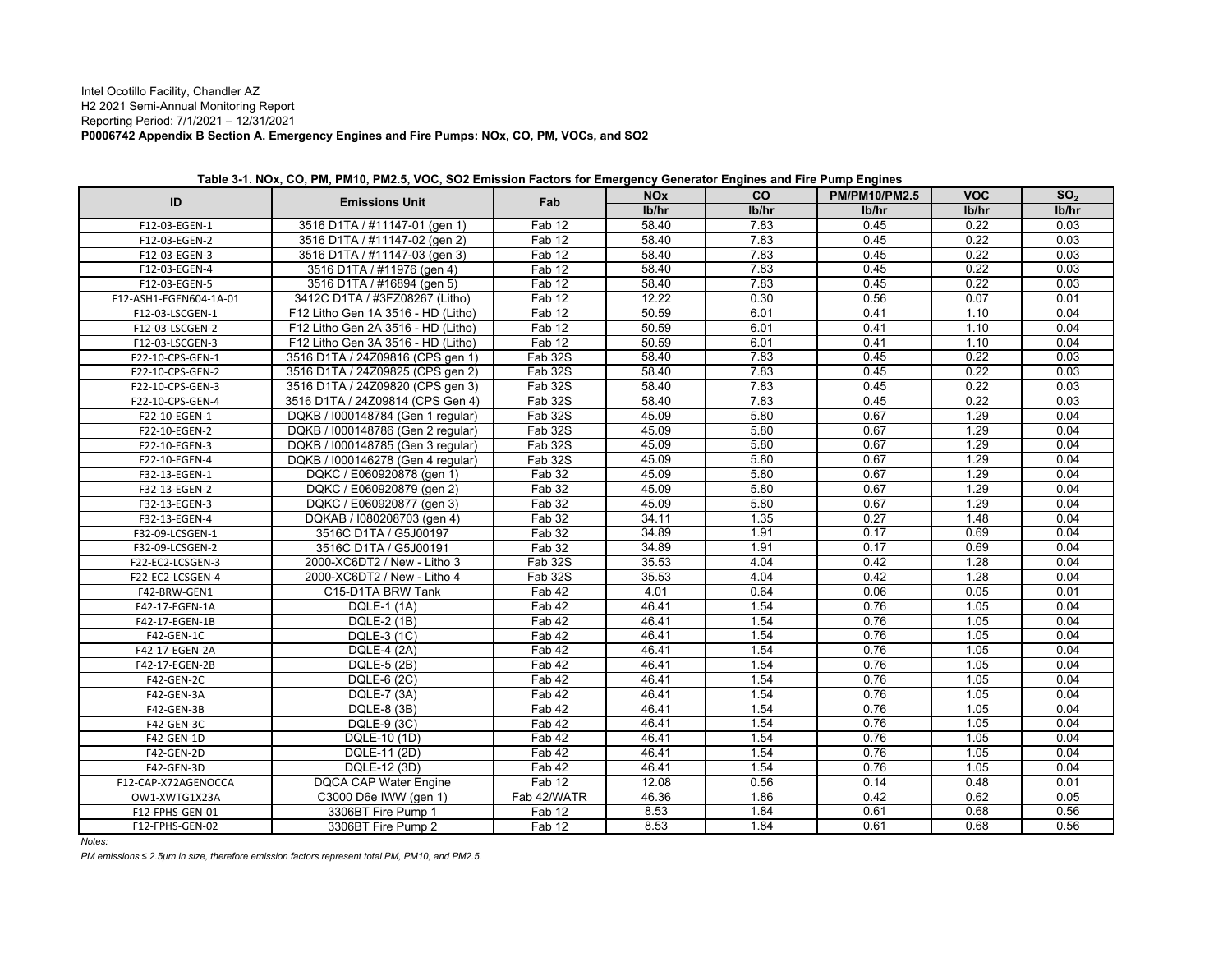#### Intel Ocotillo Facility, Chandler AZ H2 2021 Semi-Annual Monitoring Report Reporting Period: 7/1/2021 – 12/31/2021 **P0006742 Appendix B Section A. Emergency Engines and Fire Pumps: NOx, CO, PM, VOCs, and SO2**

| ID                     | <b>Emissions Unit</b>              | <b>Hours of Operation</b> |                  |                  |                  |                  |               |  |
|------------------------|------------------------------------|---------------------------|------------------|------------------|------------------|------------------|---------------|--|
|                        |                                    | $Jul-21$                  | <b>Aug-21</b>    | <b>Sep-21</b>    | <b>Oct-21</b>    | <b>Nov-21</b>    | <b>Dec-21</b> |  |
| F12-03-EGEN-1          | 3516 D1TA / #11147-01 (gen 1)      | 0.0                       | 0.6              | 0.6              | 0.2              | 1.4              | 0.0           |  |
| F12-03-EGEN-2          | 3516 D1TA / #11147-02 (gen 2)      | 0.0                       | 0.5              | 0.7              | 0.1              | 1.5              | 0.0           |  |
| F12-03-EGEN-3          | 3516 D1TA / #11147-03 (gen 3)      | 0.0                       | 0.5              | 0.7              | 0.0              | 1.6              | 0.0           |  |
| F12-03-EGEN-4          | 3516 D1TA / #11976 (gen 4)         | 0.0                       | 0.6              | 0.6              | 0.0              | 1.6              | 0.0           |  |
| F12-03-EGEN-5          | 3516 D1TA / #16894 (gen 5)         | 0.0                       | 1.0              | 0.0              | 0.0              | 2.0              | 0.0           |  |
| F12-ASH1-EGEN604-1A-01 | 3412C D1TA / #3FZ08267 (Litho)     | 0.0                       | 1.0              | 1.0              | 0.0              | 1.0              | 1.0           |  |
| F12-03-LSCGEN-1        | F12 Litho Gen 1A 3516 - HD (Litho) | 0.0                       | 0.7              | 0.6              | 0.0              | $\overline{1.2}$ | 0.0           |  |
| F12-03-LSCGEN-2        | F12 Litho Gen 2A 3516 - HD (Litho) | 0.0                       | 0.7              | 0.5              | $\overline{0.0}$ | $\overline{1.2}$ | 0.0           |  |
| F12-03-LSCGEN-3        | F12 Litho Gen 3A 3516 - HD (Litho) | 0.0                       | 0.7              | 0.5              | 0.0              | 1.3              | 0.0           |  |
| F22-10-CPS-GEN-1       | 3516 D1TA / 24Z09816 (CPS gen 1)   | 1.1                       | 0.4              | 0.0              | 1.0              | 0.2              | 0.0           |  |
| F22-10-CPS-GEN-2       | 3516 D1TA / 24Z09825 (CPS gen 2)   | 0.6                       | 0.0              | 1.4              | 0.4              | 0.2              | 0.0           |  |
| F22-10-CPS-GEN-3       | 3516 D1TA / 24Z09820 (CPS gen 3)   | 0.5                       | 0.0              | 0.6              | 1.0              | 0.2              | 0.0           |  |
| F22-10-CPS-GEN-4       | 3516 D1TA / 24Z09814 (CPS Gen 4)   | $\overline{0.3}$          | 1.0              | 0.0              | 1.0              | $\overline{0.2}$ | 0.0           |  |
| F22-10-EGEN-1          | DQKB / 1000148784 (Gen 1 regular)  | 0.1                       | 0.8              | 0.6              | 0.7              | 0.0              | 0.0           |  |
| F22-10-EGEN-2          | DQKB / 1000148786 (Gen 2 regular)  | 0.0                       | 1.0              | 0.0              | 1.0              | 0.0              | 0.0           |  |
| F22-10-EGEN-3          | DQKB / 1000148785 (Gen 3 regular)  | 1.0                       | 0.0              | 1.0              | $\overline{0.0}$ | 0.0              | 0.0           |  |
| F22-10-EGEN-4          | DQKB / 1000146278 (Gen 4 regular)  | 0.6                       | 0.0              | $\overline{1.2}$ | 0.5              | 0.0              | 0.0           |  |
| F32-13-EGEN-1          | DQKC / E060920878 (gen 1)          | 0.0                       | 1.0              | 1.0              | 0.0              | 0.0              | 0.0           |  |
| F32-13-EGEN-2          | DQKC / E060920879 (gen 2)          | 0.0                       | 1.0              | 0.0              | 0.0              | 0.0              | 0.0           |  |
| F32-13-EGEN-3          | DQKC / E060920877 (gen 3)          | 0.0                       | 1.0              | 1.0              | 0.0              | 0.0              | 0.0           |  |
| F32-13-EGEN-4          | DQKAB / 1080208703 (gen 4)         | 1.0                       | 2.0              | 0.0              | 0.0              | 0.0              | 0.0           |  |
| F32-09-LCSGEN-1        | 3516C D1TA / G5J00197              | 0.5                       | 0.3              | 0.9              | $\overline{0.0}$ | 0.0              | 0.0           |  |
| F32-09-LCSGEN-2        | 3516C D1TA / G5J00191              | 0.0                       | 0.4              | 0.7              | $\overline{0.0}$ | 0.0              | 0.0           |  |
| F22-EC2-LCSGEN-3       | 2000-XC6DT2 / New - Litho 3        | 2.1                       | 0.0              | 1.0              | 0.0              | 0.0              | 0.0           |  |
| F22-EC2-LCSGEN-4       | 2000-XC6DT2 / New - Litho 4        | 1.9                       | 0.5              | 0.5              | $\overline{0.0}$ | 0.0              | 0.0           |  |
| F42-BRW-GEN1           | C15-D1TA BRW Tank                  | 0.7                       | 0.9              | 0.6              | 2.9              | 0.0              | 0.0           |  |
| F42-17-EGEN-1A         | <b>DQLE-1 (1A)</b>                 | 0.6                       | 0.5              | 0.6              | 0.3              | 0.0              | 0.0           |  |
| F42-17-EGEN-1B         | DQLE-2 (1B)                        | 0.5                       | 0.0              | 0.6              | 0.0              | 0.6              | 0.0           |  |
| F42-GEN-1C             | DQLE-3 (1C)                        | 0.6                       | 0.0              | 1.1              | 0.0              | 0.7              | 0.0           |  |
| F42-17-EGEN-2A         | <b>DQLE-4 (2A)</b>                 | 0.6                       | 0.6              | 0.6              | $\overline{0.2}$ | 0.0              | 0.0           |  |
| F42-17-EGEN-2B         | DQLE-5 (2B)                        | 0.5                       | 0.4              | 0.8              | 0.0              | 0.5              | 0.0           |  |
| F42-GEN-2C             | DQLE-6 (2C)                        | 0.6                       | 0.5              | 0.6              | $\overline{0.0}$ | 0.7              | 0.0           |  |
| F42-GEN-3A             | <b>DQLE-7 (3A)</b>                 | 0.6                       | 0.6              | 0.5              | $\overline{0.0}$ | $\overline{0.8}$ | 0.0           |  |
| F42-GEN-3B             | DQLE-8 (3B)                        | 0.3                       | 0.6              | 0.5              | 0.0              | 0.8              | 0.0           |  |
| F42-GEN-3C             | DQLE-9 (3C)                        | 0.6                       | 0.6              | 0.5              | 0.0              | 0.8              | 0.0           |  |
| F42-GEN-1D             | DQLE-10 (1D)                       | 0.6                       | $\overline{0.0}$ | 1.1              | $\overline{0.0}$ | 0.6              | 0.0           |  |
| F42-GEN-2D             | DQLE-11 (2D)                       | 0.0                       | 0.0              | 1.7              | 0.0              | 0.6              | 0.0           |  |
| F42-GEN-3D             | DQLE-12 (3D)                       | 0.0                       | 0.0              | 1.7              | 0.0              | 0.5              | 0.0           |  |
| F12-CAP-X72AGENOCCA    | <b>DQCA CAP Water Engine</b>       | $\overline{1.2}$          | 0.9              | 0.7              | $\overline{0.0}$ | 1.4              | 0.0           |  |
| OW1-XWTG1X23A          | C3000 D6e IWW (gen 1)              | 0.0                       | 0.0              | 0.0              | 0.0              | 0.0              | 0.7           |  |
| F12-FPHS-GEN-01        | 3306BT Fire Pump 1                 | $\overline{1.2}$          | $\overline{2.5}$ | 0.8              | 0.4              | 0.4              | 0.1           |  |
| F12-FPHS-GEN-02        | 3306BT Fire Pump 2                 | $\overline{1.8}$          | $\overline{3.9}$ | $\overline{4.1}$ | 4.2              | 7.7              | 1.6           |  |

**Table 3-2. Hours of Operation for Emergency Generator Engines and Fire Pump Engines**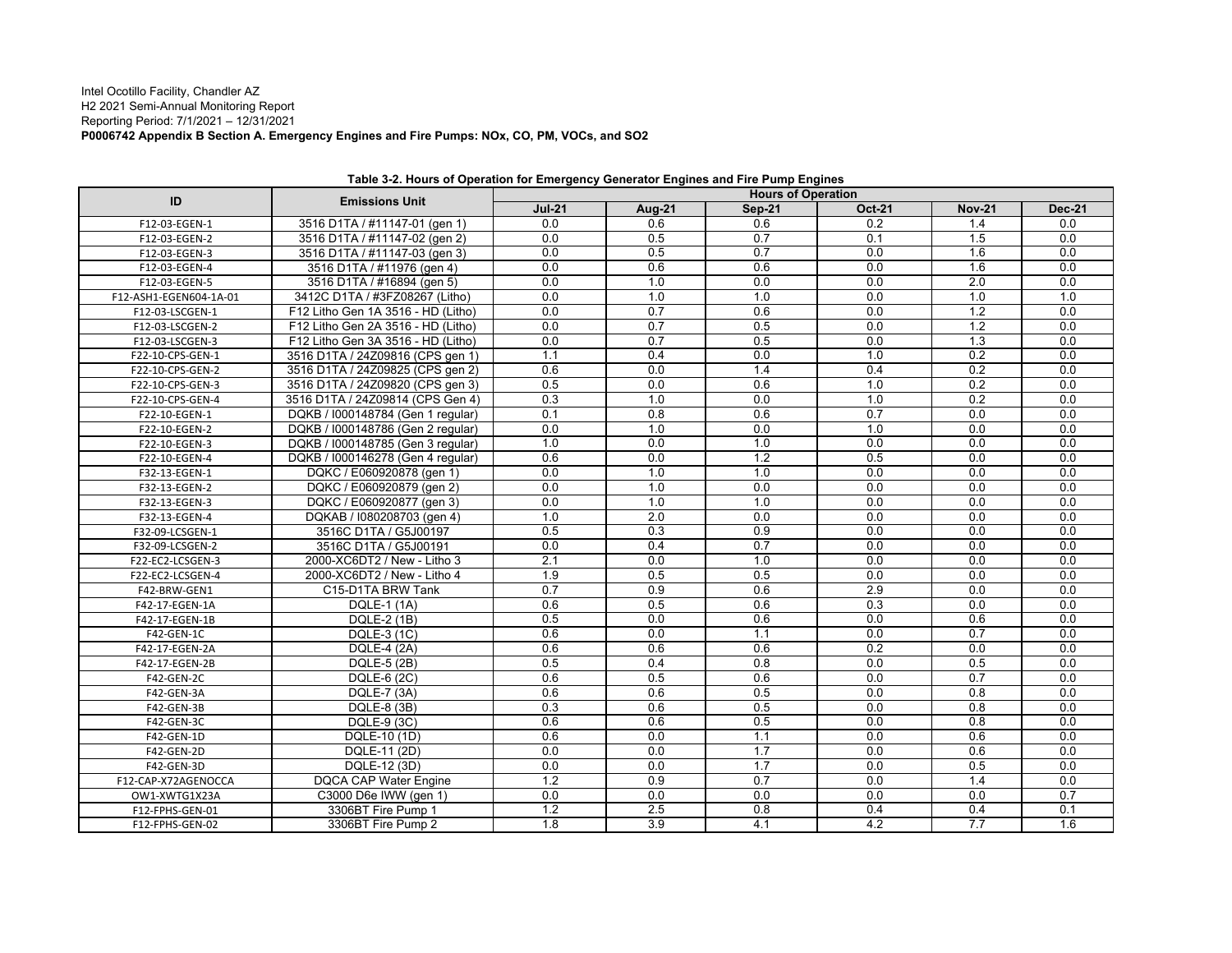#### Intel Ocotillo Facility, Chandler AZ H2 2021 Semi-Annual Monitoring Report Reporting Period: 7/1/2021 – 12/31/2021 **P0006742 Appendix B Section B . Boilers: PM, SO2, and VOCs**

| ID             | <b>Boiler</b>            | <b>Location of</b>    | $PM/PM_{10}/PM_{2.5}$ | <b>VOC</b> | SO <sub>2</sub> |
|----------------|--------------------------|-----------------------|-----------------------|------------|-----------------|
|                |                          | <b>Emissions Unit</b> | lb/mmscf              | lb/mmscf   | lb/mmscf        |
| BLR-32-GD3-1   | F12 Boiler 1             | Fab 12                | 7.60                  | 5.50       | 0.60            |
| BLR-32-GD3-2   | F <sub>12</sub> Boiler 2 | Fab 12                | 7.60                  | 5.50       | 0.60            |
| BLR-32-GD3-3   | F12 Boiler 3             | Fab 12                | 7.60                  | 5.50       | 0.60            |
| BLR-32-GD3-4   | F12 Boiler 4             | Fab 12                | 7.60                  | 5.50       | 0.60            |
| BLR-115-1-210  | F32S Boiler 1            | Fab 32S               | 7.60                  | 5.50       | 0.60            |
| BLR-115-2-210  | F32S Boiler 2            | Fab 32S               | 7.60                  | 5.50       | 0.60            |
| BLR-115-3-210  | F32S Boiler 3            | Fab 32S               | 7.60                  | 5.50       | 0.60            |
| BLR-115-4-210  | F32S Boiler 4            | Fab 32S               | 7.60                  | 5.50       | 0.60            |
| BLR-115-5-210  | F32S Boiler 5            | Fab 32S               | 7.60                  | 5.50       | 0.60            |
| BLR-115-31-210 | F32 Boiler 2             | Fab 32                | 7.60                  | 5.50       | 0.60            |
| BLR-115-1-10   | F42 Boiler 1             | Fab 42                | 7.60                  | 5.50       | 0.60            |
| BLR-115-2-10   | F42 Boiler 2             | Fab 42                | 7.60                  | 5.50       | 0.60            |
| BLR-115-3-10   | F42 Boiler 3             | Fab 42                | 7.60                  | 5.50       | 0.60            |
| BLR-115-4-10   | F42 Boiler 4             | Fab 42                | 7.60                  | 5.50       | 0.60            |

#### **Table 3-3. PM, PM10, PM2.5, VOC and SO2 Emission Factors for Boilers**

*Notes:*

*PM emissions ≤ 2.5µm in size, therefore emission factors represent total PM, PM10, and PM2.5.*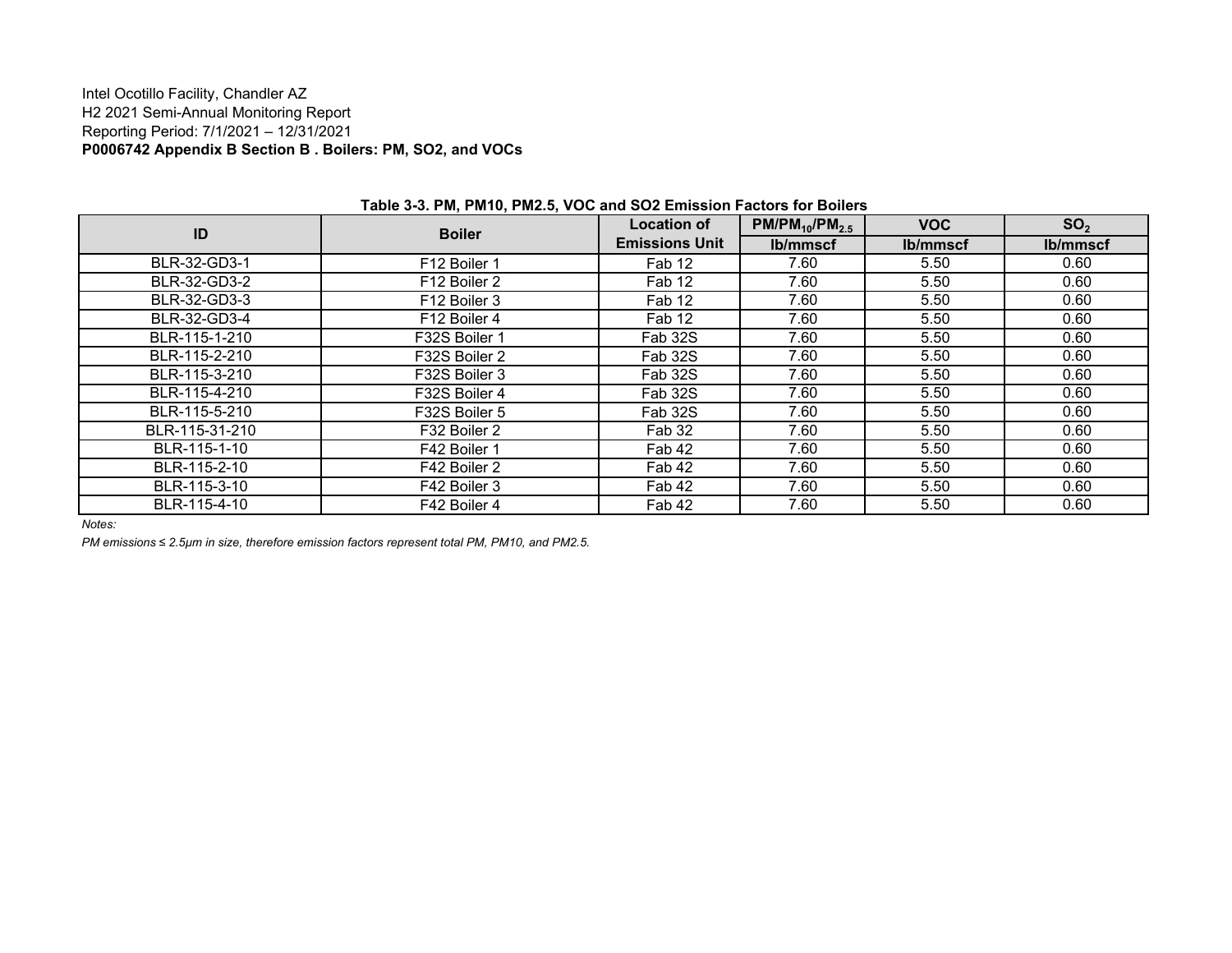#### Intel Ocotillo Facility, Chandler AZ H2 2021 Semi-Annual Monitoring Report Reporting Period: 7/1/2021 – 12/31/2021 **P0006742 Appendix B Section B and C. Boilers: PM, SO2, VOCs, NOx and CO**

|                |               |               |        | <b>Natural Gas Usage (mmscf)</b> |               |               |               |
|----------------|---------------|---------------|--------|----------------------------------|---------------|---------------|---------------|
| ID             | <b>Boiler</b> | <b>Jul-21</b> | Aug-21 | Sep-21                           | <b>Oct-21</b> | <b>Nov-21</b> | <b>Dec-21</b> |
| BLR-32-GD3-1   | F12 Boiler 1  | 0.18          | 8.45   | 0.24                             | 3.14          | 12.13         | 1.19          |
| BLR-32-GD3-2   | F12 Boiler 2  | 19.35         | 9.70   | 20.85                            | 21.25         | 15.38         | 7.40          |
| BLR-32-GD3-3   | F12 Boiler 3  | 6.52          | 7.75   | 7.58                             | 12.78         | 8.96          | 22.07         |
| BLR-32-GD3-4   | F12 Boiler 4  | 0.17          | 0.08   | 0.16                             | 7.05          | 10.07         | 22.72         |
| BLR-115-1-210  | F32S Boiler 1 | 5.33          | 5.36   | 5.08                             | 6.68          | 6.99          | 9.10          |
| BLR-115-2-210  | F32S Boiler 2 | 5.88          | 5.81   | 5.96                             | 7.81          | 7.95          | 10.25         |
| BLR-115-3-210  | F32S Boiler 3 | 0.00          | 0.00   | 0.00                             | 0.00          | 0.00          | 0.00          |
| BLR-115-4-210  | F32S Boiler 4 | 0.05          | 0.04   | 0.66                             | 5.12          | 7.27          | 2.77          |
| BLR-115-5-210  | F32S Boiler 5 | 0.00          | 0.00   | 0.00                             | 0.22          | 0.29          | 0.45          |
| BLR-115-31-210 | F32 Boiler 2  | 0.00          | 0.00   | 0.00                             | 0.00          | 0.00          | 0.00          |
| BLR-115-1-10   | F42 Boiler 1  | 0.01          | 0.01   | 0.02                             | 0.02          | 1.33          | 2.64          |
| BLR-115-2-10   | F42 Boiler 2  | 0.02          | 0.02   | 0.03                             | 0.02          | 0.02          | 0.02          |
| BLR-115-3-10   | F42 Boiler 3  | 0.02          | 0.02   | 3.07                             | 4.57          | 1.24          | 2.75          |
| BLR-115-4-10   | F42 Boiler 4  | 1.78          | 1.76   | 0.38                             | 0.01          | 1.33          | 0.31          |

**Table 3-4. Natural Gas Usage for Boilers**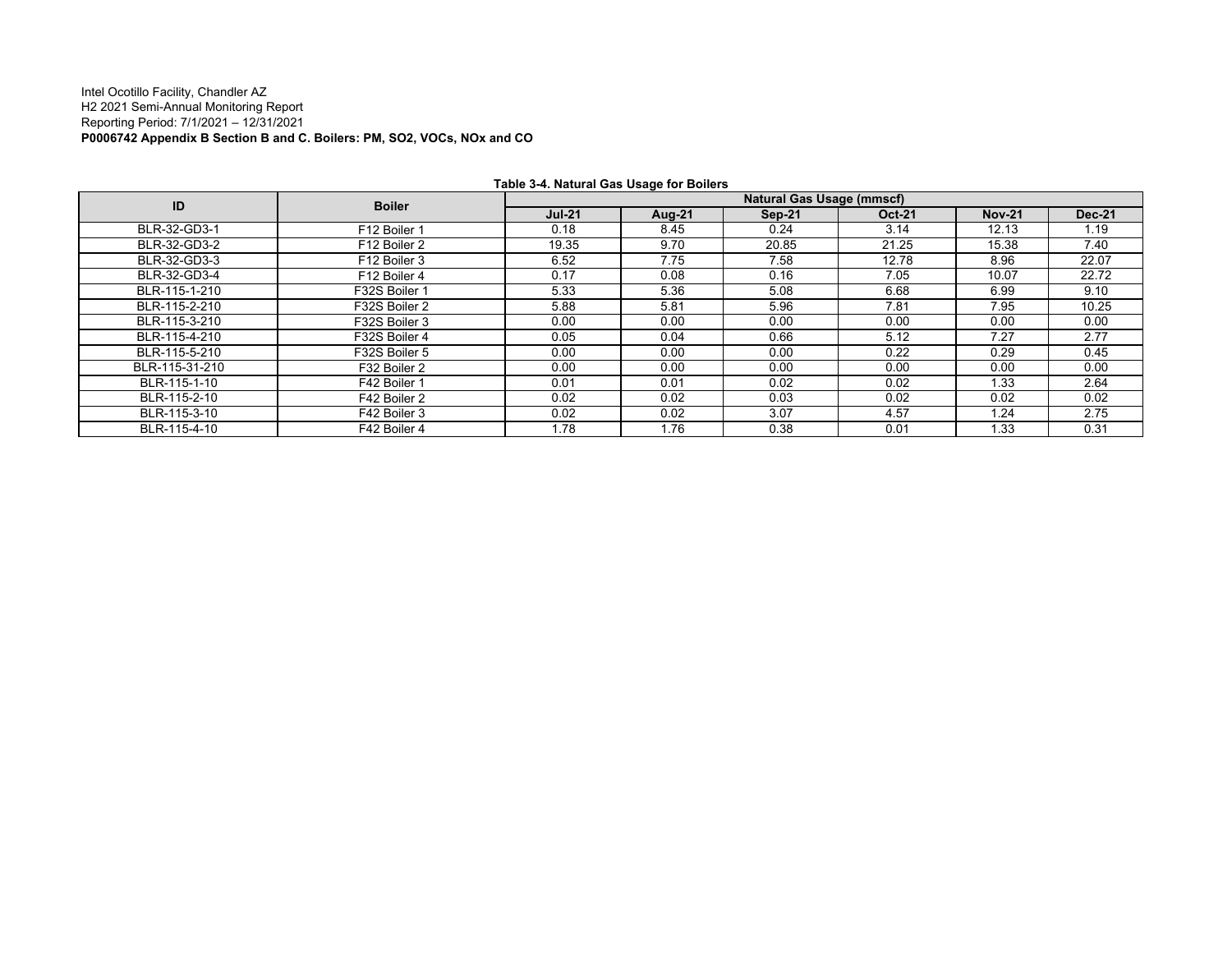#### Intel Ocotillo Facility, Chandler AZ H2 2021 Semi-Annual Monitoring Report Reporting Period: 7/1/2021 – 12/31/2021 **P0006742 Appendix B Section C. Boilers: NOx and CO**

| ID             | <b>Boiler</b> | <b>Location of</b>    | NO <sub>x</sub> | co       |  |  |  |
|----------------|---------------|-----------------------|-----------------|----------|--|--|--|
|                |               | <b>Emissions Unit</b> | lb/mmscf        | lb/mmscf |  |  |  |
| BLR-32-GD3-1   | F12 Boiler 1  | Fab 12                | 8.33            | 0.00     |  |  |  |
| BLR-32-GD3-2   | F12 Boiler 2  | Fab 12                | 11.05           | 0.00     |  |  |  |
| BLR-32-GD3-3   | F12 Boiler 3  | Fab 12                | 3.38            | 0.71     |  |  |  |
| BLR-32-GD3-4   | F12 Boiler 4  | Fab 12                | 7.50            | 0.53     |  |  |  |
| BLR-115-1-210  | F32S Boiler 1 | Fab 32S               | 5.88            | 0.43     |  |  |  |
| BLR-115-2-210  | F32S Boiler 2 | Fab 32S               | 8.60            | 0.49     |  |  |  |
| BLR-115-3-210  | F32S Boiler 3 | Fab 32S               | 7.90            | 0.57     |  |  |  |
| BLR-115-4-210  | F32S Boiler 4 | Fab 32S               | 8.40            | 0.52     |  |  |  |
| BLR-115-5-210  | F32S Boiler 5 | Fab 32S               | 6.50            | 0.20     |  |  |  |
| BLR-115-31-210 | F32 Boiler 2  | Fab 32                | 11.00           | 4.90     |  |  |  |
| BLR-115-1-10   | F42 Boiler 1  | Fab 42                | 12.46           | 0.06     |  |  |  |
| BLR-115-2-10   | F42 Boiler 2  | Fab 42                | 8.87            | 0.07     |  |  |  |
| BLR-115-3-10   | F42 Boiler 3  | Fab 42                | 8.87            | 0.07     |  |  |  |
| BLR-115-4-10   | F42 Boiler 4  | Fab 42                | 8.87            | 0.07     |  |  |  |

#### **Table 3-5. NOx and CO Emission Factors for Boilers**

*Notes:*

*The Quality Assurance/Quality Control (QA/QC) data for the boiler emission factors are presented in the respective compliance test reports previously submitted to MCAQD. In an effort to keep this Semi-Annual Monitoring Report concise, that QA/QC data is not duplicated here.*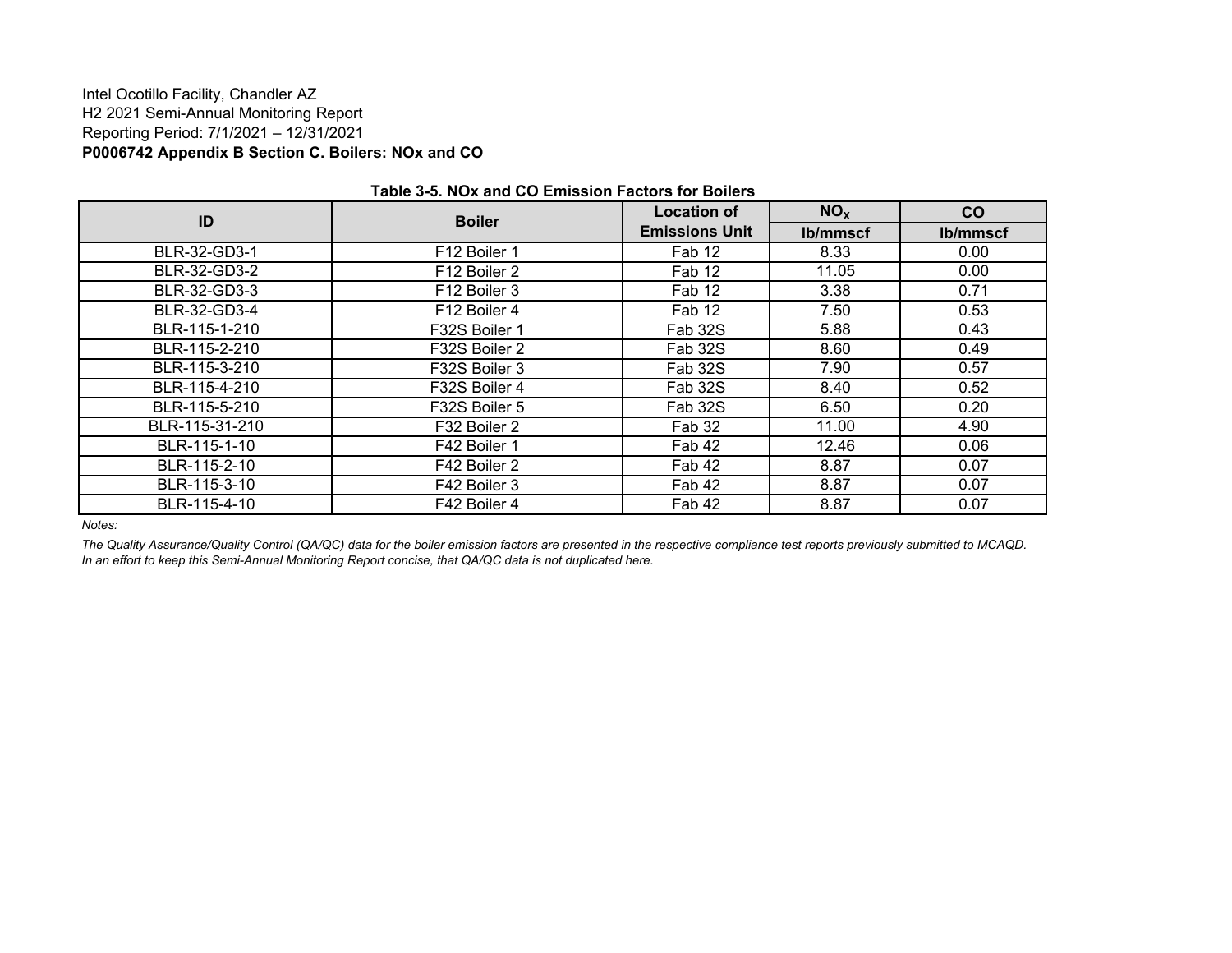#### Intel Ocotillo Facility, Chandler AZ H2 2021 Semi-Annual Monitoring Report Reporting Period: 7/1/2021 – 12/31/2021 **P0006742 Appendix B Section D. General Fab Natural Gas Combustion Emissions: NOx, CO, PM, VOCs, and SO2**

|  |  |  |  |  |  | Table 3-6. NOx, CO, PM, PM10, PM2.5, VOC, and SO2 Emission Factors for General Fab Natural Gas Combustion Units |
|--|--|--|--|--|--|-----------------------------------------------------------------------------------------------------------------|
|--|--|--|--|--|--|-----------------------------------------------------------------------------------------------------------------|

| <b>Emission Units</b>                       | <b>Location of Emissions Unit</b> | NO <sub>x</sub> | CO       | $PM/PM_{10}/PM_{2.5}$ | <b>VOC</b> | SO <sub>3</sub> |
|---------------------------------------------|-----------------------------------|-----------------|----------|-----------------------|------------|-----------------|
|                                             |                                   | lb/mmscf        | lb/mmscf | lb/mmscf              | lb/mmscf   | lb/mmscf        |
| General Fab Natural Gas<br>Combustion Units | Site-Wide                         | 100.00          | 84.00    | 7.60                  | 5.50       | 0.60            |

*Notes:*

*PM emissions ≤ 2.5µm in size, therefore emission factors represent total PM, PM10, and PM2.5.*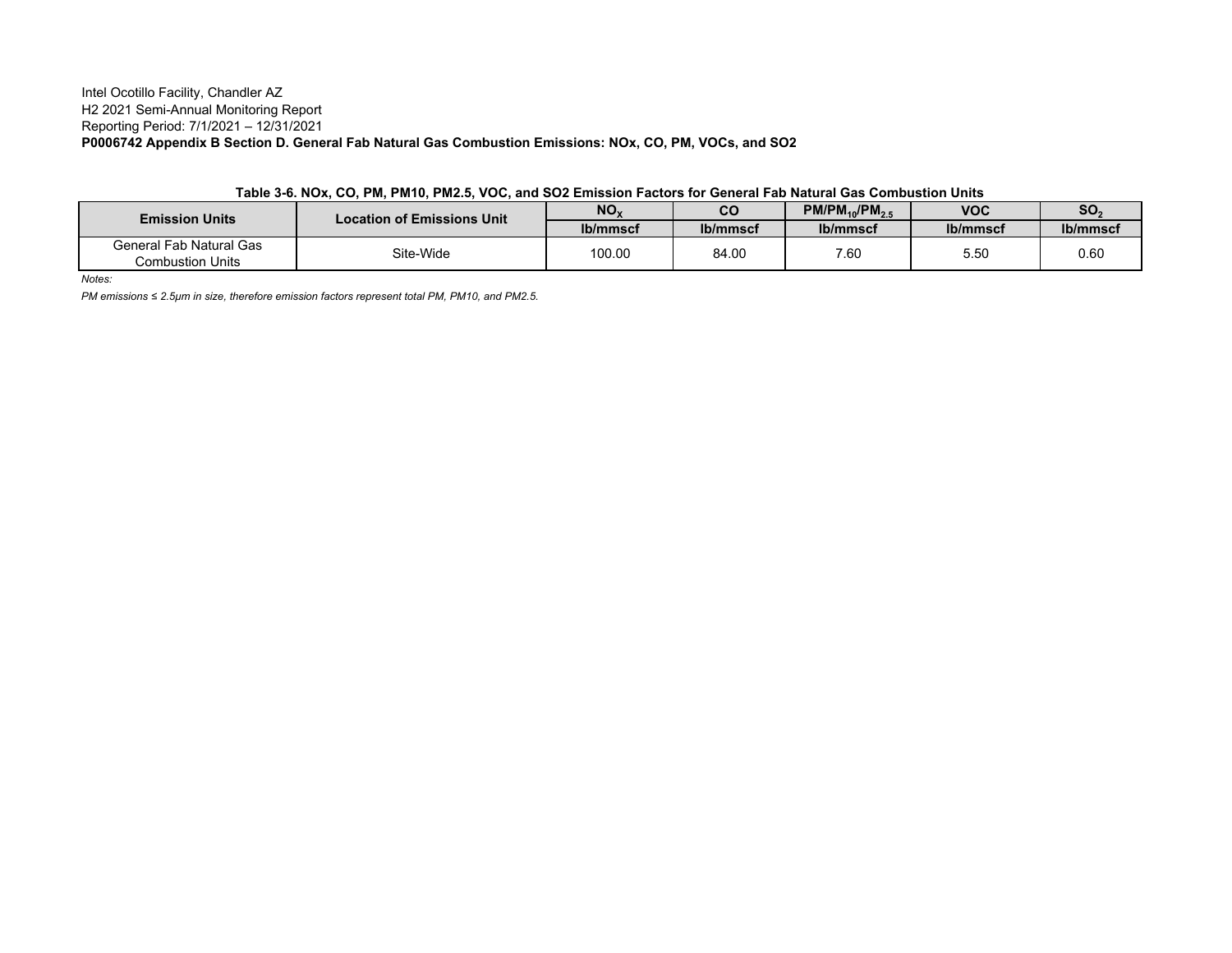#### Intel Ocotillo Facility, Chandler AZ H2 2021 Semi-Annual Monitoring Report Reporting Period: 7/1/2021 – 12/31/2021 **P0006742 Appendix B Section D. General Fab Natural Gas Combustion Emissions: NOx, CO, PM, VOCs, and SO2**

| <b>Emission Units</b>                              | <b>Natural Gas Usage in MMSCF</b> |               |        |               |               |               |  |  |  |  |
|----------------------------------------------------|-----------------------------------|---------------|--------|---------------|---------------|---------------|--|--|--|--|
|                                                    | <b>Jul-21</b>                     | <b>Aug-21</b> | Sep-21 | <b>Oct-21</b> | <b>Nov-21</b> | <b>Dec-21</b> |  |  |  |  |
| General Fab Natural Gas<br><b>Combustion Units</b> | 38.64                             | 39.94         | 37.54  | 38.52         | 40.65         | 50.78         |  |  |  |  |

| Table 3-7. General Fab Natural Gas Usage |
|------------------------------------------|
|------------------------------------------|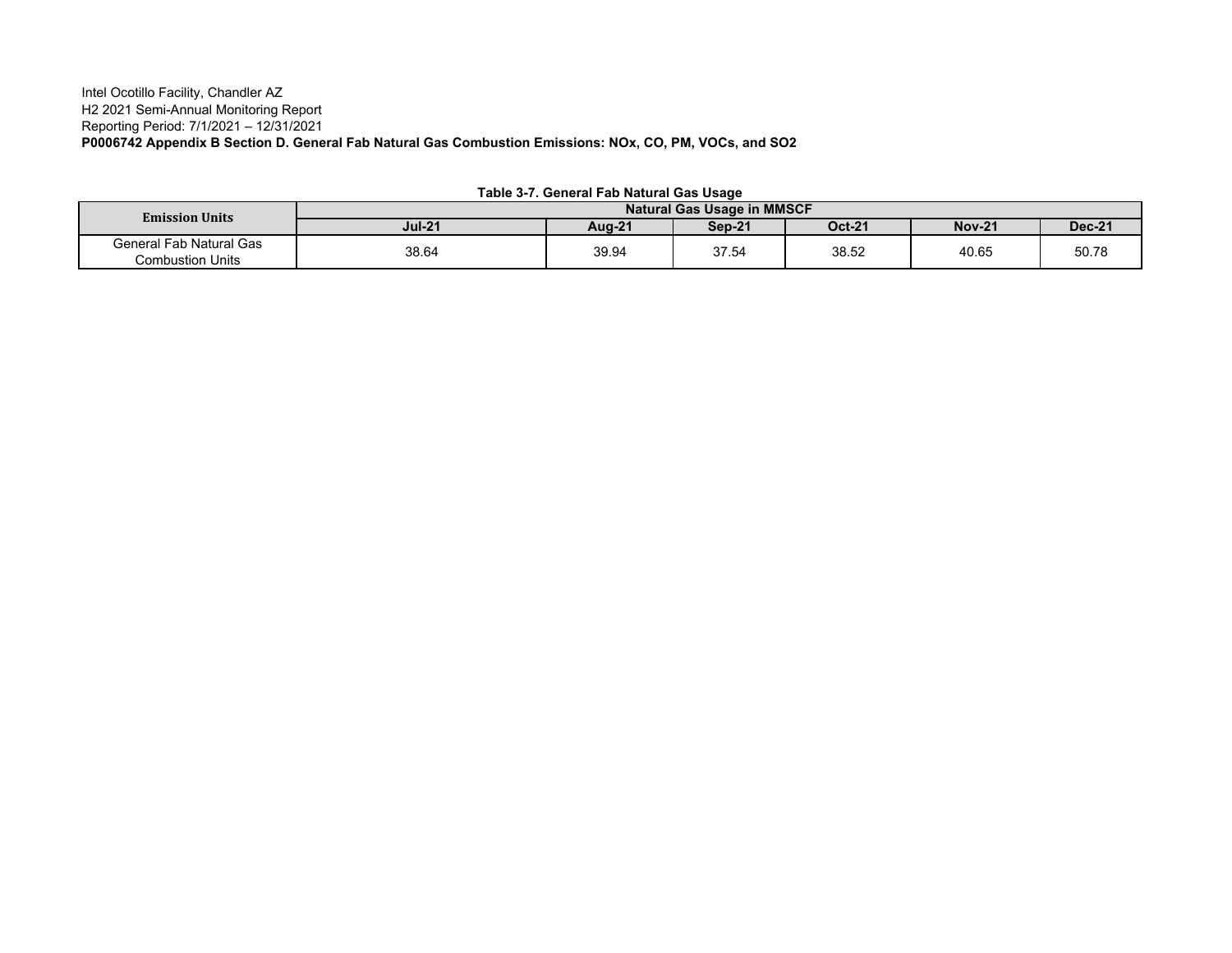#### Intel Ocotillo Facility, Chandler AZ H2 2021 Semi-Annual Monitoring Report Reporting Period: 7/1/2021 – 12/31/2021 **P0006742 Appendix B Section E. Cooling Towers: PM**

| ID                           | <b>Cooling Tower</b>                       | TDS (ppm)     |         |         |               |               |               |  |  |
|------------------------------|--------------------------------------------|---------------|---------|---------|---------------|---------------|---------------|--|--|
|                              |                                            | <b>Jul-21</b> | Aug-21  | Sep-21  | <b>Oct-21</b> | <b>Nov-21</b> | <b>Dec-21</b> |  |  |
| F12-CT-29-GG5-(001 to 010)   | F12                                        | 2530.81       | 2435.15 | 2486.45 | 2501.93       | 2311.92       | 2474.81       |  |  |
| F22-OCC2-CT-114-(1 to 7)-210 | F32S                                       | 3229.92       | 2830.82 | 2775.48 | 2804.24       | 2645.45       | 2820.03       |  |  |
| F32-CT-114-(31 to 36)-210    | F32                                        | 2356.69       | 2306.21 | 2402.37 | 2507.07       | 2367.86       | 1914.57       |  |  |
| F42-BC1A-CT114-(1 to 14)-10  | F42                                        | 2641.88       | 2498.28 | 2526.65 | 2542.20       | 2489.64       | 2564.84       |  |  |
| N/A                          | $MSB$ <sup><math>\overline{ }</math></sup> | 2154.39       | 2111.04 | 1854.56 | 1916.03       | 1064.09       | 1159.27       |  |  |

#### **Table 3-8. Cooling Tower Total Dissolved Solids (TDS) Concentrations**

*Notes:*

*All cooling towers operated 24 hours per day on each day of the reporting period.* 

*1 - MSB cooling towers are categorized as insignificant activities, but are included here for completeness and consistency with previous reporting.*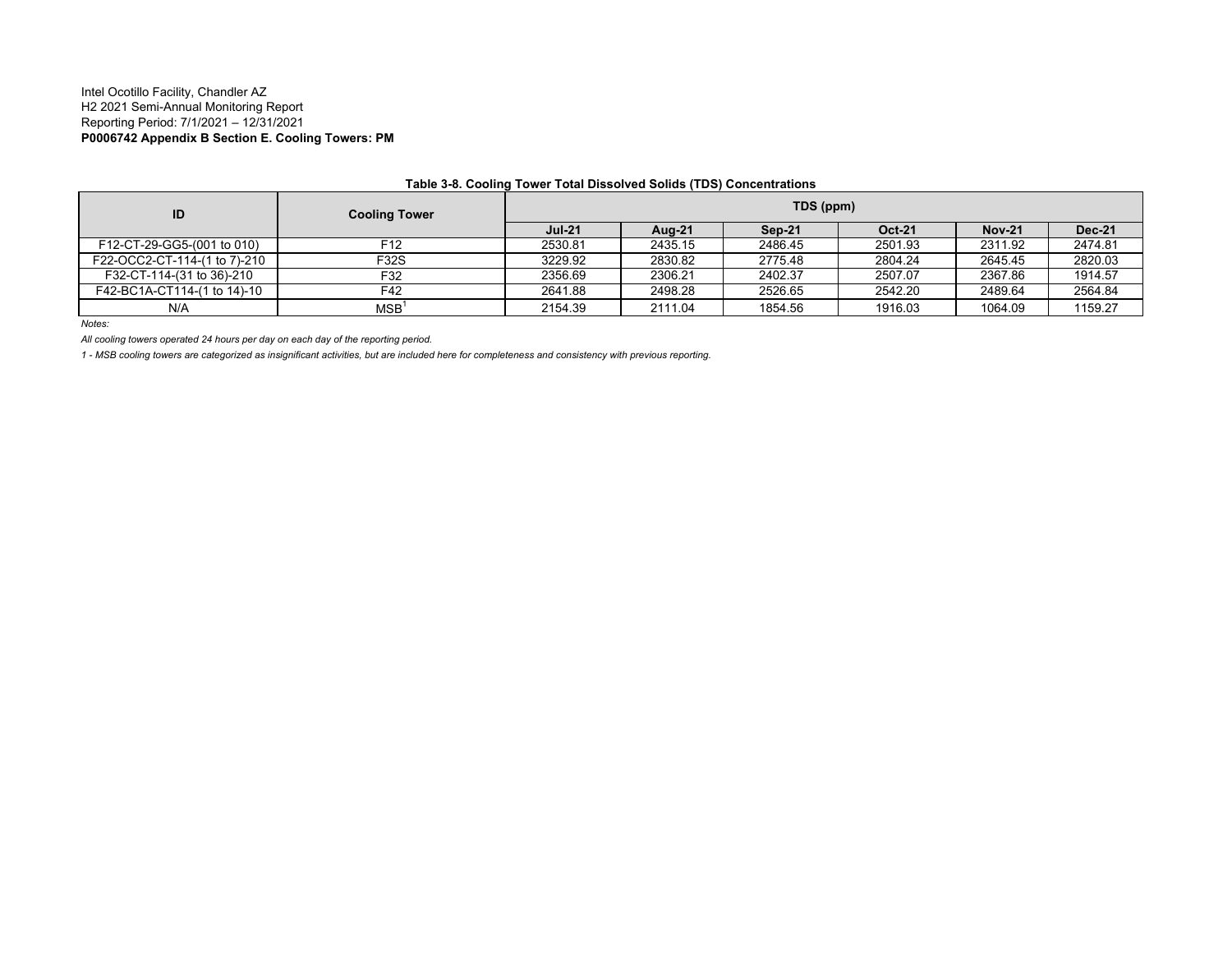#### Intel Ocotillo Facility, Chandler AZ H2 2021 Semi-Annual Monitoring Report Reporting Period: 7/1/2021 – 12/31/2021 **P0006742 Appendix B Section F. Cooling Towers: VOCs**

| <b>Cooling Tower</b> | <b>Cooling Tower Chemical Usage (lbs)</b> |               |               |               |               |               |  |  |  |
|----------------------|-------------------------------------------|---------------|---------------|---------------|---------------|---------------|--|--|--|
|                      | <b>Jul-21</b>                             | <b>Aug-21</b> | <b>Sep-21</b> | <b>Oct-21</b> | <b>Nov-21</b> | <b>Dec-21</b> |  |  |  |
| Site                 | l.60                                      | ה ה<br>د.بء   | 0.35          | 3.69          | 0.79          | 4.89          |  |  |  |

#### **Table 3-9. VOC Chemical Usage Data in Cooling Towers**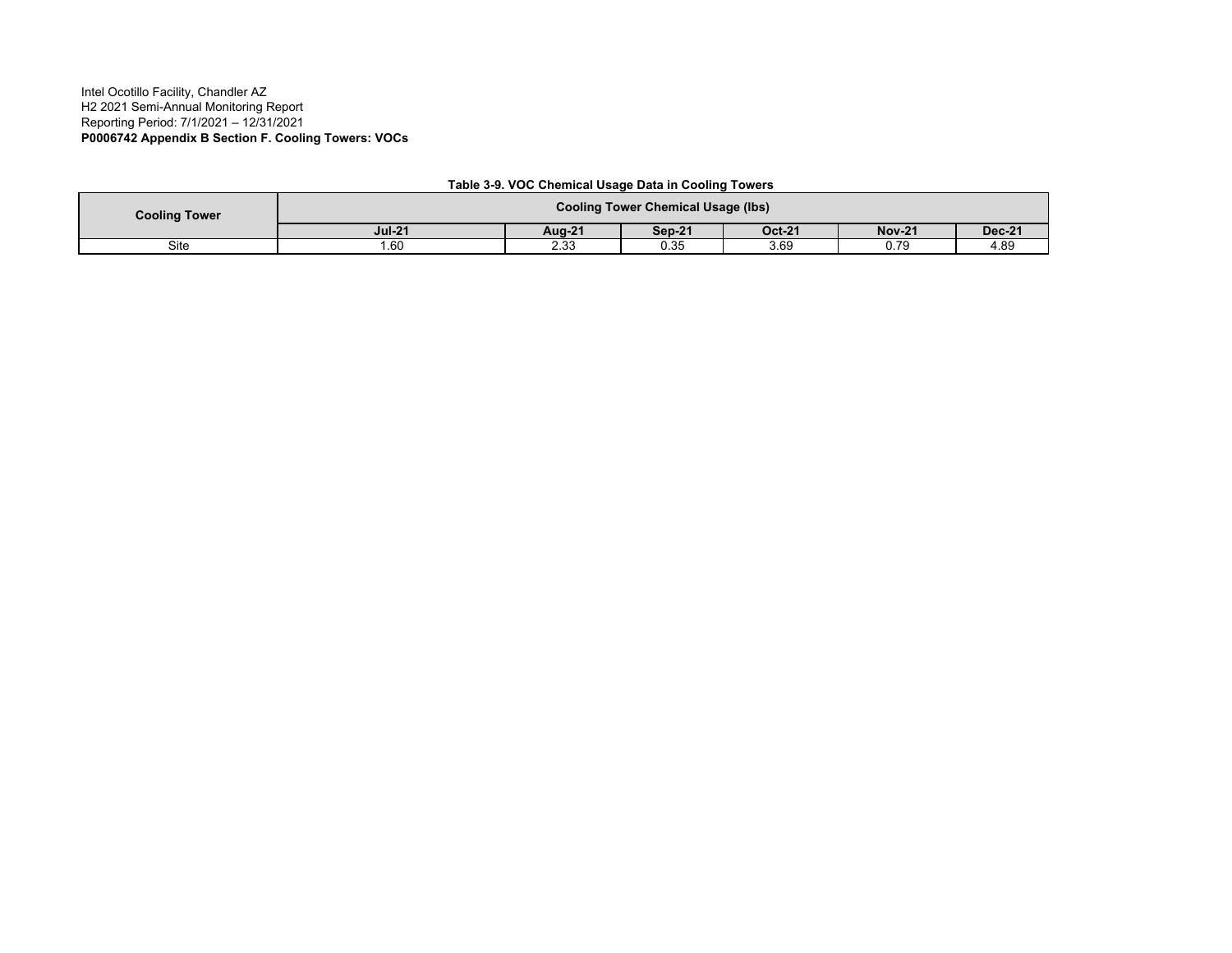#### Intel Ocotillo Facility, Chandler AZ H2 2021 Semi-Annual Monitoring Report Reporting Period: 7/1/2021 – 12/31/2021 **P0006742 Appendix B Section G. Storage Silos: PM**

|                 |                                    |         | $PM/PM_{10}/PM_{2.5}$ |  |  |  |  |  |  |  |  |
|-----------------|------------------------------------|---------|-----------------------|--|--|--|--|--|--|--|--|
| ID              | Lime Silo                          | Fab     | Ib PM/ton of          |  |  |  |  |  |  |  |  |
|                 |                                    |         | material              |  |  |  |  |  |  |  |  |
| F12-TK266-1-40  | F <sub>12</sub> Lime Silos         | Fab 12  | 0.0049                |  |  |  |  |  |  |  |  |
| OC9-TK266-1-40  | F32S Lime Silos                    | Fab 32S | 0.0049                |  |  |  |  |  |  |  |  |
| PWB2-TK266-1-40 | F32 Lime Silos                     | Fab 32  | 0.0049                |  |  |  |  |  |  |  |  |
| TBD.            | F42 Lime Silos                     | Fab 42  | 0.0049                |  |  |  |  |  |  |  |  |
| TBD             | <b>IWW Sodium Bicarbonate Silo</b> | Fab 42  | 0.0049                |  |  |  |  |  |  |  |  |

**Table 3-10. PM, PM10, and PM2.5 Emission Factors for Silos**

*Notes:*

*PM emissions ≤ 2.5µm in size, therefore emission factors represent total PM, PM10, and PM2.5.*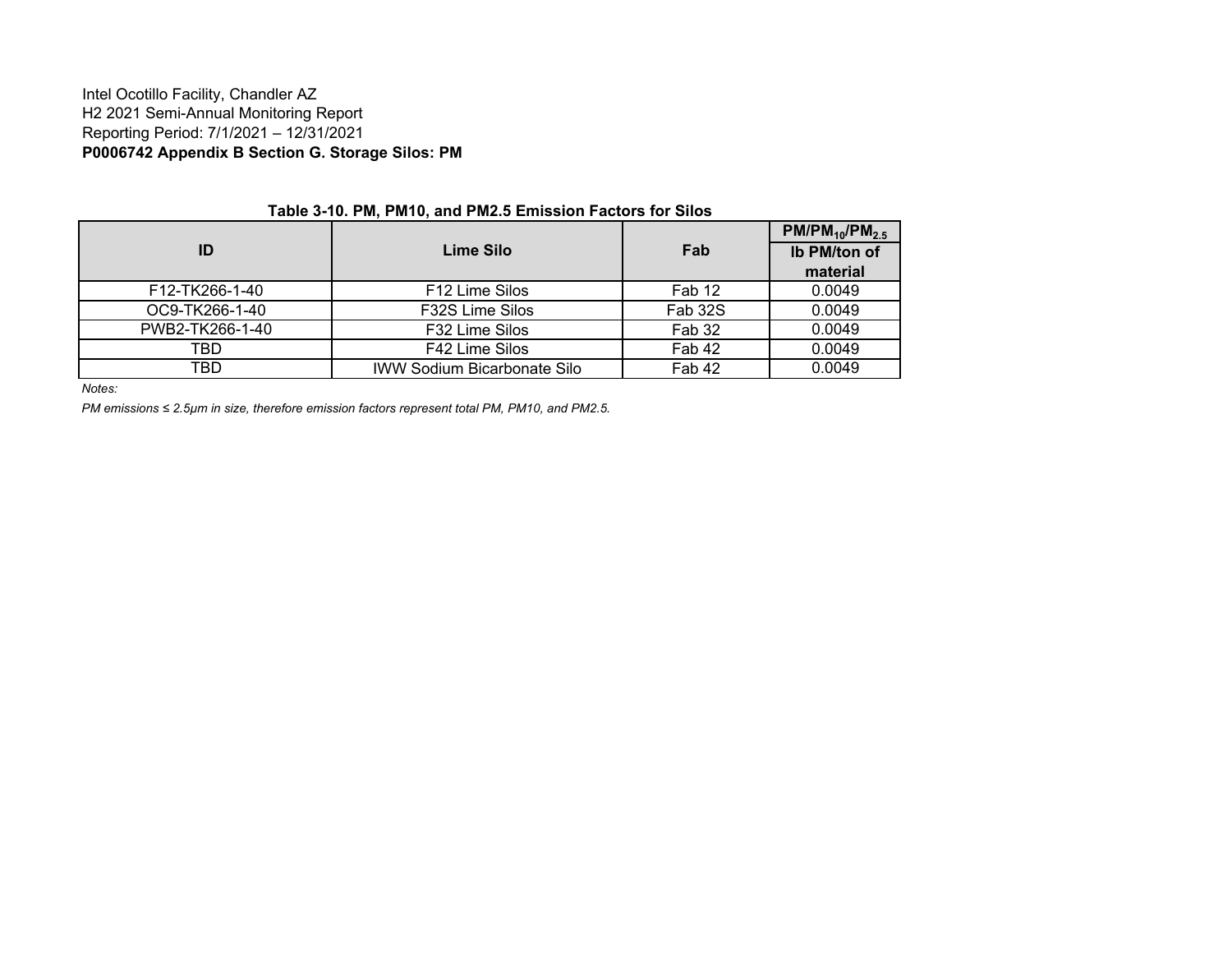#### Intel Ocotillo Facility, Chandler AZ H2 2021 Semi-Annual Monitoring Report Reporting Period: 7/1/2021 – 12/31/2021 **P0006742 Appendix B Section G. Storage Silos: PM**

| ID              | <b>Storage Silo</b>         |               | Number of Silo Loads |        |               |               |               |  |  |  |  |
|-----------------|-----------------------------|---------------|----------------------|--------|---------------|---------------|---------------|--|--|--|--|
|                 |                             | <b>Jul-21</b> | Aug-21               | Sep-21 | <b>Oct-21</b> | <b>Nov-21</b> | <b>Dec-21</b> |  |  |  |  |
| F12-TK266-1-40  | F12 Lime Silos              |               |                      |        |               |               |               |  |  |  |  |
| OC9-TK266-1-40  | F32S Lime Silos             |               |                      |        |               |               |               |  |  |  |  |
| PWB2-TK266-1-40 | F32 Lime Silos              |               |                      |        |               |               |               |  |  |  |  |
| TBD             | F42 Lime Silos              |               |                      |        |               |               |               |  |  |  |  |
| TBD             | IWW Sodium Bicarbonate Silo |               |                      |        |               |               |               |  |  |  |  |

**Table 3-11. Storage Silo Loading Frequency**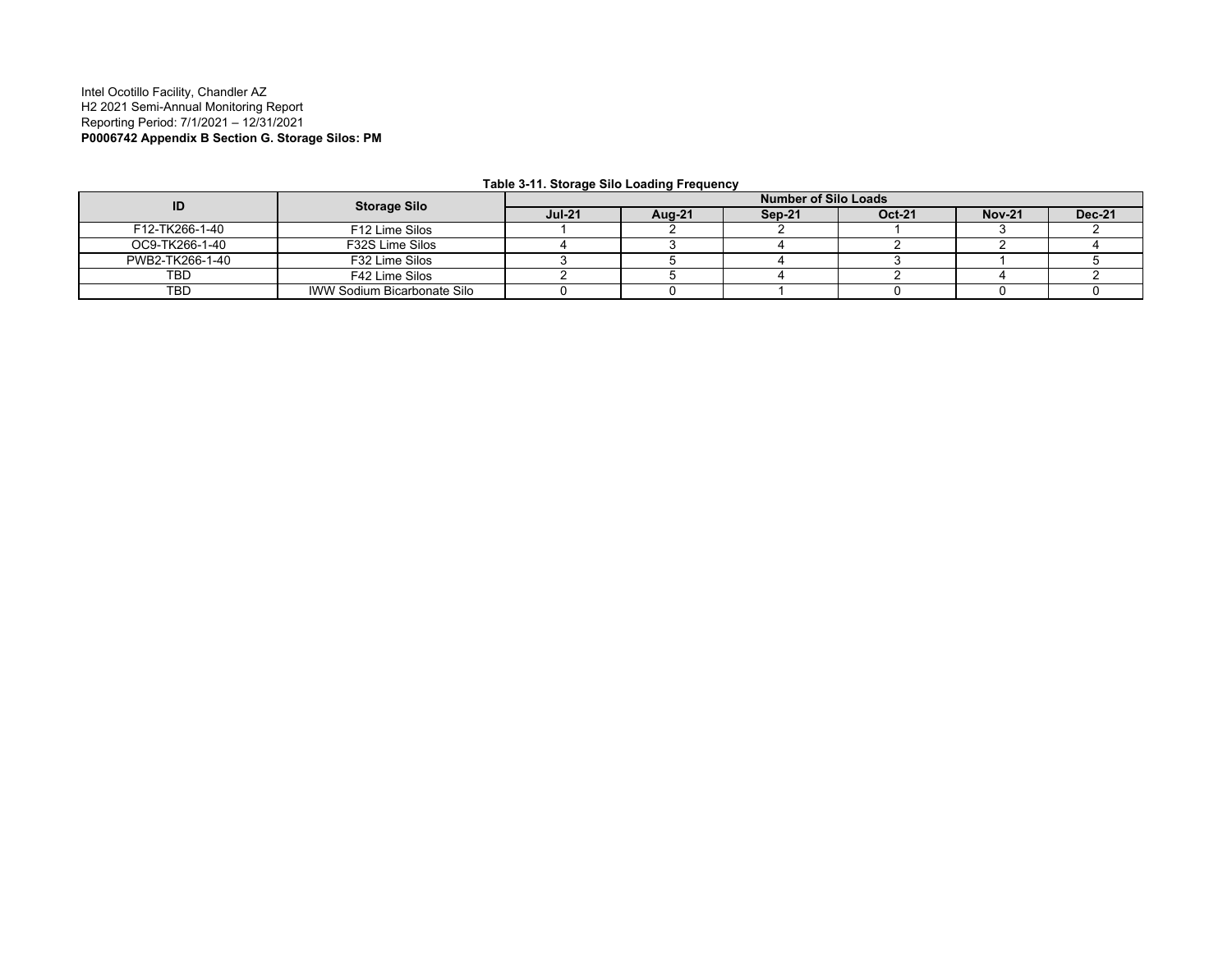#### Intel Ocotillo Facility, Chandler AZ H2 2021 Semi-Annual Monitoring Report Reporting Period: 7/1/2021 – 12/31/2021 **P0006742 Appendix B Section H. Monitoring Systems for Permitted Abatement Control Devices (Natural Gas Combustions Emissions Only): PM, VOCs and SO2**

|                     |                             | <b>Location of</b>    | $PM/PM_{10}/PM_{2.5}$ | <b>VOC</b> | SO <sub>2</sub> |
|---------------------|-----------------------------|-----------------------|-----------------------|------------|-----------------|
| ID                  | <b>Control Device</b>       | <b>Emissions Unit</b> | lb/mmscf              | lb/mmscf   | Ib/mmscf        |
| VOC-16-FK2-01       | RCTO <sub>1</sub>           | Fab 12                | 7.60                  | 5.50       | 0.60            |
| VOC-16-FK2-02       | RCTO <sub>2</sub>           | Fab 12                | 7.60                  | 5.50       | 0.60            |
| VOC-16-FM2-01       | RCTO <sub>3</sub>           | Fab 12                | 7.60                  | 5.50       | 0.60            |
| VOC-16-FM2-02       | RCTO <sub>4</sub>           | Fab 12                | 7.60                  | 5.50       | 0.60            |
| OCF1C-VOC-138-1-20  | LCE RCTO 1                  | Fab 12                | 7.60                  | 5.50       | 0.60            |
| OCF1C-VOC-138-2-20  | LCE RCTO 2                  | Fab 12                | 7.60                  | 5.50       | 0.60            |
| OCF1C-VOC-138-3-00  | LCE RCTO 3                  | Fab 12                | 7.60                  | 5.50       | 0.60            |
| OCF1C-VOC-138-4-00  | LCE RCTO 4                  | Fab 12                | 7.60                  | 5.50       | 0.60            |
| VOC-138-3-120       | RCTO <sub>3</sub>           | <b>Fab 32S</b>        | 7.60                  | 5.50       | 0.60            |
| VOC-138-4-120       | RCTO <sub>4</sub>           | Fab 32S               | 7.60                  | 5.50       | 0.60            |
| VOC-138-6-120       | RCTO <sub>5</sub>           | <b>Fab 32S</b>        | 7.60                  | 5.50       | 0.60            |
| <b>TBD</b>          | RCTO <sub>6</sub>           | Fab 32S               | 7.60                  | 5.50       | 0.60            |
| VOC-138-01-120      | RCTO <sub>1</sub>           | <b>Fab 32</b>         | 7.60                  | 5.50       | 0.60            |
| VOC-138-02-120      | RCTO <sub>2</sub>           | <b>Fab 32</b>         | 7.60                  | 5.50       | 0.60            |
| VOC-138-03-120      | RCTO <sub>3</sub>           | <b>Fab 32</b>         | 7.60                  | 5.50       | 0.60            |
| OCF3B-VOC138-1-20   | RCTO <sub>4</sub>           | <b>Fab 32</b>         | 7.60                  | 5.50       | 0.60            |
| OCF3B-VOC138-2-20   | RCTO <sub>5</sub>           | <b>Fab 32</b>         | 7.60                  | 5.50       | 0.60            |
| TBD                 | RCTO <sub>6</sub>           | <b>Fab 32</b>         | 7.60                  | 5.50       | 0.60            |
| OCFS1A-VOC-138-1-00 | FSB RCTO 1                  | Fab 42                | 7.60                  | 5.50       | 0.60            |
| OCFS1A-VOC-138-2-00 | FSB RCTO 2                  | Fab 43                | 7.60                  | 5.50       | 0.60            |
| FB1A-VOC138-1-00    | RCTO <sub>1</sub>           | Fab 44                | 7.60                  | 5.50       | 0.60            |
| FB1A-VOC138-2-00    | RCTO <sub>2</sub>           | Fab 45                | 7.60                  | 5.50       | 0.60            |
| FB1A-VOC138-3-00    | RCTO <sub>3</sub>           | Fab 46                | 7.60                  | 5.50       | 0.60            |
| OCFB1A-VOC-138-5-00 | RCTO <sub>5</sub>           | Fab 47                | 7.60                  | 5.50       | 0.60            |
| PWB2-OX293-0-70     | Trimix A Catalytic Oxidizer | Fab 32S/32            | 7.60                  | 5.50       | 0.60            |
| PWB2B-OX293-0-70    | Trimix B Catalytic Oxidizer | Fab 32S/32            | 7.60                  | 5.50       | 0.60            |
| TBD                 | Trimix 1 Catalytic Oxidizer | Fab 42                | 7.60                  | 5.50       | 0.60            |

**Table 3-12. PM, PM10, PM2.5, VOC, and SO2 Emission Factors for Control Devices**

*Notes:*

*PM emissions ≤ 2.5µm in size, therefore emission factors represent total PM, PM10, and PM2.5.*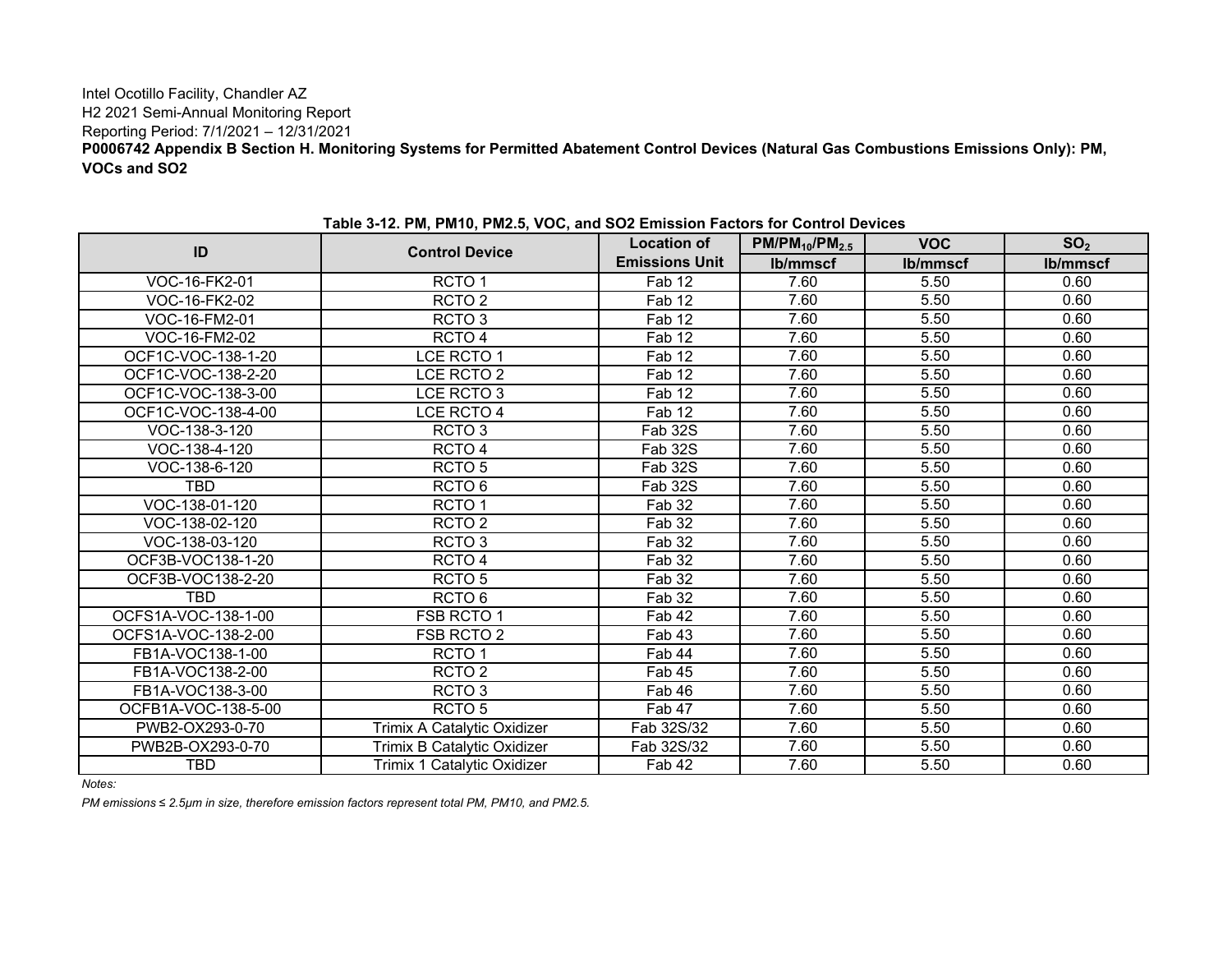Intel Ocotillo Facility, Chandler AZ H2 2021 Semi-Annual Monitoring Report Reporting Period: 7/1/2021 – 12/31/2021 **P0006742 Appendix B Section H. Monitoring Systems for Permitted Abatement Control Devices (Natural Gas Combustions Emissions Only): PM, VOCs and SO2**

| ID                  |                             | Fab        |               |        | <b>Natural Gas Usage (mmscf)</b> |               |               |               |
|---------------------|-----------------------------|------------|---------------|--------|----------------------------------|---------------|---------------|---------------|
|                     | <b>Control Device</b>       |            | <b>Jul-21</b> | Aug-21 | <b>Sep-21</b>                    | <b>Oct-21</b> | <b>Nov-21</b> | <b>Dec-21</b> |
| VOC-16-FK2-01       | RCTO <sub>1</sub>           | Fab 12     | 0.87          | 0.86   | 0.85                             | 0.89          | 0.86          | 0.90          |
| VOC-16-FK2-02       | RCTO <sub>2</sub>           | Fab 12     | 0.64          | 0.65   | 0.66                             | 0.70          | 0.70          | 0.77          |
| VOC-16-FM2-01       | RCTO <sub>3</sub>           | Fab 12     | 0.81          | 0.84   | 0.80                             | 0.86          | 0.85          | 0.89          |
| VOC-16-FM2-02       | RCTO <sub>4</sub>           | Fab 12     | 0.99          | 0.97   | 0.96                             | 1.01          | 1.02          | 1.12          |
| OCF1C-VOC-138-1-20  | LCE RCTO 1                  | Fab 12     | 1.08          | 1.42   | 0.71                             | 0.00          | 0.00          | 0.00          |
| OCF1C-VOC-138-2-20  | LCE RCTO 2                  | Fab 12     | 1.50          | 1.46   | 1.03                             | 0.00          | 0.00          | 0.00          |
| OCF1C-VOC-138-3-00  | LCE RCTO 3                  | Fab 12     | 0.00          | 0.00   | 0.00                             | 1.41          | 1.30          | 1.39          |
| OCF1C-VOC-138-4-00  | LCE RCTO 4                  | Fab 12     | 0.00          | 0.00   | 0.00                             | 1.84          | 1.77          | 1.88          |
| VOC-138-3-120       | RCTO <sub>3</sub>           | Fab 32S    | 0.82          | 0.83   | 0.84                             | 0.87          | 0.87          | 0.92          |
| VOC-138-4-120       | RCTO <sub>4</sub>           | Fab 32S    | 0.92          | 0.92   | 0.92                             | 0.96          | 0.92          | 0.95          |
| VOC-138-6-120       | RCTO <sub>5</sub>           | Fab 32S    | 0.64          | 0.65   | 0.61                             | 0.63          | 0.67          | 0.64          |
| TBD                 | RCTO <sub>6</sub>           | Fab 32S    | 0.26          | 0.35   | 0.40                             | 0.38          | 0.43          | 0.39          |
| VOC-138-01-120      | RCTO <sub>1</sub>           | Fab 32     | 0.92          | 0.91   | 0.85                             | 0.90          | 0.84          | 0.90          |
| VOC-138-02-120      | RCTO <sub>2</sub>           | Fab 32     | 0.82          | 0.82   | 0.74                             | 0.80          | 0.75          | 0.79          |
| VOC-138-03-120      | RCTO <sub>3</sub>           | Fab 32     | 0.55          | 0.55   | 0.54                             | 0.56          | 0.55          | 0.60          |
| OCF3B-VOC138-1-20   | RCTO <sub>4</sub>           | Fab 32     | 0.73          | 0.75   | 0.70                             | 0.63          | 0.71          | 0.62          |
| OCF3B-VOC138-2-20   | RCTO <sub>5</sub>           | Fab 32     | 1.27          | 1.28   | 1.21                             | 1.19          | 1.24          | 1.30          |
| TBD                 | RCTO <sub>6</sub>           | Fab 32     | 0.00          | 0.00   | 0.00                             | 0.00          | 1.52          | 0.61          |
| OCFS1A-VOC-138-1-00 | FSB RCTO 1                  | Fab 42     | 0.05          | 0.03   | 0.03                             | 0.04          | 0.02          | 0.08          |
| OCFS1A-VOC-138-2-00 | FSB RCTO 2                  | Fab 42     | 0.34          | 0.37   | 0.35                             | 0.38          | 0.37          | 0.36          |
| FB1A-VOC138-1-00    | RCTO <sub>1</sub>           | Fab 42     | 0.72          | 0.78   | 0.74                             | 0.89          | 1.05          | 1.20          |
| FB1A-VOC138-2-00    | RCTO <sub>2</sub>           | Fab 42     | 0.82          | 0.93   | 0.92                             | 1.30          | 1.43          | 1.48          |
| FB1A-VOC138-3-00    | RCTO <sub>3</sub>           | Fab 42     | 0.76          | 0.84   | 0.86                             | 1.40          | 1.56          | 1.62          |
| OCFB1A-VOC-138-5-00 | RCTO <sub>5</sub>           | Fab 42     | 0.00          | 0.00   | 0.00                             | 0.84          | 0.83          | 1.09          |
| PWB2-OX293-0-70     | Trimix A Catalytic Oxidizer | Fab 32S/32 | 0.61          | 0.63   | 0.57                             | 0.66          | 0.66          | 0.64          |
| PWB2B-OX293-0-70    | Trimix B Catalytic Oxidizer | Fab 32S/32 | 0.59          | 0.65   | 0.60                             | 0.62          | 0.60          | 0.61          |
| TBD                 | Trimix 1 Catalytic Oxidizer | Fab 42     | 0.63          | 0.62   | 0.51                             | 0.51          | 0.42          | 0.50          |

**Table 3-13. Natural Gas Usage for Control Devices**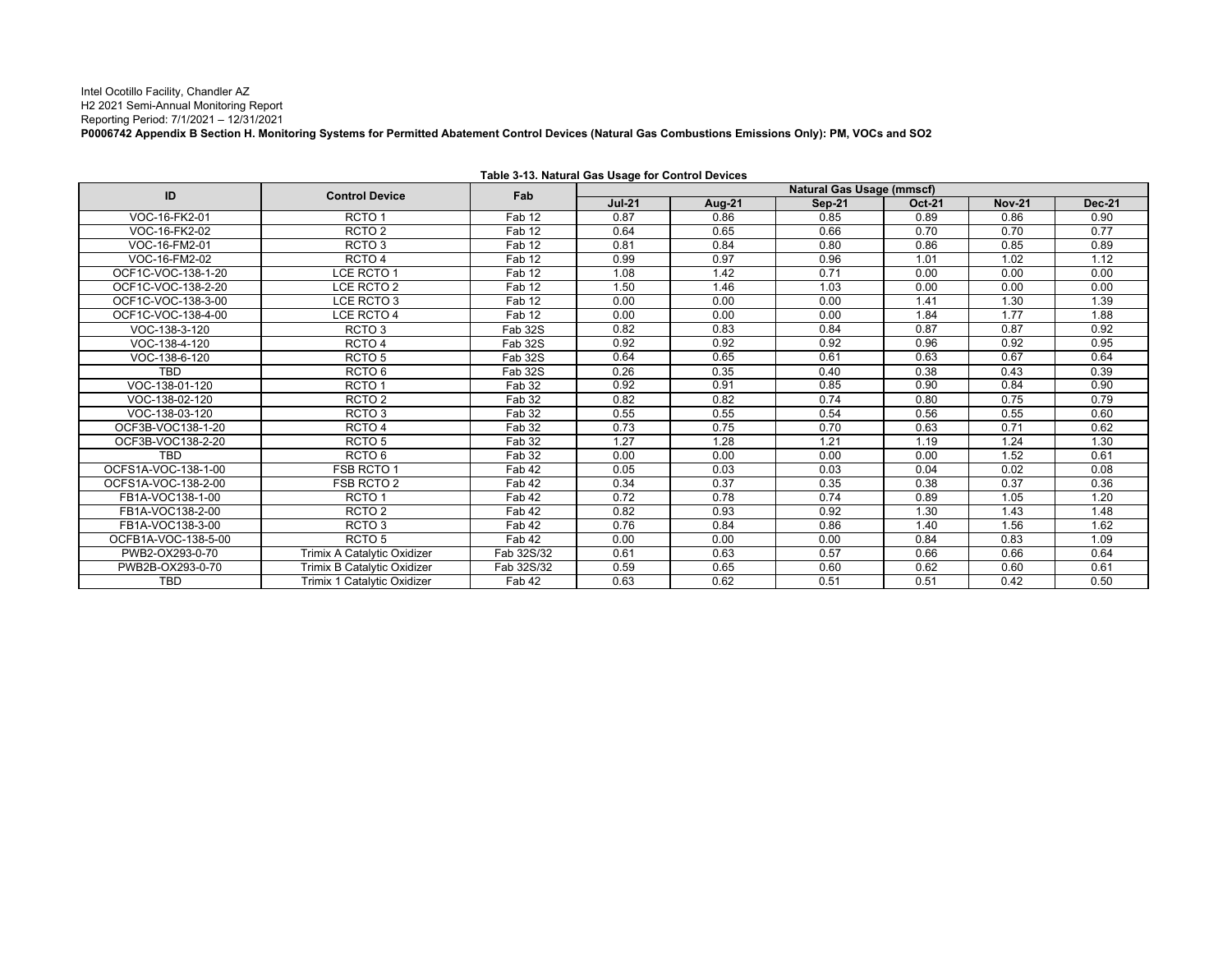#### Intel Ocotillo Facility, Chandler AZ H2 2021 Semi-Annual Monitoring Report Reporting Period: 7/1/2021 – 12/31/2021 **P0006742 Appendix B Section I. Monitoring Systems for Permitted Abatement Control Devices (Natural Gas Combustions Emissions Only): NOx and CO**

|                  | Table 3-14. NOx and CO Emission Factors for Control Devices 1 |            |       |                 |       |         |           |         |       |         |  |
|------------------|---------------------------------------------------------------|------------|-------|-----------------|-------|---------|-----------|---------|-------|---------|--|
|                  |                                                               |            |       | NO <sub>x</sub> |       |         | <b>CO</b> |         |       |         |  |
|                  | <b>Control Device</b>                                         | Fab        |       | lbs/hr          |       |         | lbs/hr    |         |       |         |  |
|                  |                                                               |            | July  | Aug-Sep         | Oct   | Nov Dec | July      | Aug-Sep | Oct   | Nov Dec |  |
| Multiple         | <b>RCTO Abatement Units</b>                                   |            | 3.389 | 3.816           | 4.479 | 4.661   | 4.165     | 3.980   | 4.288 | 4.305   |  |
| PWB2-OX293-0-70  | Trimix A Catalytic Oxidizer                                   | Fab 32S/32 |       | 0.14            |       |         | 0.27      |         |       |         |  |
| PWB2B-OX293-0-70 | Trimix B Catalytic Oxidizer                                   | Fab 32S/32 | 0.13  |                 |       |         | 0.005     |         |       |         |  |
| <b>TBD</b>       | Trimix 1 Catalytic Oxidizer <sup>1</sup>                      | Fab 42     | 0.96  |                 |       |         | 0.014     |         |       |         |  |
| Notes:           |                                                               |            |       |                 |       |         |           |         |       |         |  |

The Quality Assurance/Quality Control (QA/QC) data for the control equipment emission factors are presented in the respective compliance test reports previously submitted to MCAQD. In an effort to keep this Semi-Annual Mon

1 - Emission factors for July calculations are based on performance testing conducted in 2020 for all fabs. All subsequent emission factors are based on performance testing conducted in 2020 for Fab 42, and 2021 for Fabs 1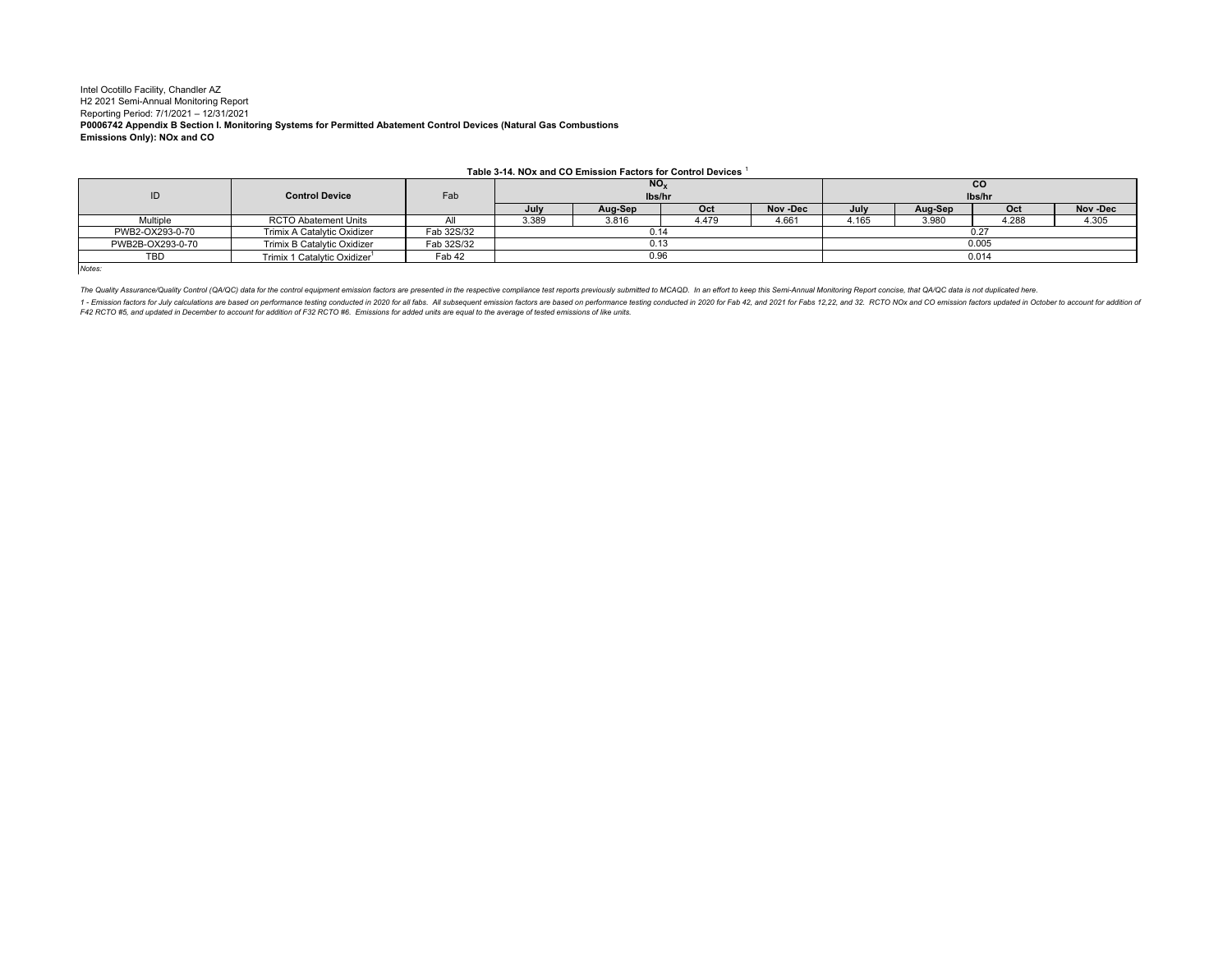#### Intel Ocotillo Facility, Chandler AZ H2 2021 Semi-Annual Monitoring Report Reporting Period: 7/1/2021 – 12/31/2021 **P0006742 Appendix B Section I. Monitoring Systems for Permitted Abatement Control Devices (Natural Gas Combustions**

| ID                  | <b>Control Device</b>                         | Fab        |               |        | <b>Run Time (hrs)</b> |          |               |               |
|---------------------|-----------------------------------------------|------------|---------------|--------|-----------------------|----------|---------------|---------------|
|                     |                                               |            | <b>Jul-21</b> | Aug-21 | <b>Sep-21</b>         | Oct-21   | <b>Nov-21</b> | <b>Dec-21</b> |
| VOC-16-FK2-01       | RCTO <sub>1</sub>                             | Fab 12     | 744           | 744    | 720                   | 744      | 720           | 744           |
| VOC-16-FK2-02       | RCTO <sub>2</sub>                             | Fab 12     | 744           | 744    | 720                   | 744      | 720           | 744           |
| VOC-16-FM2-01       | RCTO <sub>3</sub>                             | Fab 12     | 744           | 744    | 720                   | 744      | 720           | 744           |
| VOC-16-FM2-02       | RCTO <sub>4</sub>                             | Fab 12     | 744           | 744    | 720                   | 744      | 720           | 744           |
| OCF1C-VOC-138-1-20  | LCE RCTO 1                                    | Fab 12     | 744           | 744    | 720                   | $\Omega$ | $\Omega$      | $\Omega$      |
| OCF1C-VOC-138-2-20  | LCE RCTO 2                                    | Fab 12     | 744           | 744    | 720                   | $\Omega$ | $\mathbf{0}$  | $\Omega$      |
| OCF1C-VOC-138-3-00  | LCE RCTO 3                                    | Fab 12     | 0             | 0      | $\Omega$              | 744      | 720           | 744           |
| OCF1C-VOC-138-4-00  | LCE RCTO 4                                    | Fab 12     | 0             | 0      | $\Omega$              | 744      | 720           | 744           |
| VOC-138-3-120       | RCTO <sub>3</sub>                             | Fab 32S    | 744           | 744    | 720                   | 744      | 720           | 744           |
| VOC-138-4-120       | RCTO <sub>4</sub>                             | Fab 32S    | 744           | 744    | 720                   | 744      | 720           | 744           |
| VOC-138-6-120       | RCTO <sub>5</sub>                             | Fab 32S    | 744           | 744    | 720                   | 744      | 720           | 744           |
| <b>TBD</b>          | RCTO <sub>6</sub>                             | Fab 32S    | 744           | 744    | 720                   | 744      | 720           | 744           |
| VOC-138-01-120      | RCTO <sub>1</sub>                             | Fab 32     | 744           | 744    | 720                   | 744      | 720           | 744           |
| VOC-138-02-120      | RCTO <sub>2</sub>                             | Fab 32     | 744           | 744    | 720                   | 744      | 720           | 744           |
| VOC-138-03-120      | RCTO <sub>3</sub>                             | Fab 32     | 744           | 744    | 720                   | 744      | 720           | 744           |
| OCF3B-VOC138-1-20   | RCTO <sub>4</sub>                             | Fab 32     | 744           | 744    | 720                   | 744      | 720           | 744           |
| OCF3B-VOC138-2-20   | RCTO <sub>5</sub>                             | Fab 32     | 744           | 744    | 720                   | 744      | 720           | 744           |
| <b>TRD</b>          | RCTO <sub>6</sub>                             | Fab 32     | U             | 0      | $\Omega$              | $\Omega$ | 720           | 744           |
| OCFS1A-VOC-138-1-00 | FSB RCTO 1                                    | Fab 42     | 744           | 744    | 720                   | 744      | 720           | 744           |
| OCFS1A-VOC-138-2-00 | FSB RCTO 2                                    | Fab 42     | 744           | 744    | 720                   | 744      | 720           | 744           |
| FB1A-VOC138-1-00    | RCTO <sub>1</sub>                             | Fab 42     | 744           | 744    | 720                   | 744      | 720           | 744           |
| FB1A-VOC138-2-00    | RCTO <sub>2</sub>                             | Fab 42     | 744           | 744    | 720                   | 744      | 720           | 744           |
| FB1A-VOC138-3-00    | RCTO <sub>3</sub>                             | Fab 42     | 744           | 744    | 720                   | 744      | 720           | 744           |
| OCFB1A-VOC-138-5-00 | RCTO <sub>5</sub>                             | Fab 42     | $\Omega$      | 0      | $\Omega$              | 744      | 720           | 744           |
|                     | <b>RCTO Total Operational Hours Per Month</b> |            | 744           | 744    | 720                   | 744      | 720           | 744           |
| PWB2-OX293-0-70     | Trimix A Catalytic Oxidizer                   | Fab 32S/32 | 744           | 744    | 720                   | 744      | 720           | 744           |
| PWB2B-OX293-0-70    | Trimix B Catalytic Oxidizer                   | Fab 32S/32 | 744           | 744    | 720                   | 744      | 720           | 744           |
| TBD                 | Trimix 1 Catalytic Oxidizer                   | Fab 42     | 744           | 744    | 720                   | 744      | 720           | 744           |

**Table 3-15. Run Time for Control Devices**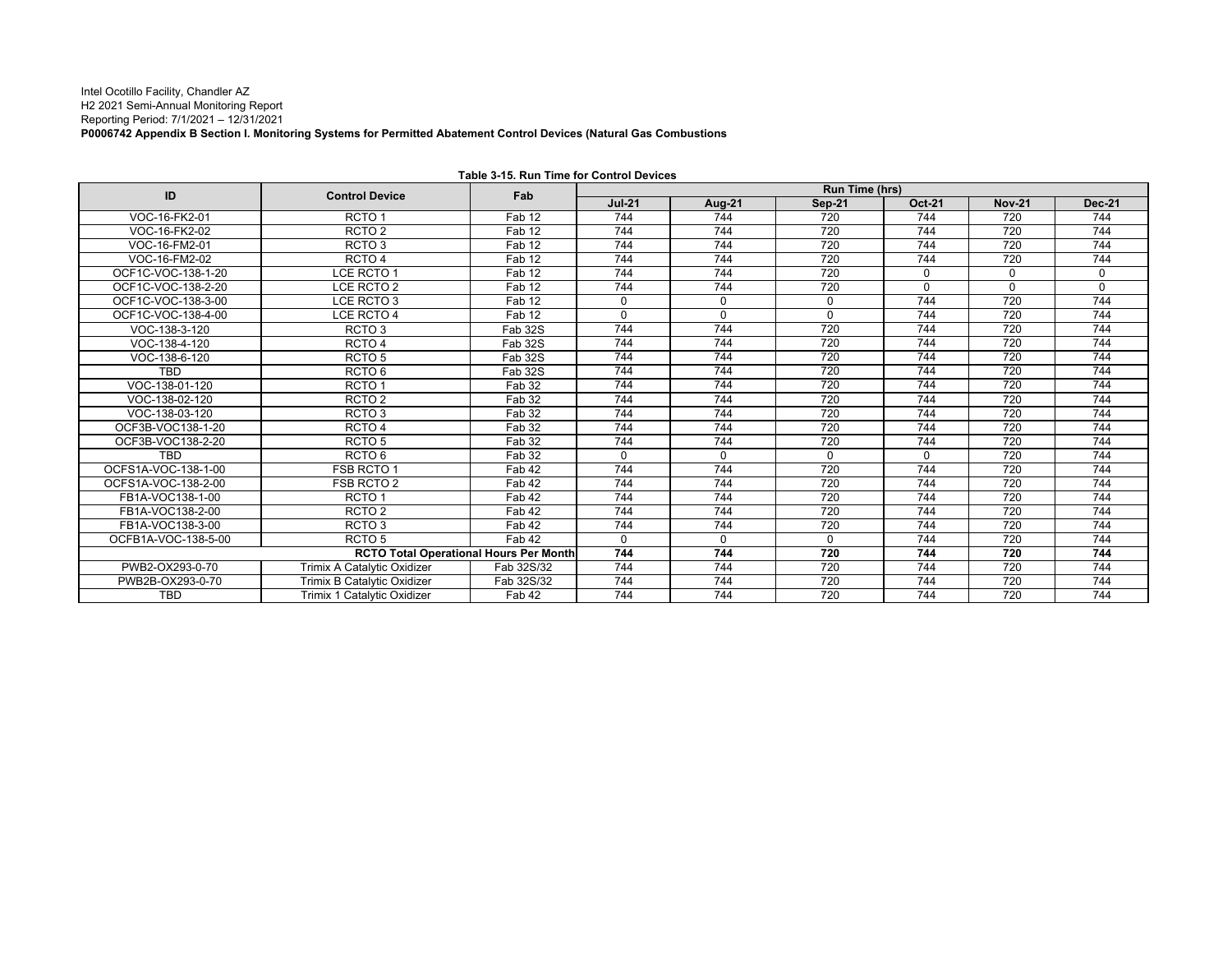#### Intel Ocotillo Facility, Chandler AZ H2 2021 Semi-Annual Monitoring Report Reporting Period: 7/1/2021 – 12/31/2021 **P0006742 Appendix B Section J. Monitoring Systems for Fab Emission Units (Process Emissions Only): VOCs**

|                          |                                   |                                                                            |                                                                            |                                                                            | Table 3-16. Site Wide VOC Stack Testing Results and Monthly Production muex (PT) |                  |           |           |                  |           |
|--------------------------|-----------------------------------|----------------------------------------------------------------------------|----------------------------------------------------------------------------|----------------------------------------------------------------------------|----------------------------------------------------------------------------------|------------------|-----------|-----------|------------------|-----------|
| <b>Stack Type</b>        | <b>VOC Testing Result</b><br>July | <b>VOC Emission</b><br><b>Factor for</b><br>Aug-Sep<br><b>Calculations</b> | <b>VOC Emission</b><br><b>Factor for</b><br>October<br><b>Calculations</b> | <b>VOC Emission</b><br><b>Factor for</b><br>Nov-Dec<br><b>Calculations</b> | <b>Jul-21 PI</b>                                                                 | <b>Aug-21 PI</b> | Sep-21 PI | Oct-21 PI | <b>Nov-21 PI</b> | Dec-21 PI |
|                          | lb/hr                             | lb/hr                                                                      | Ib/hr                                                                      | Ib/hr                                                                      |                                                                                  |                  |           |           |                  |           |
| RCTO VOC Abatement Units | 2.08                              | 2.387                                                                      | 2.682                                                                      | 2.859                                                                      | 0.84                                                                             | 0.83             | 0.79      | 0.78      | 0.85             | 0.92      |
| Wet Acid Scrubbers       | 2.692                             |                                                                            | 2.438                                                                      |                                                                            | 0.84                                                                             | 0.83             | 0.79      | 0.78      | 0.85             | 0.92      |
| Ammonia Scrubbers        | 2.765                             |                                                                            | 5.3517                                                                     |                                                                            | 1.30                                                                             | 0.83             | 0.79      | 0.78      | 0.85             | 0.92      |

#### **Table 3-16. Site-Wide VOC Stack Testing Results and Monthly Production Index (PI)<sup>1</sup>**

*Notes:*

The Quality AssuranceQuality Control (QAQC) data for the process emission factors that were determined via performance testing are presented in the respective compliance test reports previously submitted to MCAQD. In an ef

*PM emissions ≤ 2.5µm in size, therefore emission factors represent total PM, PM10, and PM2.5.*

1 - Emission factors for July calculations are based on performance testing conducted in 2020 for all fabs. All subsequent emission factors are based on performance testing conducted in 2020 for Fab 42, and 2021 for Fab 12 *RCTO #5, and updated in November to account for addition of F32 RCTO #6. Emissions for additional units are equal to the average of tested emissions of like units.*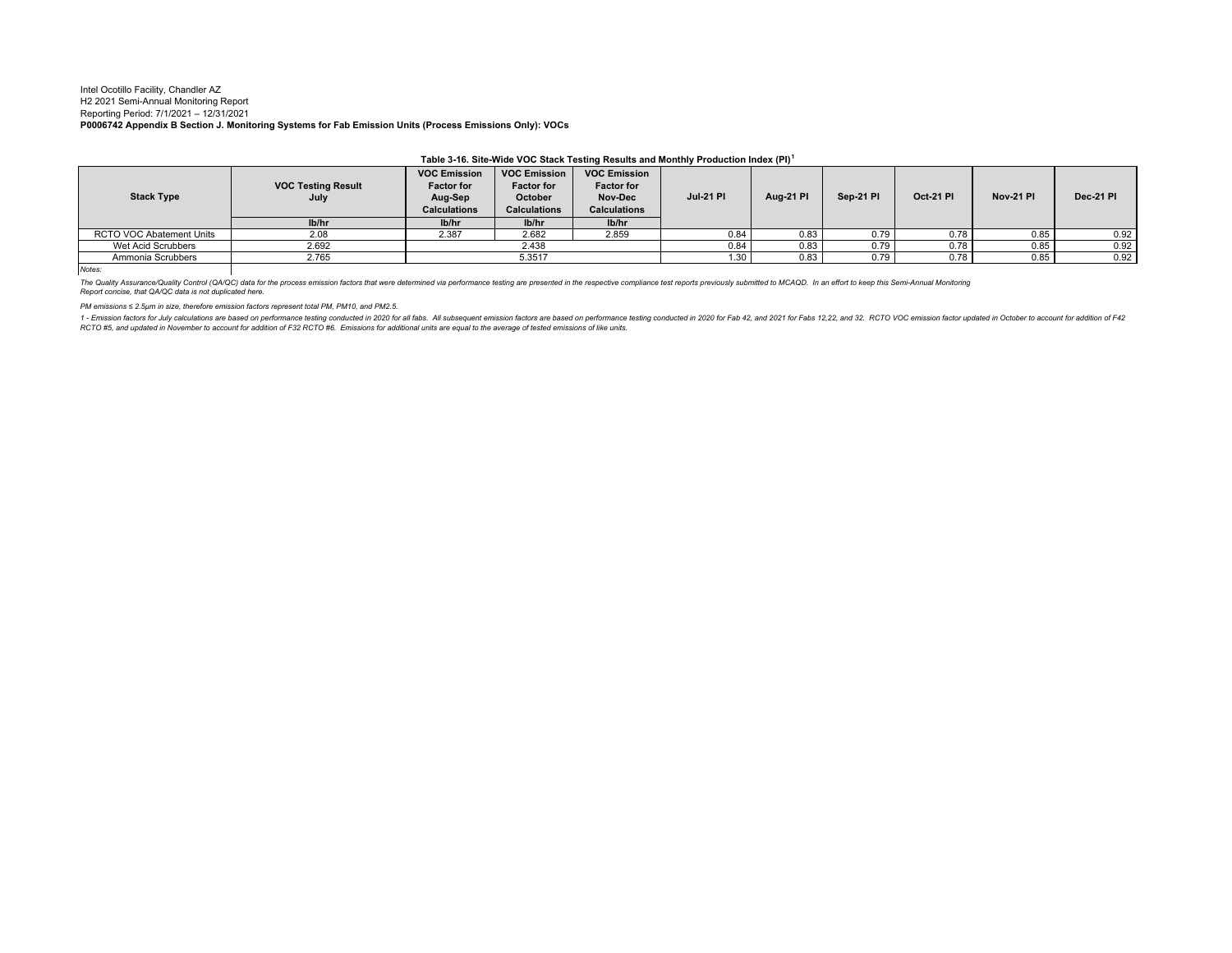#### Intel Ocotillo Facility, Chandler AZ H2 2021 Semi-Annual Monitoring Report Reporting Period: 7/1/2021 – 12/31/2021 **P0006742 Appendix B Section K. Monitoring Systems for Fab Emission Units (Process Emissions Only): CO, NOx, PM, PM10, and PM2.5**

| Table 3-17. Site-Wide CO, NOX, PM, PMT0, and PMZ.5 Stack Testing Results and Monthly Production muex (PI) |                    |                                                    |                     |                                        |                        |                  |                               |                  |                  |           |      |
|-----------------------------------------------------------------------------------------------------------|--------------------|----------------------------------------------------|---------------------|----------------------------------------|------------------------|------------------|-------------------------------|------------------|------------------|-----------|------|
| <b>PAL Pollutant</b>                                                                                      | <b>Stack Type</b>  | <b>Emission Factor</b><br><b>July Calculations</b> |                     | <b>Emission Factor Emission Factor</b> | <b>Emission Factor</b> |                  |                               |                  |                  |           |      |
|                                                                                                           |                    |                                                    |                     |                                        | for                    |                  |                               |                  |                  |           |      |
|                                                                                                           |                    |                                                    | Aug-Sep             | October                                | Nov-Dec                | <b>Jul-21 PI</b> | Sep-21 PI<br><b>Aug-21 PI</b> | <b>Oct-21 PI</b> | <b>Nov-21 PI</b> | Dec-21 PI |      |
|                                                                                                           |                    |                                                    | <b>Calculations</b> | <b>Calculations</b>                    | <b>Calculations</b>    |                  |                               |                  |                  |           |      |
|                                                                                                           |                    | lb/hr                                              | lb/hr               | lb/hr                                  | lb/hr                  |                  |                               |                  |                  |           |      |
| CO                                                                                                        | Wet Acid Scrubber  | 27.194                                             | 28.736              |                                        |                        | 0.84             | 0.83                          | 0.79             | 0.78             | 0.85      | 0.92 |
| <b>NO<sub>x</sub></b>                                                                                     | Wet Acid Scrubber  | 22.738                                             | 23.073              |                                        |                        | 0.90             | 0.87                          | 0.83             | 0.83             | 0.90      | 0.97 |
| PM. PM10, PM2.5                                                                                           | Wet Acid Scrubber  | 6.225                                              | 6.841               |                                        |                        | 0.84             | 0.83                          | 0.79             | 0.78             | 0.85      | 0.92 |
| PM. PM10, PM2.5                                                                                           | RCTO VOC Abatement | 1.8433                                             | 1.6633              | 1.791                                  | 1.844                  | 0.84             | 0.83                          | 0.79             | 0.78             | 0.85      | 0.92 |
| Votes:                                                                                                    |                    |                                                    |                     |                                        |                        |                  |                               |                  |                  |           |      |

**Table 3-17. Site-Wide CO, NOx, PM, PM10, and PM2.5 Stack Testing Results and Monthly Production Index (PI) <sup>1</sup>**

*Notes:*

The Quality Assurance/Quality Control (QA/QC) data for the process emission factors that were determined via performance testing are presented in the respective compliance test reports previously submitted to MCAQD. In an *that QA/QC data is not duplicated here.*

*PM emissions ≤ 2.5µm in size, therefore emission factors represent total PM, PM10, and PM2.5.*

1 - Emission factors for universal compart and poperformance resting conducted in 2020 for all fabs. All subsequent emission factors are based on performance testing conducted in 2020 for Fab 42, and 2021 for Fabs 12,22, a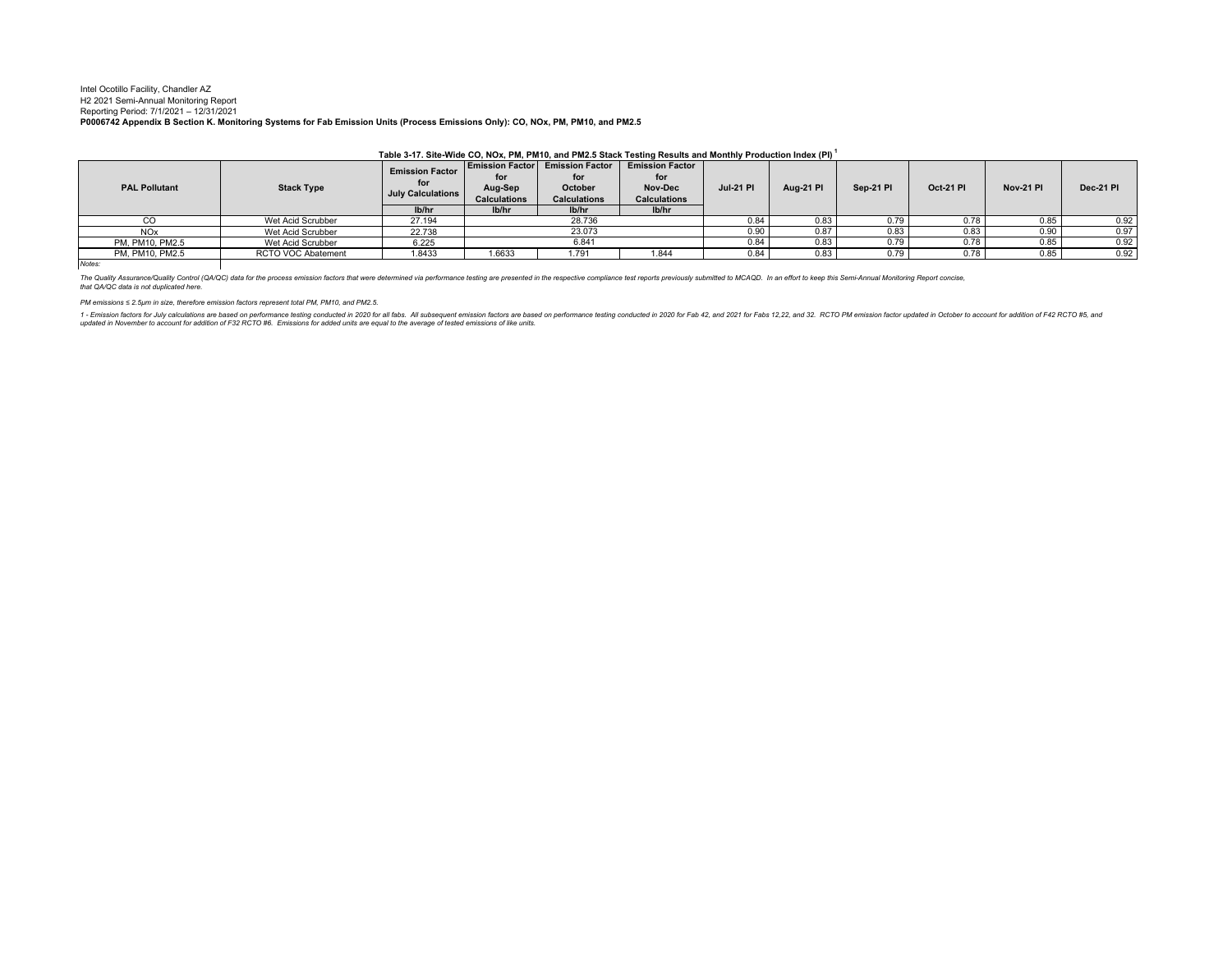#### Intel Ocotillo Facility, Chandler AZ H2 2021 Semi-Annual Monitoring Report Reporting Period: 7/1/2021 – 12/31/2021 **P0006742 Appendix B Section L. Monitoring Systems for Fab Emission Units (Process Emissions Only): SO2 and Fluoride**

**Table 3-18. Emission Factors and Weighting Factors for SO2 Process Emissions and Monthly Chemical Usage**

|          | Tech A                 | Tech B                       | Tech C | <b>Tech A</b>                | <b>Tech B</b> | Tech C | <b>Chemical Usage (Lbs)</b> |        |                                |        |               |               |
|----------|------------------------|------------------------------|--------|------------------------------|---------------|--------|-----------------------------|--------|--------------------------------|--------|---------------|---------------|
| Compound | <b>Emission Factor</b> |                              |        | <b>Weighting Factor</b>      |               |        |                             |        |                                |        |               |               |
|          | Ib/Ib                  |                              |        |                              |               |        | <b>Jul-21</b>               | Aug-21 | $Sen-21$                       | Oct-21 | <b>Nov-21</b> | <b>Dec-21</b> |
| Chem     | - - -<br><b>U.34</b>   | $\sim$ $\sim$ $\sim$<br>∪.∠≎ | 0.08   | $\sim$ $\sim$<br><b>U.U.</b> | 0.03          | 0.09   | 3762                        | 3762   | 3198                           | 3762   | 3610          | 3990          |
| Chem 2   | 0.87                   | .                            | ບ.ບ່   | 0.00                         | 0.00          | 0.0    | 753.98                      | 670.20 | $\sim$ $\sim$ $\sim$<br>370.ZU | 418.88 | 418.88        | 418.88        |

*Notes:* 

1. These emission factors, by chemical, are based on actual tool testing from Intel's Research and Development facility in Oregon and would provide a competitor with specific trade secret recipe information to cause harm t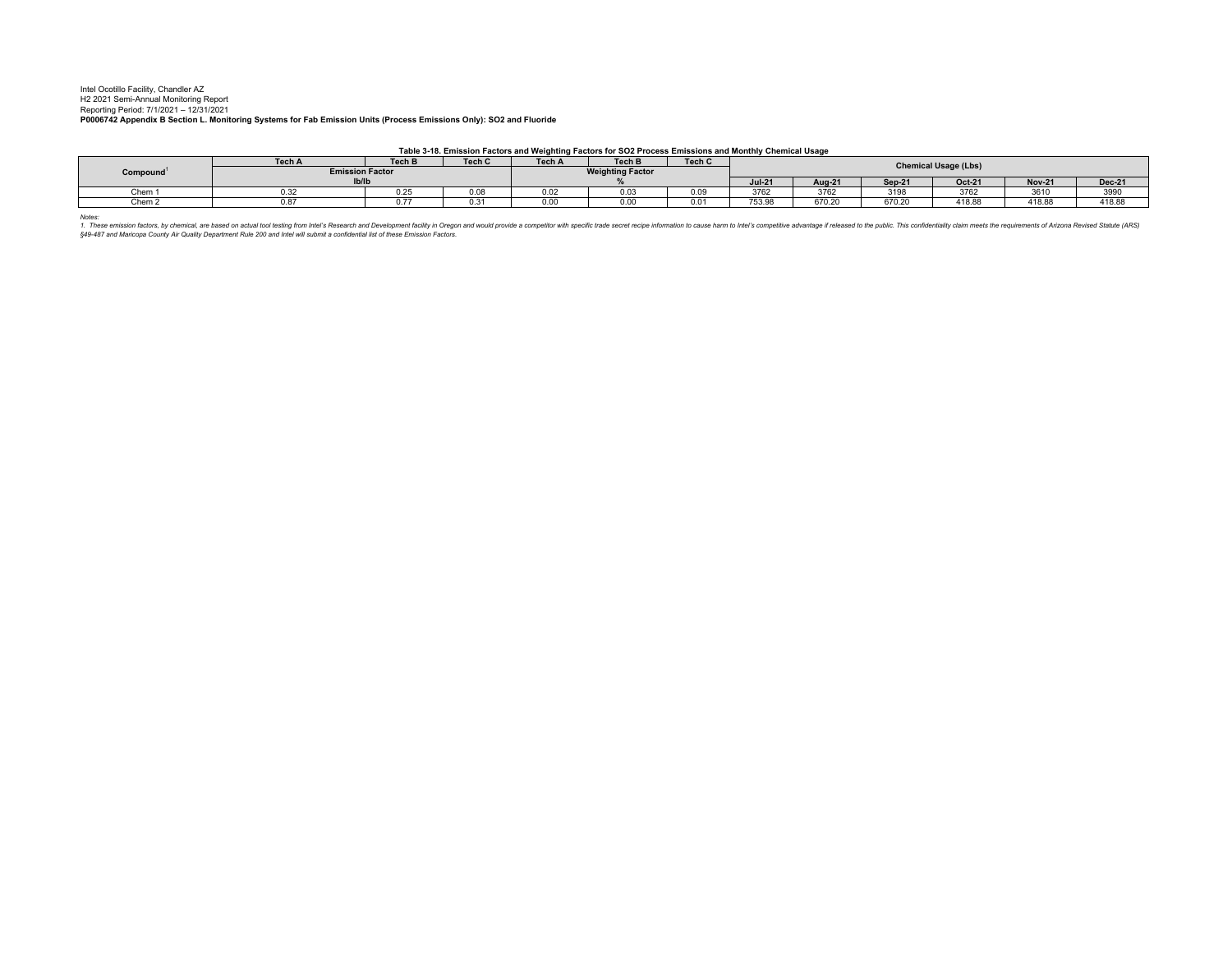#### Intel Ocotillo Facility, Chandler AZ H2 2021 Semi-Annual Monitoring Report Reporting Period: 7/1/2021 – 12/31/2021 **P0006742 Appendix B Section L. Monitoring Systems for Fab Emission Units (Process Emissions Only): SO2 and Fluoride**

**Tech A Tech B Tech C Tech A Tech B Tech CJul-21 Aug-21 Sep-21 Oct-21 Nov-21 Dec-21** Chem 1 - - 7.11E-02 1.00E-10 1.00E-10 9.40E-03 942.91 1018.32 600 640 822.91 902.9131747 Chem 2 6.50E-09 1.30E-04 1.00E-10 1.09E-04 1.98E-03 529.11 388.01 0 246.92 317.47 1224 Chem 3 1.67E-01 1.67E-01 l 1.42E-01 l 3.90E-03 l 1.07E-02 l 2.28E-02 l 1088 l 952 l 1346.40 l 816 l 1224 1224 Chem 4 | 2.06E-02 | 2.06E-02 | 8.92E-02 | 3.90E-03 | 1.07E-02 | 2.28E-02 | 1088 | 1088 | 952 | 1346.40 | 816 | 1224 3990 Chem 5 - 1 - 1 - 1 0.00E+00 1 1.29E-03 1 1.79E-02 1 3.24E-02 1 9.35E-02 1 3762 1 3762 1 3197.70 1 3762 1 3610 1 3990 Chem 6 - 0.00E+00 0.00E+00 1.79E-02 3.24E-02 9.35E-02 3762 3762 3197.70 3762 3610 3990 $3000$ Chem 7 1.58E-02 1.58E-02 2.81E-02 1.79E-02 3.24E-02 9.35E-02 3762 3762 3197.70 3762 3610 39903990 Chem 8 3.72E-01 3.72E-01 1.39E-01 1.79E-02 3.24E-02 9.35E-02 3762 3197.70 3762 3610 3990 504.38 Chem 9 - 1 - 1 0.00E+00 1 1.06E-04 1 1.00E-10 1 1.01E-03 1 1.84E-02 1 328.07 1 457.41 1 532.96 1 147.57 1 692.37 1 504.38 Chem 10 - 0.00E+00 0.00E+00 8.92E-04 3.72E-03 7.63E-03 584 550 375 550 550 475475 Chem 11 6.48E-02 6.48E-02 1.34E-01 8.92E-04 3.72E-03 7.63E-03 584 550 375 550 550 475475 Chem 12 6.41E-02 6.41E-02 3.12E-02 8.92E-04 3.72E-03 7.63E-03 584 550 375 550 550 475200 Chem 13 3.86E-05 3.86E-05 6.17E-02 6.52E-04 6.31E-04 1.19E-03 250 150 300 250 100 200 $200$ Chem 14 | 2.33E-02 | 2.33E-02 | 4.09E-02 | 6.52E-04 | 6.31E-04 | 1.19E-03 | 250 | 150 | 300 | 250 | 100 | 200 Chem 15 1.33E-02 1.33E-02 I 7.43E-02 I 1.01E-03 I 8.93E-04 I 2.04E-03 I 240 I 192 I 132 I 180 I 156 156 Chem 16 2.63E-01 1.2.63E-01 I 1.17E-01 I 1.01E-03 I 8.93E-04 I 2.04E-03 I 240 I 120 I 192 I 132 I 180 I 156 2850 Chem 17 - I - - I 0.00E+00 I 0.00E+00 I 1.08E-02 I 4.06E-02 I 6.32E-02 I 2775 I 2625 I 2400 I 2700 I 2850 2850 Chem 18 5.95E-02 5.95E-02 3.93E-02 1.08E-02 4.06E-02 6.32E-02 2775 2625 2400 2700 2400 28502850 Chem 19 4.12E-02 4.12E-02 5.89E-02 4.06E-02 6.32E-02 2775 2625 2400 22700 2400 2850 7054.78 Chem 20 3.41E-02 1.30E-01 2.92E-02 7.01E-02 2.50E-01 5643.83 5643.83 7054.78 7054.78 Chem 21 5.46E-02 5.46E-02 3.96E-02 2.92E-02 7.01E-02 2.50E-01 5643.83 6349.31 6349.31 5643.83 5643.83 7054.78Chem 22 - I - I - I 1.00E+00 I 1.00E-10 I 1.00E-10 I 9.24E-06 I 5.14 I 5.04 I 2.92 I 5.07 I 5.88 I 2.22  $44$ Chem 23 2.47E-01 2.47E-01 0.00E+00 2.82E-04 1.2.82E-04 1.10E-06 0 0 0 0 44 44 Chem 24 1.62E-02 1.62E-02 0.00E+00 2.82E-04 2.82E-04 1.10E-06 0 0 0 0 0 44 $\overline{0}$ Chem 25 - 0.00E+00 6.73E-04 1.00E-10 7.59E+00 3.50E+00 46437.30 15479.10 0 0 0 0249.50 Chem 26 - 1 - 1.0.00E+00 8.64E-01 1.30E-05 1.30E-05 1.30E-03 1.225.12 1.287.37 1 222.45 1 193.45 1 259.27 1 249.50 Chem 27 1.00E+00 1.00E+00 4.92E-03 1.30E-05 1.98E-03 225.12 287.37 219.45 18030 Chem 28 - - I 0.00E+00 I 5.27E-04 I 2.50E-01 I 3.45E-01 I 4.68E-01 I 18890 I 26400 I 17600 I 17600 I 26400 I 18030 18030 Chem 29 1.27E-02 1.27E-02 1.69E-02 2.50E-01 3.45E-01 4.68E-01 18890 26400 17600 17600 26400 1803018030 Chem 30 5.45E-03 5.45E-03 5.53E-03 2.50E-01 3.45E-01 4.68E-01 18890 26400 17600 17600 26400 18030Chem 31 - Chem 31 - 10.00E+00 6.96E-02 1 1.00E-10 1 3.21E-04 1 9.14E-04 1 54.45 1 0.07 1 0.14 1 54.59 1 0 1 0.07  $0.07$ Chem 32 7.53E-01 7.53E-01 2.47E-01 1.00E-10 3.21E-04 54.45 0.07 0.14 54.59 2860 Chem 33 1.22E-03 1.22E-03 1.22E-03 1.00E-10 2.47E-02 3.99E-02 3640 3380 2470 2210 3250 2860 $2860$ Chem 34 3.00E-05 3.00E-05 3.00E-05 1.00E-10 2.47E-02 3.99E-02 3640 3380 2470 2210 3250 28604409.24 Chem 35 - 0.00E+00 0.00E+00 6.08E-02 1.60E-02 3.16E-02 4409.24 0 8818.48 0 4409.24 4409.24**Emission Factor lb/lbWeighting Factor %Compound**<sup>1</sup> **Compound**<br> **Compound**<br> **Compound**<br> **Compound**<br> **Compound**<br> **Compound**<br> **Compound**<br> **Compound**<br> **Compound**<br> **Compound**<br> **Compound**<br> **Compound Table 3-19. Emission Factors and Weighting Factors for Fluoride Process Emissions and Monthly Chemical Usage**

*Notes:* 

1. These emission factors, by chemical, are based on actual tool testing from Intel's Research and Development facility in Oregon and Would provide a competitor with specific trade secret recipe information to cause harm t *§49-487 and Maricopa County Air Quality Department Rule 200 and Intel will submit a confidential list of these Emission Factors.*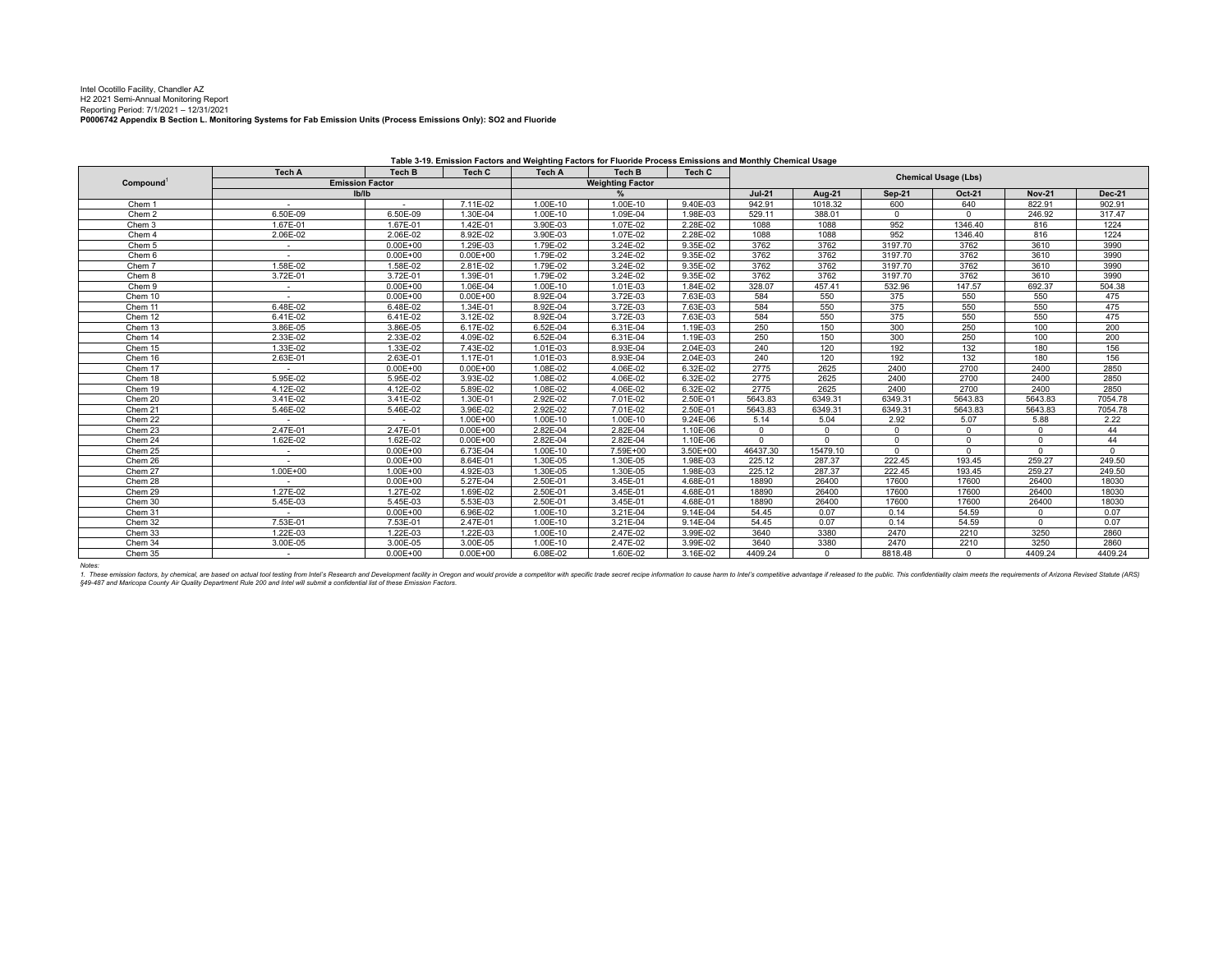Intel Ocotillo Facility, Chandler AZ H2 2021 Semi-Annual Monitoring Report Reporting Period: 7/1/2021 – 12/31/2021

#### **P0006742 Appendix B Section M. Monitoring Systems for Fab Emission Units (Uncontrolled Evaporative Processes): Tanks**

**Jul-21 Aug-21 Sep-21 Oct-21 Nov-21 Dec-21** F12-TK-266-1-00 5,832,000 5,832,000 5,832,000 5,832,000 5,832,000 5,832,000 F12-TK-266-1-0110,800,000 10,800,000 10,800,000 10,800,000 10,800,000 10,800,000 10,800,000 10,800,000 F12-TK-266-1-15 5,832,000 5,832,000 5,832,000 5,832,000 5,832,000 5,832,000 F12-TK-266-1-600 2,592,000 | 2,592,000 | 2,592,000 | 2,592,000 | 2,592,000 F12-TK-266-1-75 5,832,000 5,832,000 5,832,000 5,832,000 5,832,000 5,832,000 F12-TK-266-1-90 5,832,000 5,832,000 5,832,000 5,832,000 5,832,000 5,832,000 F12-TK-266-2-000 10,800,000 10,800,000 10,800,000 10,800,000 10,800,000 10,800,000 10,800,000 F12-TK-266-2-15 5,832,000 5,832,000 5,832,000 5,832,000 5,832,000 5,832,000 F12-TK-266-2-600 2,592,000 2,592,000 2,592,000 2,592,000 2,592,000 2,592,000 F12-TK-266-2-75 6,480,000 6,480,000 6,480,000 6,480,000 6,480,000 6,480,000 F12-TK-76-GH1-1 36,798 35,863 32,152 29,376 29,176 30,882 F12-TK-76-GH1-2 36,798 35,863 32,152 29,376 29,176 30,882 F12-TK-76-GH4-1 36,798 35,863 32,152 29,376 29,176 30,882 F12-TK-76-GH4-2 36,798 35,863 32,152 29,376 29,176 30,882 F12-TK-76-GH6-1 146,316 141,367 131,883 152,868 150,006 158,809 F12-TK-79-GH10-1 73,158 70,683 65,942 76,434 75,003 79,404 F12-TK-79-GH10-2 73,158 70,683 65,942 76,434 75,003 79,404 F12-TK-79-GH10-3131,883 | 150,006 | 146,316 | 141,367 | 131,883 | 152,868 | 150,006 | 158,809 F12-TK-79-GH1-11 | 0 | 1,237 | 0 | 1,224 | 0 | 1,246 F12-TK-79-GH1-22 | 0 | 1,237 | 0 | 1,224 | 0 | 1,246 F12-TK-79-GH4-11 | 0 1,237 | 0 1,224 | 0 1,246 F12-TK-79-GH4-22 | 0 | 1,237 | 0 | 1,224 | 0 | 1,246 F12-TK-79-GH7-1 73,158 70,683 65,942 76,434 75,003 79,404 F12-TK-79-GH7-2 73,158 70,683 65,942 76,434 75,003 79,404 F12-TK-80-GH1-11 | 1,234 | 0 | 598 | 310 | 290 | 975 F12-TK-80-GH1-22 0 0 0 0 0 0 0 0 0 0 F22-OCB2A-TK-269-1-00 73,596 71,726 64,303 58,751 58,352 61,765 F22-OCB2A-TK-269-1-300 | 73,596 | 71,726 | 64,303 | 58,751 | 58,352 | 61,765 F22-OCB2A-TK-270-1-000 | 146,316 | 141,367 | 131,883 | 152,868 | 150,006 | 158,809 F22-OCB2-TK-293-1-00 1,408,847 1,237,801 1,056,905 1,170,189 1,208,192 1,244,255 F22-OCB2-TK-293-2-00 1,408,847 1,237,801 1,056,905 1,170,189 1,208,192 1,244,255 F22-PWB2-TK-293-0-92 706,499 614,228 529,254 576,752 591,970 622,091 F22-PWB2-TK-293-1-15 686,187 593,220 505,488 554,580 571,897 597,642 F22-PWB2-TK-293-2-15 686,187 593,220 505,488 554,580 571,897 597,642 F22-PWB2-TK-293-3-15 686,187 593,220 505,488 554,580 571,897 597,642 F22-TK-251-1-2000 | 1,476 | 571 | 361 | 1,200 | 1,313 | 267 F22-TK-296-1-055 0 1 0 1,901 1 0 1 926 1 0 F22-TK-296-1-15 0 0 4,940 0 2,405 0 F22-TK-296-2-055 | 0 | 0 | 1,901 | 0 | 926 | 0 F32-OCB2B-TK-269-1-00 73,596 71,726 64,303 58,751 58,352 61,765 F32-OCB2B-TK-270-1-000 | 146,316 | 141,367 | 131,883 | 152,868 | 150,006 | 158,809 F32-OCB2B-TK-286-1-50A 0 2,475 0 2,447 0 2,492 F32-PWB2B-TK-293-0-92 706,499 614,228 529,254 576,752 591,970 622,091 OC11-TK-266-1-00 6,480,000 6,480,000 6,480,000 6,480,000 6,480,000 6,480,000 OC11-TK-266-2-000 10,800,000 10,800,000 10,800,000 10,800,000 10,800,000 10,800,000 10,800,000 OC9-TK-266-1-15 4,320,000 4,320,000 4,320,000 4,320,000 4,320,000 4,320,000 OC9-TK-266-1-600 2,592,000 2,592,000 2,592,000 2,592,000 2,592,000 2,592,000 OC9-TK-266-1-75 4,320,000 4,320,000 4,320,000 4,320,000 4,320,000 4,320,000 OC9-TK-266-1-900 10,800,000 10,800,000 10,800,000 10,800,000 10,800,000 10,800,000 10,800,000 OC9-TK-266-2-15 4,320,000 4,320,000 4,320,000 4,320,000 4,320,000 4,320,000 OC9-TK-266-2-600 2,592,000 2,592,000 2,592,000 2,592,000 2,592,000 2,592,000 OC9-TK-266-2-755 10,800,000 10,800,000 10,800,000 10,800,000 10,800,000 OC9-TK-266-3-1510,800,000 10,800,000 10,800,000 10,800,000 10,800,000 10,800,000 10,800,000 10,800,000 OC9-TK-266-4-15 4,320,000 4,320,000 4,320,000 4,320,000 4,320,000 4,320,000 OCPB1A-TK251-1-000 | 295 | 1,200 | 1,300 | 952 | 1,308 | 342 PWB2-TK-266-1-600 | 2,592,000 | 2,592,000 | 2,592,000 | 2,592,000 | 2,592,000 | 2,592,000 PWB2-TK-266-1-75 4,320,000 4,320,000 4,320,000 4,320,000 4,320,000 4,320,000 PWB2-TK-266-1-900 | 4,320,000 | 4,320,000 | 4,320,000 | 4,320,000 | 4,320,000 | 4,320,000 PWB2-TK-266-2-600 | 2,592,000 | 2,592,000 | 2,592,000 | 2,592,000 | 2,592,000 | 2,592,000 PWB2-TK-266-2-75 2,592,000 2,592,000 2,592,000 2,592,000 2,592,000 2,592,000 **Tank ID**<br> **Tank ID**<br> **Tank ID**<br> **EALLONGERY COMPUTE ALLONGERY AND Sen-21 Table 3-20. Tank Throughput Data**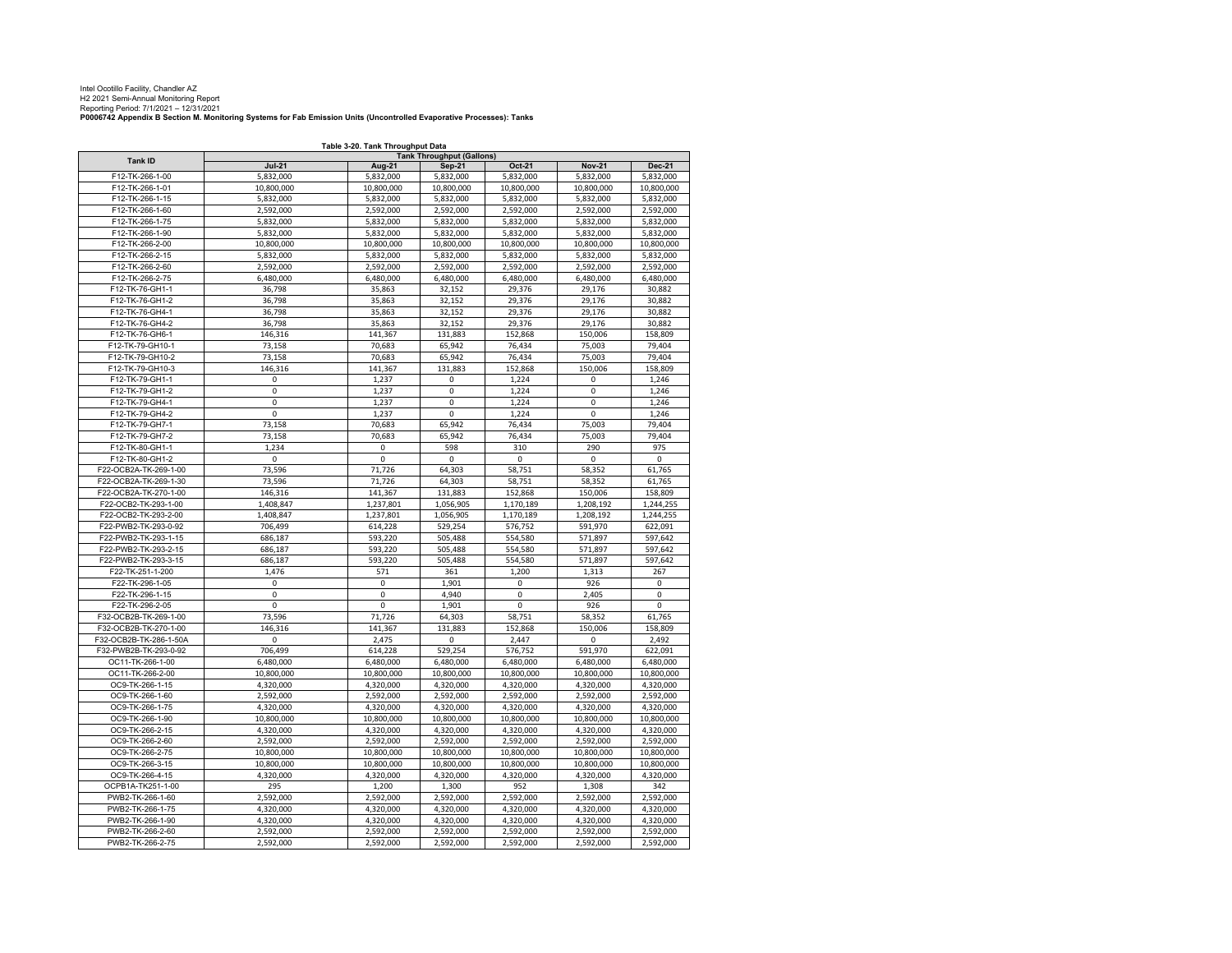Intel Ocotillo Facility, Chandler AZ H2 2021 Semi-Annual Monitoring Report Reporting Period: 7/1/2021 – 12/31/2021 **P0006742 Appendix B Section N. Monitoring Systems for Fab Emission Units (Uncontrolled Evaporative Processes): Wipers, Sinks, and Bottles**

| <b>Evaporative Process Emission</b> | <b>Solvent Usage (Lbs)</b> |               |         |               |               |               |  |  |  |
|-------------------------------------|----------------------------|---------------|---------|---------------|---------------|---------------|--|--|--|
| Source                              | <b>Jul-21</b>              | <b>Aug-21</b> | Sep-21  | <b>Oct-21</b> | <b>Nov-21</b> | <b>Dec-21</b> |  |  |  |
| <b>Bottles</b>                      | 419.30                     | 524.12        | 899.61  | 524.97        | 419.30        | 209.65        |  |  |  |
| Sinks                               | 975.00                     | 972.71        | 909.22  | 1015.01       | 937.77        | 826.54        |  |  |  |
| Wipers                              | 2149.85                    | 1765.44       | 3720.24 | 2314.52       | 3720.24       | 3720.24       |  |  |  |

**Table 3-21. Solvent Usage for Wipers, Sinks, and Bottles**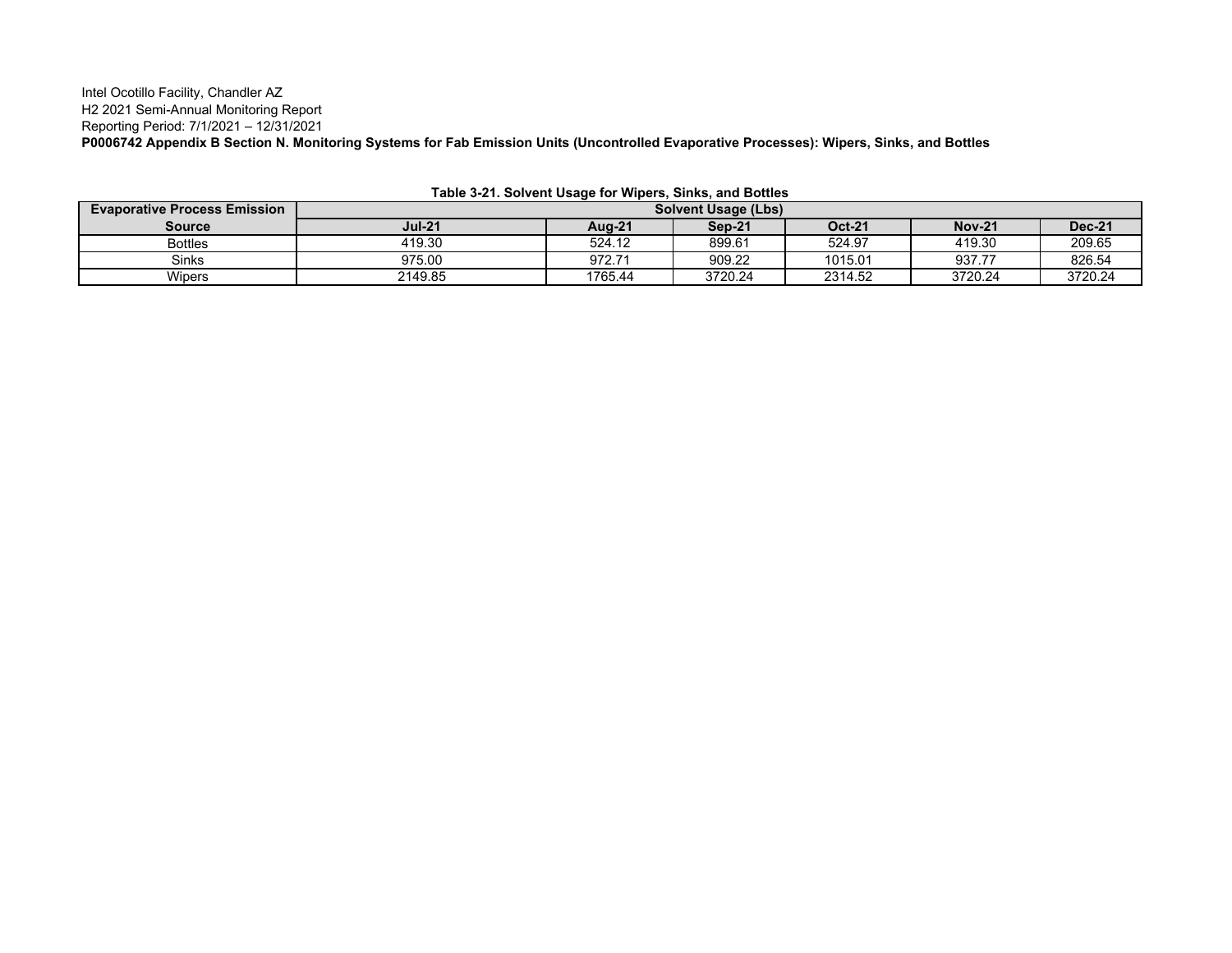Intel Ocotillo Facility, Chandler AZ H2 2021 Semi-Annual Monitoring Report Reporting Period: 7/1/2021 – 12/31/2021 **P0006742 Appendix B Section O. Monitoring Systems for Fab Emission Units (Uncontrolled Evaporative Processes): Chemical Delivery Modules**

| <b>Chemical Delivery Module</b> | <b>Emission Factor</b> | <b>Chemical Purchase Data (Lbs)</b> |            |            |               |               |               |  |  |  |
|---------------------------------|------------------------|-------------------------------------|------------|------------|---------------|---------------|---------------|--|--|--|
|                                 | (Ib/Ib)                | <b>Jul-21</b>                       | Aug-21     | Sep-21     | <b>Oct-21</b> | <b>Nov-21</b> | <b>Dec-21</b> |  |  |  |
| $LNDBA (Gen 3/4/5)$             | 0.000302               | 180.050.41                          | 175.433.74 | 161.583.71 | 152,350.35    | 160.044.81    | 152,350.35    |  |  |  |
| PGMEA (Gen 3/4/5)               | 0.005756               | 158.732.64                          | 142,859.38 | 124,596.30 | 133,370.69    | 128,308.88    | 126,986.11    |  |  |  |
| POS F42 (Gen 5)                 | 0.000074               | 673.920.00                          | 566.200.00 | 565,760.00 | 515,443.50    | 564.340.00    | 565.460.00    |  |  |  |
| POS Trio (Gen 3/4)              | 0.000062               | 201.415.11                          | 225.497.35 | 172.954.28 | 157.957.61    | 155.439.92    | 140,114.86    |  |  |  |
| IPA F42 (Gen 5)                 | 0.003753               | 0.00                                | 115.063.11 | 102.601.79 | 106.270.28    | 110.291.52    | 92,133.26     |  |  |  |
| IPA Trio (Gen 3/4)              | 0.000499               | 271,436.73                          | 345,189.33 | 307.805.37 | 318,810.84    | 329,793.56    | 276,399.79    |  |  |  |

**Table 3-22. Emission Factors for Chemical Delivery Modules**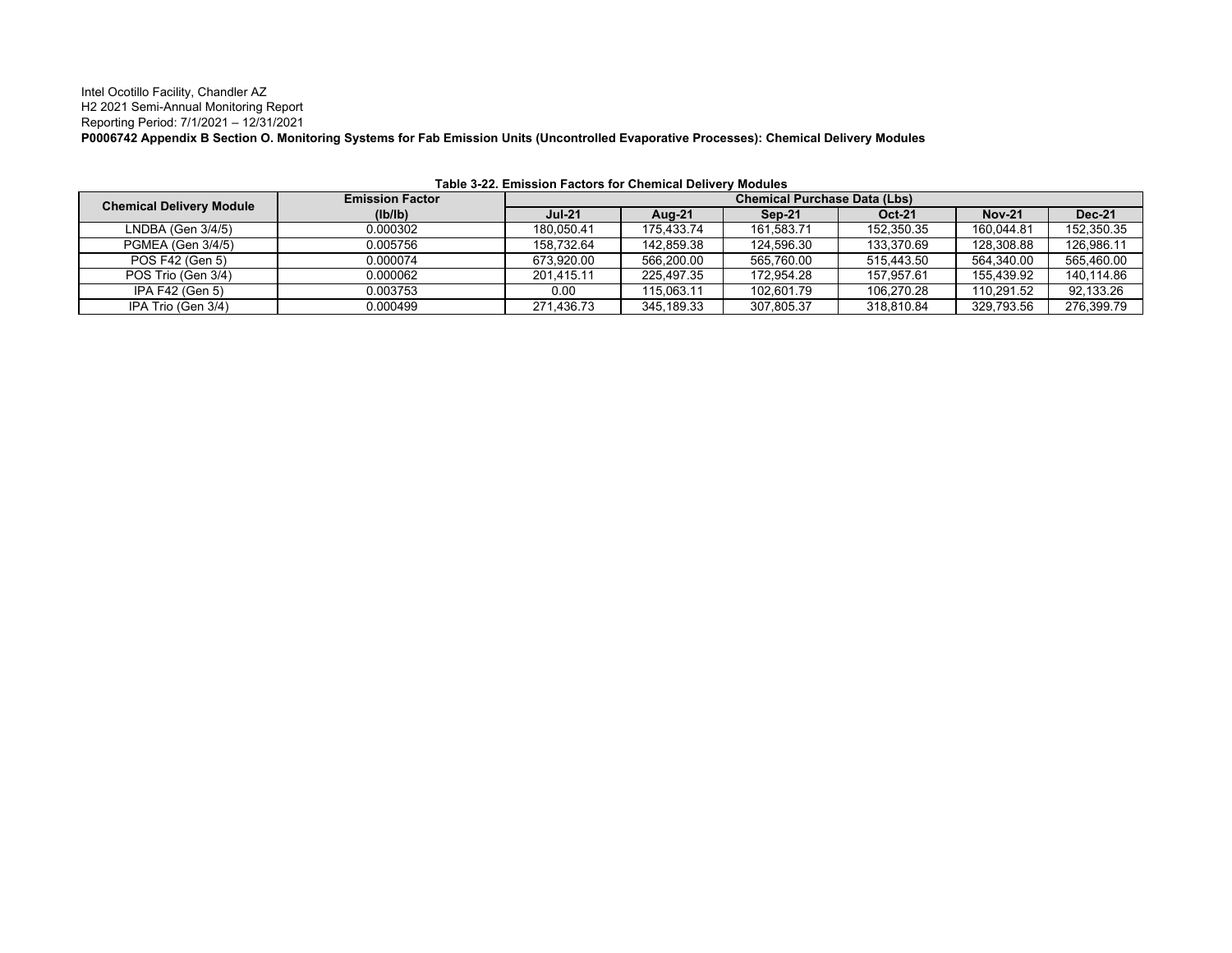#### Intel Ocotillo Facility, Chandler AZ H2 2021 Semi-Annual Monitoring Report Reporting Period: 7/1/2021 – 12/31/2021 **P0006742 Appendix B Section P. Monitoring System for Fugitive Dust Emissions from Vehicular Traffic: PM**

| <b>Vehicular Traffic Area</b>         | <b>PM<sub>25</sub></b> Emission Factor | $PM_{10}$ Emission<br>Factor | <b>PM Emission</b><br><b>Factor</b> | <b>Vehicle Miles Travelled</b> |          |          |           |               |               |  |
|---------------------------------------|----------------------------------------|------------------------------|-------------------------------------|--------------------------------|----------|----------|-----------|---------------|---------------|--|
|                                       | Ib/vehicle mile travelled              |                              |                                     | <b>Jul-21</b>                  | Aug-21   | Sep-21   | Oct-21    | <b>Nov-21</b> | <b>Dec-21</b> |  |
| Industrial Unpaved Roads              | 0.046                                  | 0.46                         | 1.60                                | 2149.85                        | 2149.85  | 2080.50  | 2149.85   | 2080.50       | 2149.85       |  |
| Paved Roads and Parking Lot<br>Areas  | 0.00005                                | 0.00                         | 0.00                                | 90197.60                       | 90197.60 | 87288.00 | 114997.60 | 111288.00     | 114997.60     |  |
| Paved Roads in Manufacturing<br>Areas | 0.00005                                | 0.00                         | 0.00                                | 16733.06                       | 17857.42 | 18055.83 | 20238.40  | 21463.95      | 23705.30      |  |

**Table 3-23. Emission Factors for Vehicular Traffic**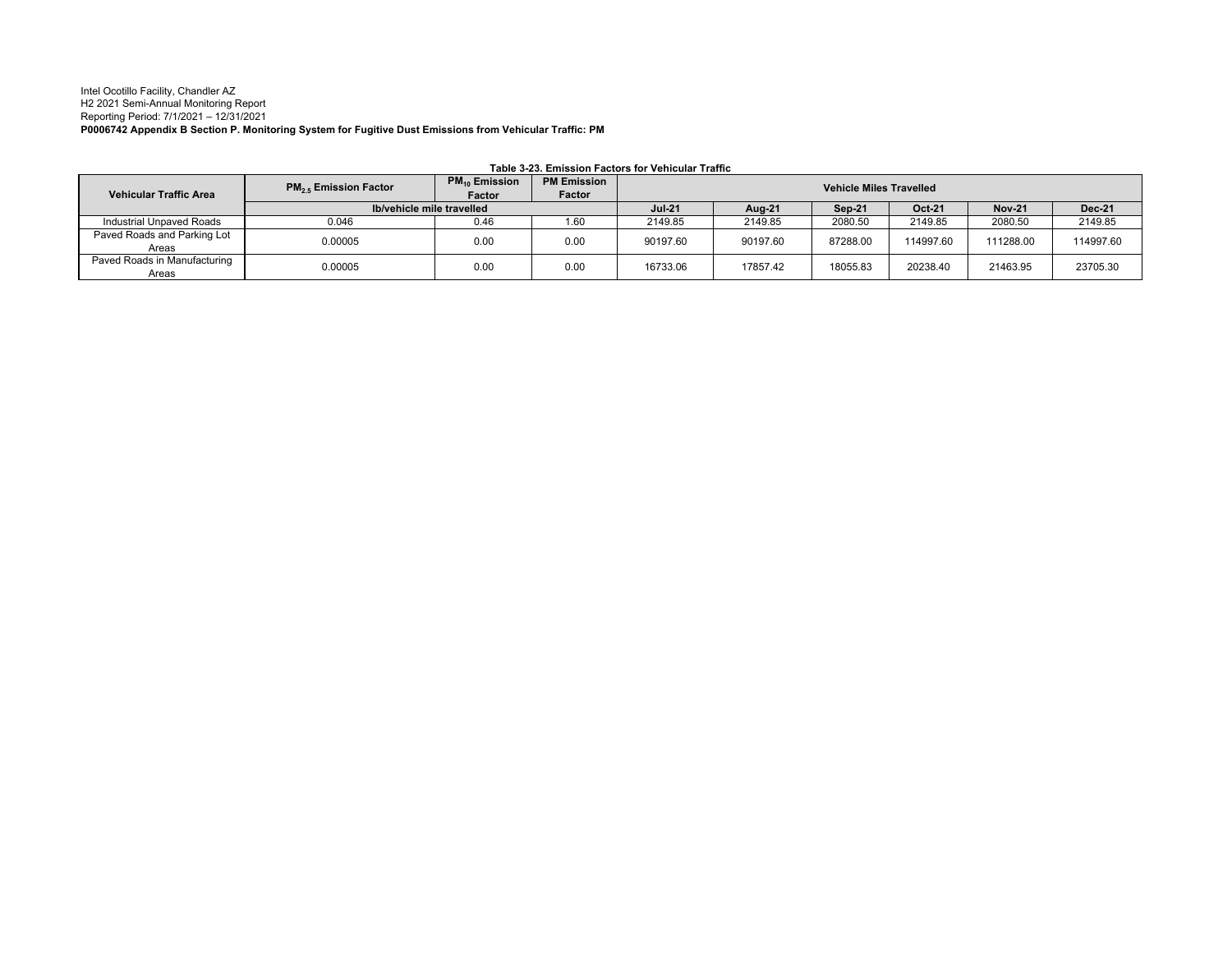## **4. Emission Unit Additions and Changes to Monitoring Systems and Calculation Procedures**

Emissions units that became operational during the reporting period are presented in the table below. No emissions units were modified during the reporting period.

| <b>Permit</b><br>Equipment<br>List S. No | Fab             | <b>Name</b>       | Identification     | <b>Notes</b>                  |
|------------------------------------------|-----------------|-------------------|--------------------|-------------------------------|
| 34                                       | F <sub>12</sub> | LCE RCTO 3        | OCF1C-VOC-138-3-00 | Became operational in H2 2021 |
| 35                                       | F <sub>12</sub> | LCE RCTO 4        | OCF1C-VOC-138-4-00 | Became operational in H2 2021 |
| 46                                       | <b>F32S</b>     | RCTO <sub>6</sub> | OCF3B-VOC138-3-20  | Became operational in H2 2021 |
| 50                                       | F42             | RCTO <sub>4</sub> | OCFB1A-VOC138-5-00 | Became operational in H2 2021 |
| 188                                      | F42             | <b>IWW Sodium</b> | <b>TBD</b>         | Became operational in H2 2021 |
|                                          |                 | Bicarbonate Silo  |                    |                               |

No updates to monitoring systems or emission calculation procedures occurred during the reporting period.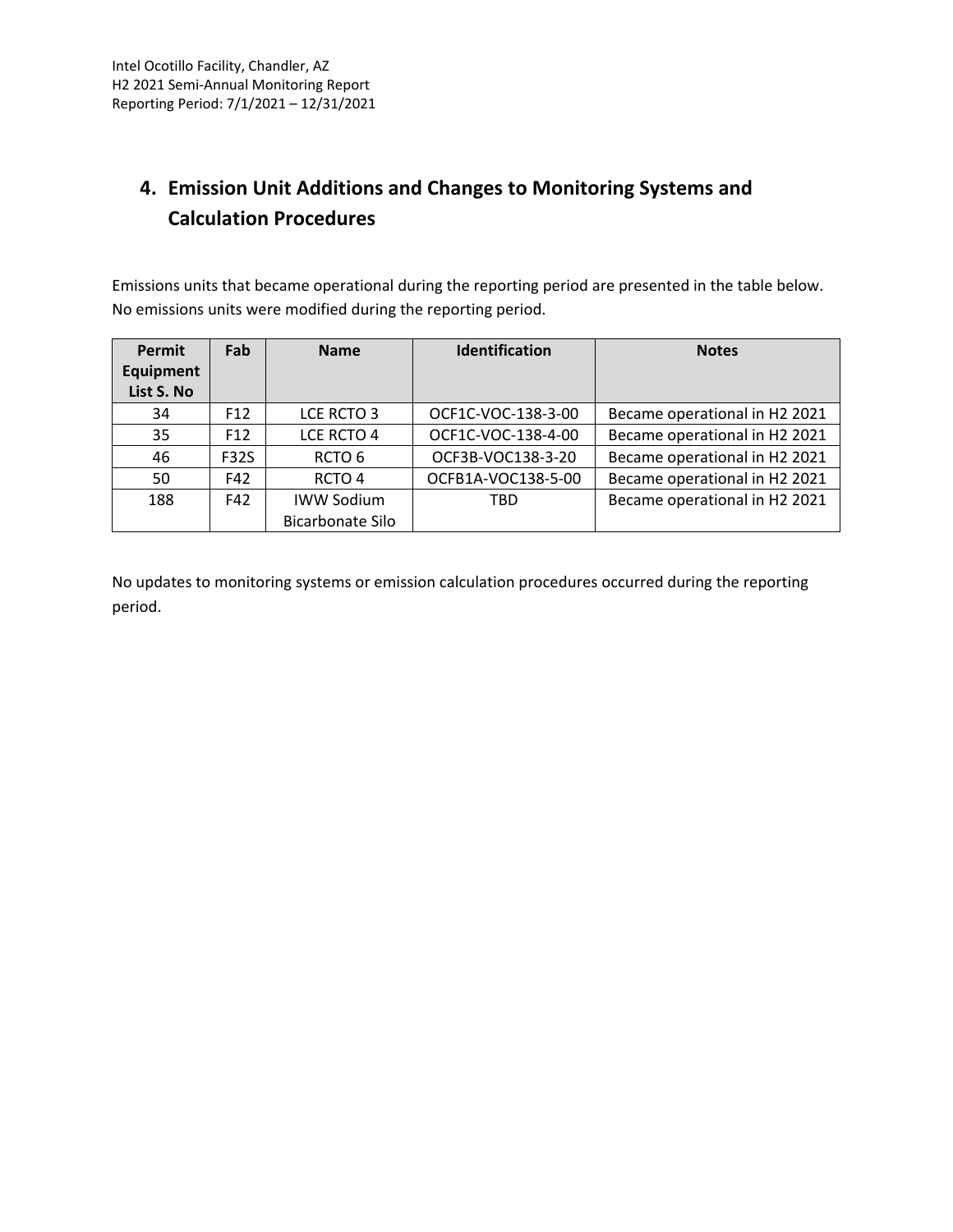### **5. Deviation Reporting**

| Log Entry  | Date of               | <b>Permit and</b>                                     | <b>Description</b>                                                                                                                                                                                                                                                                            | Cause                                                                                                                                                                                                      | <b>Corrective Actions</b>                                                                                                             | <b>Preventative Measures</b>                                                                                                                                                                                                                                                                                                                                                                                                                                                                                                                                                                                                                                                                                                                                                                                                      |
|------------|-----------------------|-------------------------------------------------------|-----------------------------------------------------------------------------------------------------------------------------------------------------------------------------------------------------------------------------------------------------------------------------------------------|------------------------------------------------------------------------------------------------------------------------------------------------------------------------------------------------------------|---------------------------------------------------------------------------------------------------------------------------------------|-----------------------------------------------------------------------------------------------------------------------------------------------------------------------------------------------------------------------------------------------------------------------------------------------------------------------------------------------------------------------------------------------------------------------------------------------------------------------------------------------------------------------------------------------------------------------------------------------------------------------------------------------------------------------------------------------------------------------------------------------------------------------------------------------------------------------------------|
| Date       | <b>Identification</b> | Permit<br><b>Condition</b>                            |                                                                                                                                                                                                                                                                                               |                                                                                                                                                                                                            |                                                                                                                                       |                                                                                                                                                                                                                                                                                                                                                                                                                                                                                                                                                                                                                                                                                                                                                                                                                                   |
| 12/13/2021 | 12/13/2021            | <b>Permit Number</b><br>P0006742,<br>Condition 16.a   | Annual maintenance on<br>fire pumps 1 and 2 was<br>not performed annually<br>(1 year from anniversary<br>$date + 35 days)$ as<br>specified in the permit.<br>Annual maintenance in<br>2021 was performed<br>3/22/21, 1 year and 86<br>days after the previous<br>annual maintenance<br>event. | Process in place at<br>the time of the<br>deviation did not<br>include verification<br>of the required<br>maintenance records<br>and relied on<br>Maximo and<br>environmental<br>tracking records<br>only. | The job plan was updated to<br>ensure maintenance is<br>aligned with permit<br>timeline requirements.                                 | 1. Maintenance work orders are now assigned to system<br>owner and technician and are not to be closed out until<br>service is done and paperwork is received.<br>2. These maintenance work orders are now identified as a<br>compliance task in Maximo.<br>3. An additional vendor for contract work was identified.<br>4. The electrical department's best-known methods for<br>engine annual maintenance scheduling and completion<br>have been implemented.<br>5. Maintenance POs will now be generated, and payment<br>verified by fire protection engineer to prevent service<br>delays due to accounting issues.<br>6. Environmental reviewed and updated associated<br>compliance tasks in environmental management system as<br>necessary.<br>7. Retraining of technicians completed to notify them of<br>these changes. |
| 1/12/2022  | 1/12/2022             | Permit Number<br>P0006742,<br>Condition<br>27.b.i.4.a | The annual H <sub>2</sub> S<br>compliance<br>demonstration was not<br>completed within the<br>specified timeframe of<br>10-14 months from<br>previous compliance<br>demonstration. The<br>annual compliance<br>demonstration was due<br>by 12/22/2021.                                        | Process was not in<br>place to trigger<br>performance of<br>annual H2S<br>compliance<br>demonstration.                                                                                                     | The H <sub>2</sub> S compliance<br>demonstration was<br>completed on 1/13/2022,<br>and subsequently submitted<br>to MCAQD via IMPACT. | 1. Created a tracking spreadsheet of permit conditions and<br>associated environmental management system (Portal)<br>tasks to comply.<br>2. Created Portal task for annual H <sub>2</sub> S compliance<br>demonstration.<br>3. Added Global Air Program Self-Assessment to Title V<br>semi-annual checklist and added a Portal task for<br>completion.                                                                                                                                                                                                                                                                                                                                                                                                                                                                            |

Two deviations from the Permit requirements occurred during the reporting period and are described below.